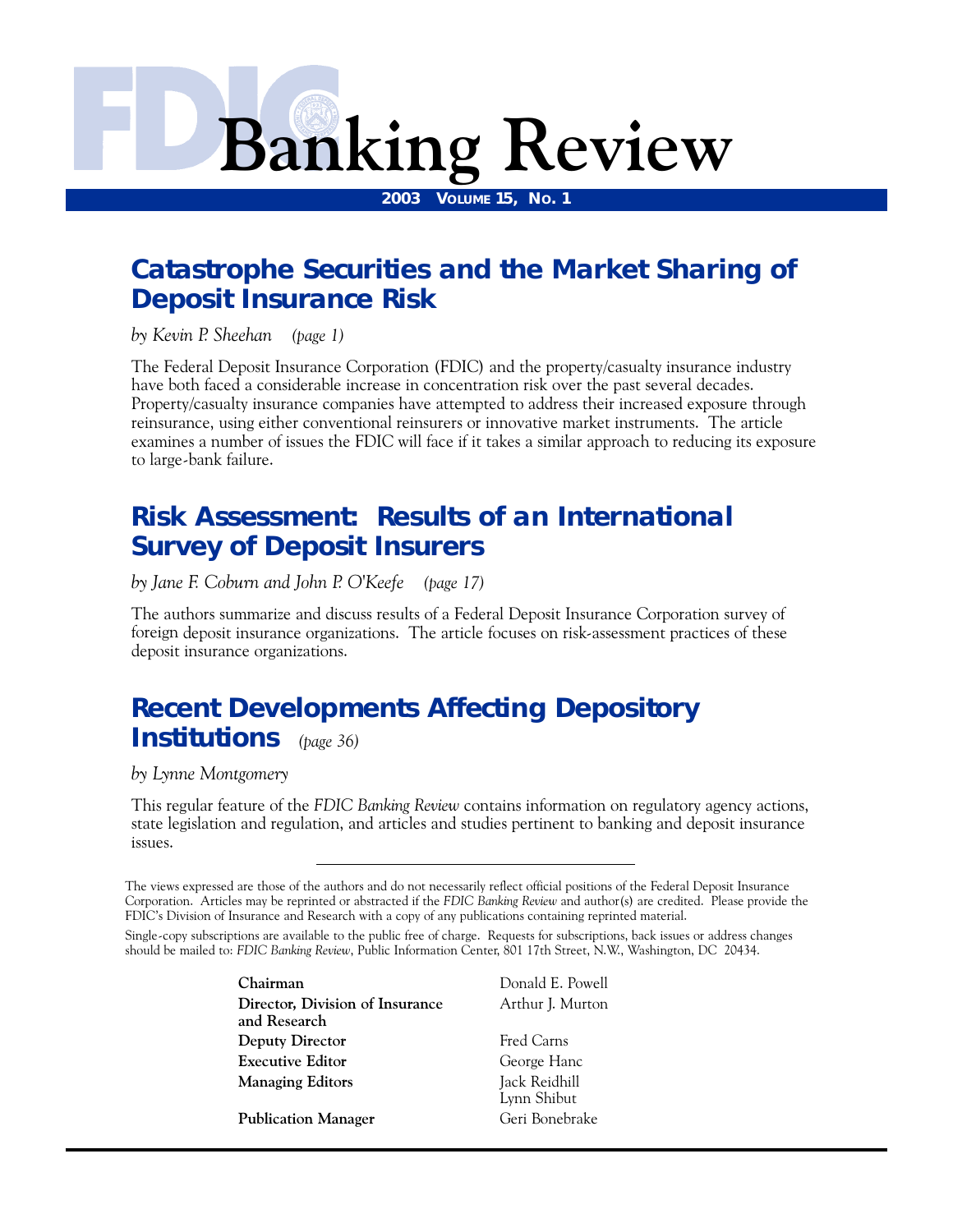## <span id="page-1-0"></span>**Catastrophe Securities and the Market Sharing of Deposit Insurance Risk**

*by Kevin P. Sheehan\**

Over the past two decades, the U.S. banking industry has experienced an unprecedented wave of consolidation. Today the 100 largest banking organizations hold nearly three-quarters of all industry assets. With the industry now dominated by a small number of institutions, any banking crisis could involve the failure of one or more of these large banks. Thus, although the history of the Federal Deposit Insurance Corporation (FDIC) is primarily a record of small-bank failures, the consolidation of the industry suggests a future of possible large-bank failures that might expose the Corporation to unprecedented deposit insurance losses.

This outlook is comparable to the one projected by recent trends in property/casualty insurance. Catastrophic insurance losses from earthquakes, hurricanes, and other natural disasters have already reached unparalleled levels, and property/casualty insurers are anticipating even larger losses in the future.

The disasters of hurricane Andrew and the Northridge earthquake alone cost the insurance industry more than the cumulative insured losses from catastrophes in the decade before those events. Losses from the two disasters totaled over \$45 billion in 1997 dollars, with insured losses running about \$30 billion. These insured losses compare with cumulative insured losses from natural catastrophes in the previous decade of only about \$25 billion.<sup>1</sup> Yet, although the Atlantic and Gulf coastal regions of Florida are exposed to hurricanes and much of California is vulnerable to earthquakes, the population in these states has grown at two or three times the national average for the last three decades. Given this population growth, scenarios constructed by catastrophe modelers now suggest the possibility of a \$76 billion hurricane in Florida, a \$72 billion earthquake in California, and even a \$21 billion hurricane in the Northeast. 2

Faced with this increased exposure and seeking an alternative to traditional methods of managing their risk load, property/casualty insurance compa-

<sup>\*</sup> Kevin P. Sheehan is a senior economist in the Single Family Model Development and Portfolio Management Division of Freddie Mac.

The comments and suggestions of James Marino and Lynn Shibut are gratefully acknowledged. Sarah Bohn, Melissa King, and Justin Combs provided excellent research assistance. The views expressed are those of the author and not necessarily those of the Federal Deposit Insurance Corporation or Freddie Mac.

<sup>1</sup> *See* Froot (1997).

<sup>2</sup> *See* Cummins, Doherty, and Lo (2002).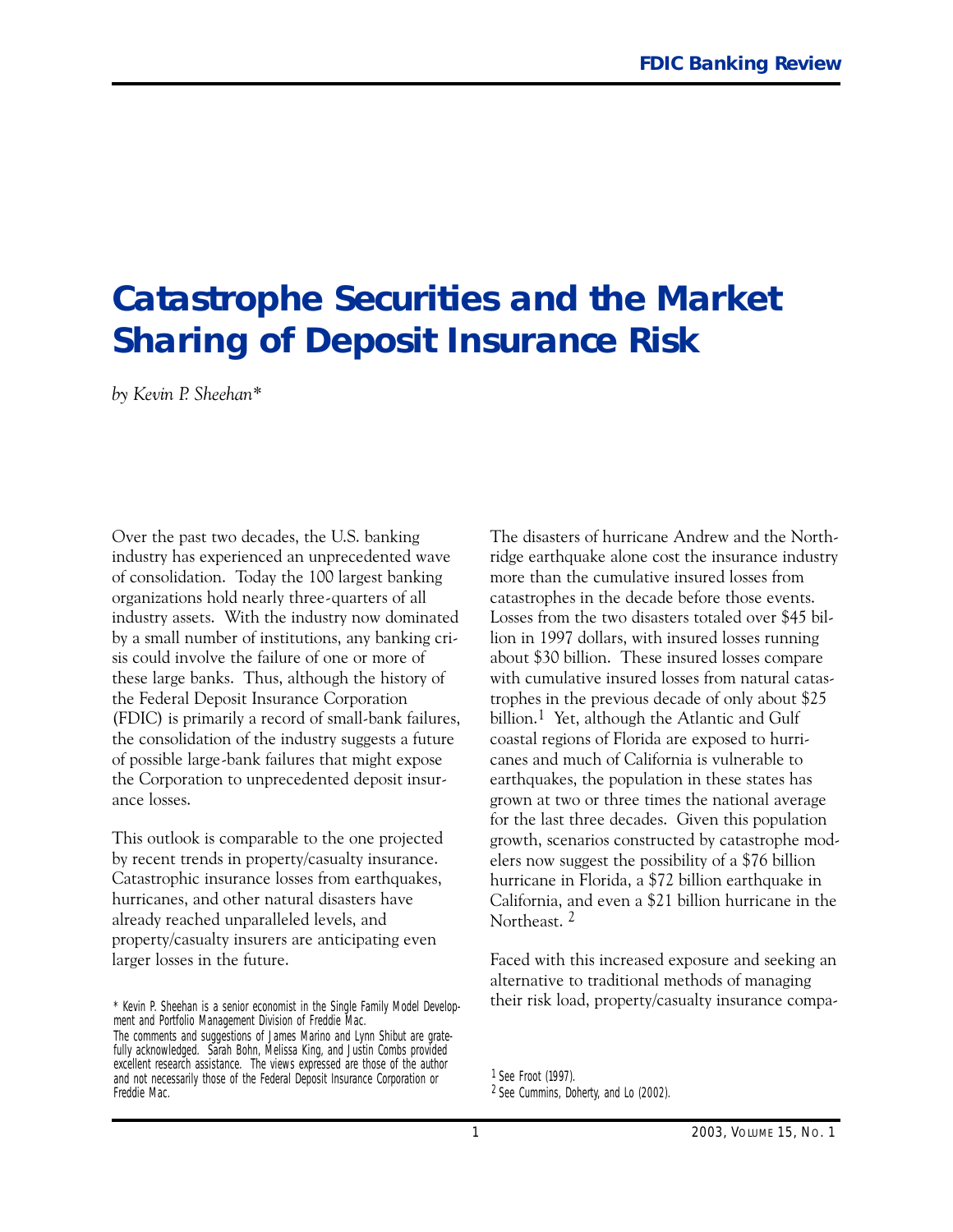<span id="page-2-0"></span>nies have turned to capital markets. The securities market appears to offer insurance companies an avenue for diversifying their natural disaster risk.

This type of diversification requires securitizing property catastrophe risk. Such securities transfer property catastrophe risk to investors. One example is a catastrophe bond that offers an insurance company some degree of debt forgiveness in the event of a hurricane or some other predefined natural disaster. Another innovative instrument is a catastrophe equity put that allows an insurance company to recapitalize after a catastrophe by exercising a put option on its own stock. Other insurance-based financial instruments include exchange-traded property catastrophe options and property catastrophe swaps.

Property/casualty insurers have recently begun to issue these catastrophe securities. Surprisingly, property/casualty insurers use little reinsurance. These insurers overwhelmingly retain, rather than share, their large-event risks; and even with the introduction of catastrophe securities, the amount of risk sharing has not increased. The limited risk sharing in private insurance markets can be partly attributed to the presence of moral-hazard problems. Froot (1997) presents a number of other explanations for the limited sharing of catastrophe risk. These include behavioral explanations, market power on the part of reinsurers, and price regulation at the state level. Like property/casualty insurers, the FDIC is exposed to large-event risk: a large-bank failure does not happen often, but such an event could result in huge deposit insurance losses. If the FDIC attempted to shift its risk, the Corporation might find itself limited by many of the same factors.

This article investigates issues that property/casualty insurance companies are facing and that the FDIC should consider if it, too, decides to address its increased exposure by securitizing the risk it faces—in the case of the FDIC, the risk of largebank failure. Specifically, the article details how the insurance companies and the FDIC might reduce their exposure either by entering the reinsurance market directly or by issuing their own catastrophe securities. The article concludes that both kinds of risk shifting are likely to be limited by a number of factors. The one this article focuses on is the moral-hazard problem, because such a focus leads to a number of interesting implications for the market sharing of deposit insurance risk.

#### **Property Catastrophe Risk and Conventional Reinsurance**

Figure 1 illustrates that losses are highly predictable for some large pools of insurance risk. For a noncatastrophic event such as fire loss, an insurance company diversifies its risk by creating a large portfolio of independent risks so that (by the law of large numbers) the average loss approaches the mean of the loss distribution (that is, the expected value of losses). Risk-averse individuals are willing to pay something for fire insurance, and one can show that this amount is greater than the expected value of losses.3 Given the willingness to pay this amount, an insurer holding a large portfolio of fire insurance policies can provide coverage by simply charging policyholders a premium approximately equal to its average loss (per dollar of insurance).

Figure 2 illustrates that property/casualty insurers cannot effectively reduce the variance of cost from natural disasters by creating large pools. Unlike other lines of insurance, losses from earthquakes, hurricanes, and other natural disasters are highly

 $3$  To see this, consider a risk-averse individual whose wealth,  $W$ , is subject to a random loss, L. Risk aversion can be represented by a concave utility function,  $U()$ . Given the concavity of  $U()$ , one can show that EU ( $W - L$ ) < U ( $W - \overline{L}$ ), where  $\overline{E}$  is an expectation operator and  $\overline{L}$ is the expected value of losses. This result lends itself to the interpretation that follows. First note that the expression  $EU$  ( $W - L$ ) defines the expected utility of random wealth while the expression  $U(W - \overline{L})$  defines the utility for a specific amount of certain wealth. Certain wealth can be obtained by purchasing complete insurance, and the amount of this wealth equals the initial wealth less an insurance payment. Now, if a risk-averse individual acquires complete insurance by paying a premium equal to the expected value of losses, the utility from insured (i.e., certain) wealth,  $U(W - \overline{L})$ , is greater than the expected utility from uninsured (i.e., random) wealth,  $EU(W - L)$ . Such an individual is therefore better off purchasing insurance, and this would be true even if the premium were slightly larger than  $\overline{L}$ .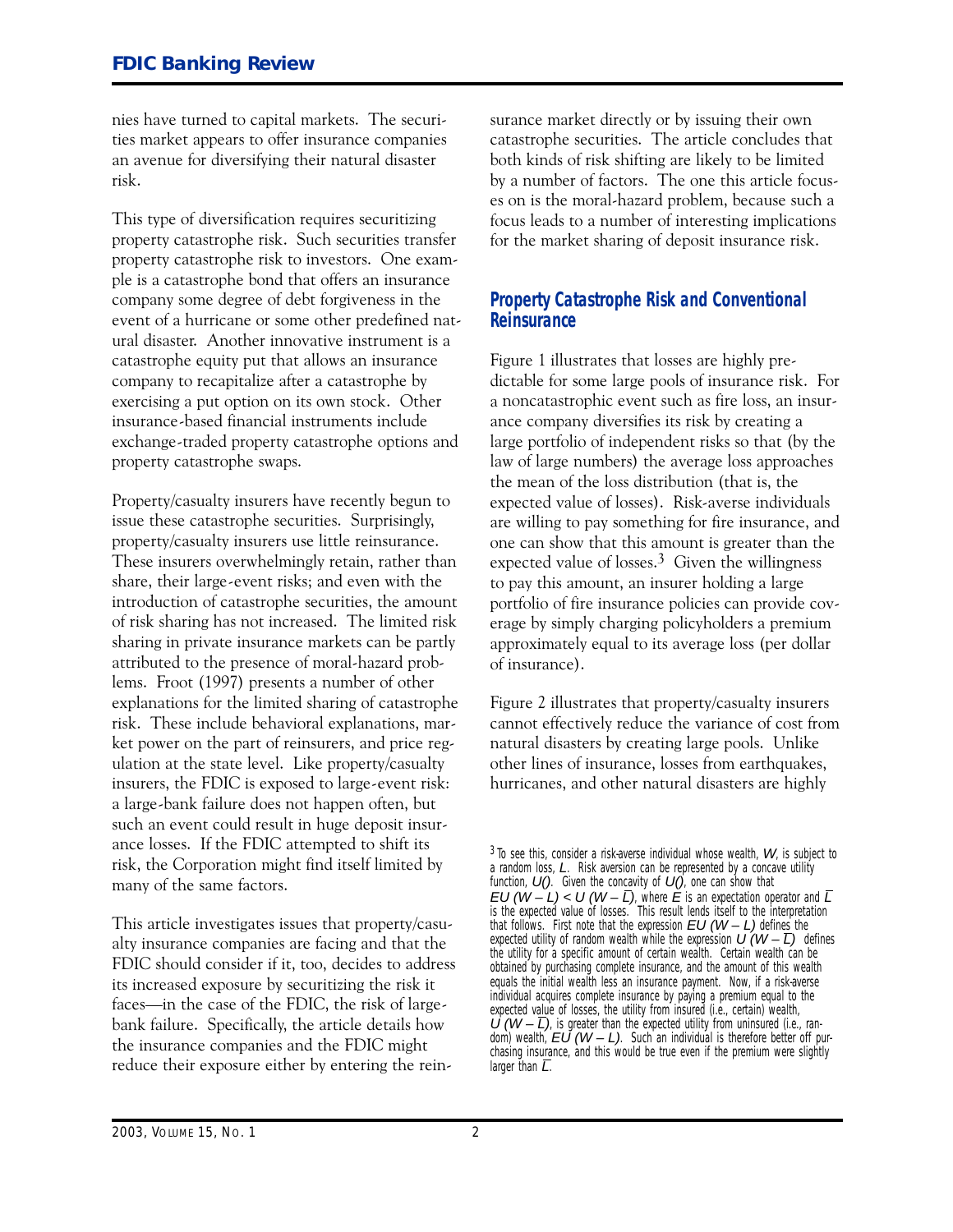<span id="page-3-0"></span>





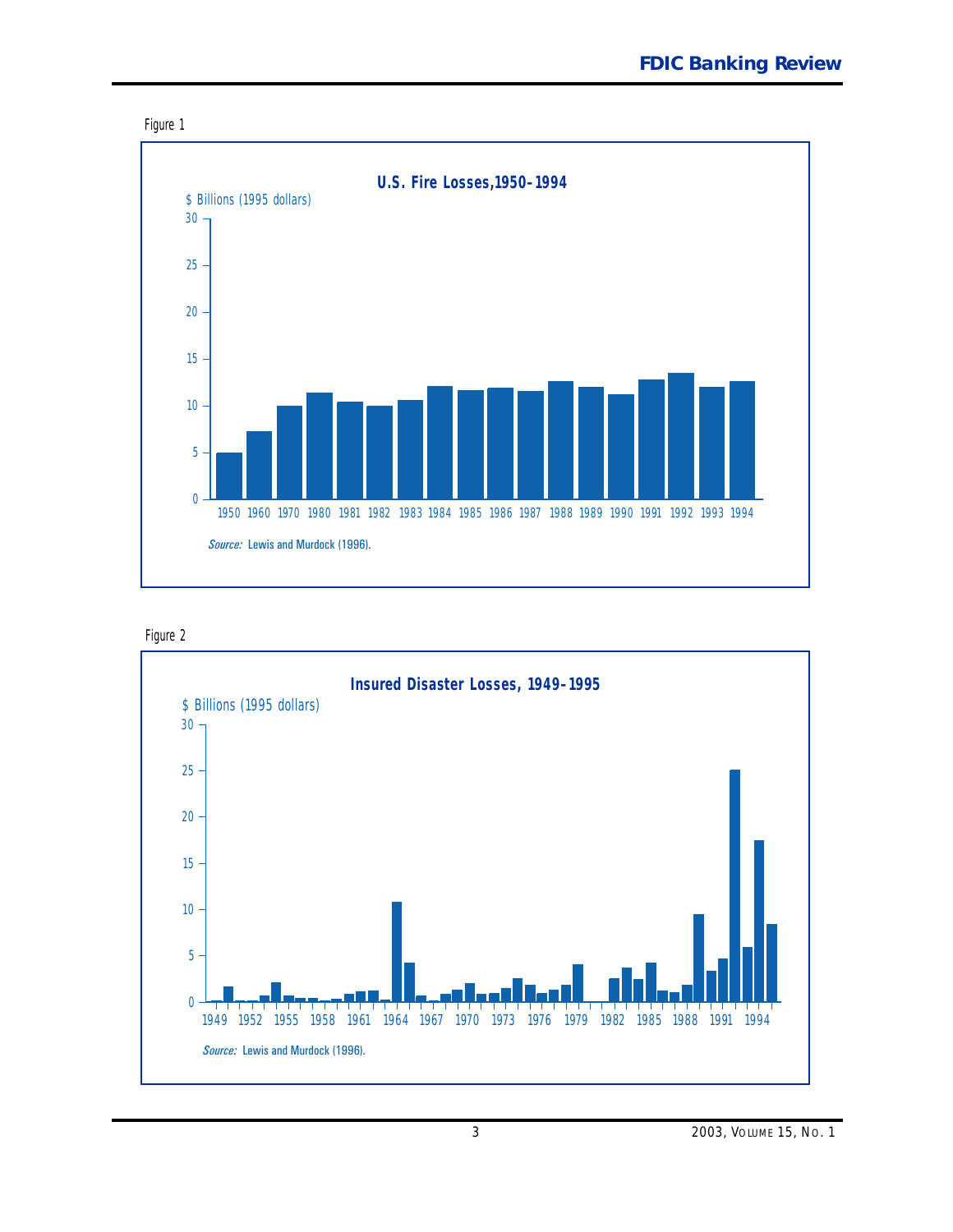correlated. When a hurricane hits the coast of Florida, for example, most homes in the region incur some damage. Insurance companies typically reduce the variance of their cost by pooling risk across policyholders, but given the highly correlated nature of natural disaster risk, property/casualty insurers cannot fully diversify by using traditional insurance methods.

 pay policy claims. In the case of independent risk (such as fire loss), an insurer can plan to pay losses out of premium income.4 Because costs are relatively certain, an insurance company provides coverage by charging a premium approximately equal to its average loss (per dollar of insurance). For catastrophe risk, in contrast, the annual pattern of losses is highly variable, and large amounts of capital are required to cover potentially huge losses. In this case, an insurer provides coverage by holding enough capital to cover potentially huge insurance losses.5 This capital finances the purchase of liquid securities, and in the case of a natural catastrophe, the insurance company liquidates these securities to

Reinsurance allows an insurer to provide catastrophe coverage while holding only a limited amount of capital. When broadly used, reinsurance can be interpreted as a pooling arrangement that mutualizes the industry's risk. Under this risk-sharing arrangement, individual insurance companies hold only limited amounts of capital, and each insurer is accountable for a proportion of total industry

losses. That is, each insurer pays a proportion of total losses, and the pooling of industry resources through reinsurance contracts ensures that adequate capital is in place to provide this catastrophe coverage.

 reinsurer. Through reinsurance transactions, pri-Thus a major objective of reinsurance is to share or distribute the risk of loss.6 The primary insurance market is characterized by the sale of insurance policies from a primary insurer to the insured, and primary insurers may then cede or pass on some or all of their insurance risk to a mary (or direct) insurers share the risk of loss with reinsurers (and/or other primary insurers). In return for a premium payment, an insurer transfers some of its loss exposure to a reinsurer, and the reinsurer agrees to indemnify the insurer for losses falling within the reinsurance agreement.

 *excess-of-loss* protection. A pro rata policy pro-Reinsurance contracts take the form of either *facultative agreements* or *treaties*. With facultative reinsurance, the primary insurer negotiates a separate contract for each policy that it reinsures. Treaties are agreements whereby the reinsurer agrees to accept all policies of a particular type property/casualty policies, for example. In both cases, reinsurers charge a premium for assuming this risk. In addition, this reinsurance can be broadly categorized as either *pro rata* coverage or vides the primary insurer with coverage against a fixed percentage of losses, whereas an excess-ofloss policy provides protection for a fixed amount of losses above a specified threshold, or attachment point.

As mentioned above, however, primary property/casualty insurers use reinsurance to cover only a relatively small amount of their catastrophic exposures.7 Swiss Re (1997) reports that only a fraction of the exposure in United States' hazard-

<sup>4</sup> Even so, an insurance fund is necessary to cover unexpected losses. However, little capital is needed when insurance losses are relatively constant through time.

<sup>5</sup> In theory this capital should be readily available. Modern portfolio theory tells us that a security should be priced in terms of its correlation with the market portfolio. The return on Treasury securities is not correlated with the returns on stocks and bonds. Given that catastrophe exposures are not correlated with the returns on a market portfolio, an insurance company could attract capital by promising to pay an expected return equal to the return on Treasury securities. To generate this required return, holders of these zerobeta assets would receive the interest earnings from the insurer's portfolio of liquid securities as well as additional compensation for expected insurance losses. The insurance company would fund this risk premium by charging policyholders an amount equal to the expected value of the losses. However, since risk-averse individuals are willing to pay amounts greater than the expected value of losses, the insurer could fund an even larger premium and offer investors excess returns for the use of this risk-taking capital. Of course, capital constraints may exist, and possible sources of this market friction are identified below.

<sup>6</sup> Geographical diversification is another important objective of reinsurance. *See* Cummins and Weiss (2000) for a general discussion of reinsurance. 7 This article argues that such limited coverage can be explained to some degree by the presence of moral-hazard and adverse-selection problems. Again, see Froot (1997) for additional explanations for the limited use of catastrophe reinsurance coverage.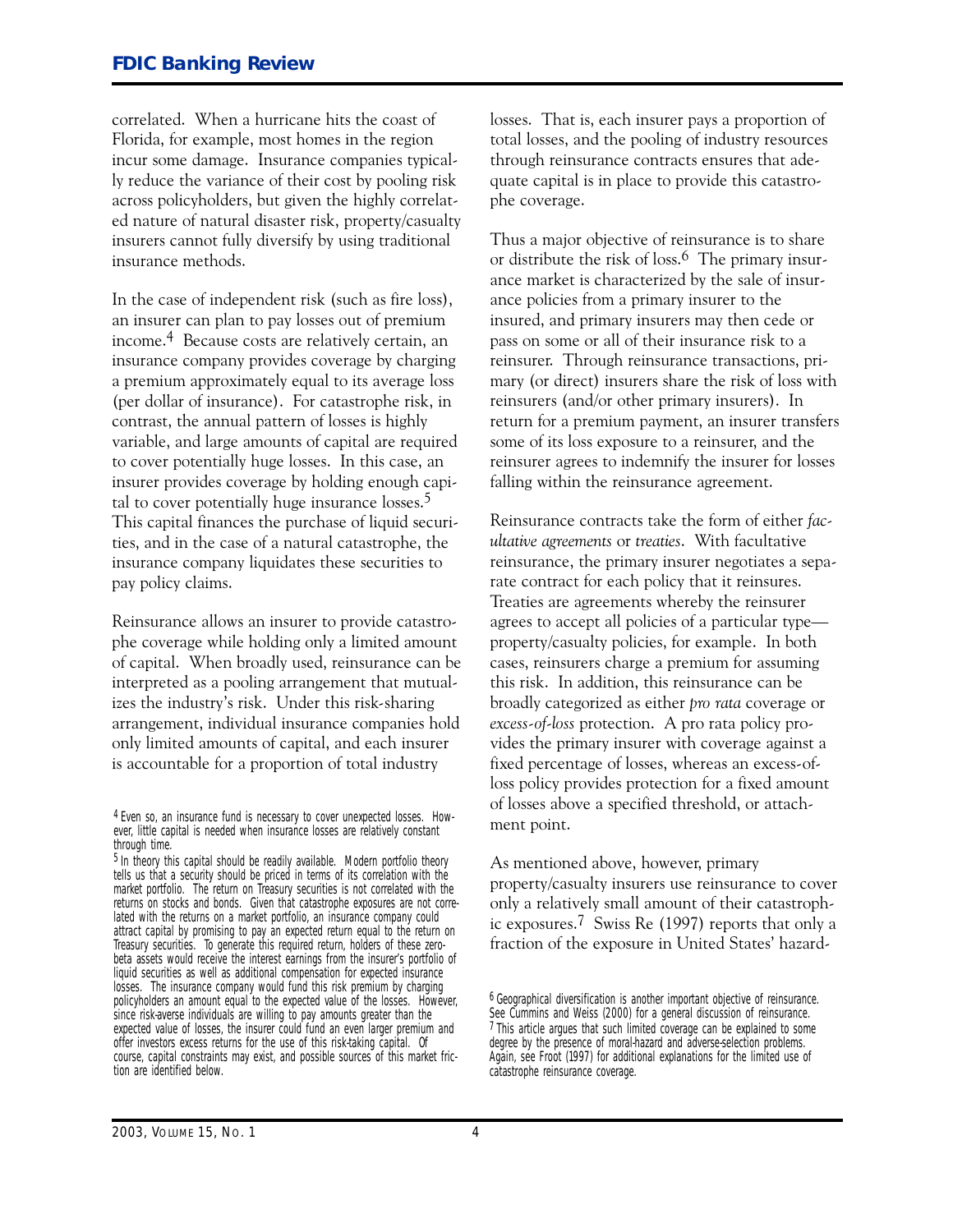<span id="page-5-0"></span>prone states is covered by catastrophe reinsurance. In fact, an analysis by Froot of a large sample of reinsurance contracts finds that "reinsurance coverage as a fraction of exposure is high at first (after some small retention) and declines markedly with the size of the event, falling to a level of less than 30 percent for events of only \$8 billion."8

The reason property/casualty insurers use relatively little reinsurance is that it is available only in limited quantities and at very high prices. Limited quantities are evidenced by the fact that reinsurance coverage typically involves deductibles and insurance limits. The high cost of reinsurance is illustrated by a reinsurance transaction involving the California Earthquake Authority (CEA). In late 1996 CEA purchased reinsurance from National Indemnity, a subsidiary of Berkshire Hathaway. According to Froot, "[u]nder the structure of the reinsurance contract with National Indemnity the actuarially expected loss was 1.7 percent and the [insurance] limit was \$1.05 billion. In return for bearing the earthquake risk National Indemnity received an annual premium of \$113 million-or 6.3 times the actuarially expected losses of \$18 million."9

Industry-wide prices on reinsurance contracts seem to match almost exactly the pricing of the CEA contract. However, further analysis shows that much of the high premium-to-expected-loss ratio (which is averaged across all layers) comes from coverage for the highest layers of losses that is, coverage for low-frequency, high-severity events. Around the time of the CEA transaction, reinsurance coverage for these low-frequency, high-severity events required premiums greater than 25 times expected losses, as Figure 3 indicates. The figure shows the premium-to-expected-loss ratios (by year) for different layers of reinsurance coverage. The axis labeled "exceedence decile" identifies the likelihood (from high to low) that insurance losses will exceed the deductible on a reinsurance contract. On this axis, a value of 10 corresponds to the small probability that insurance losses will exceed a very large deductible. Since reinsurance coverage for the highest layers of losses involves contracts with very large deductibles, the back row of the figure identifies the spread over expected losses for catastrophic coverage.

The evidence of high prices provided by Figure 3 is consistent with a limited demand for reinsurance services. High prices are inferred from the observation that insurance premiums are significantly greater than expected losses. Such large spreads can explain the limited demand for reinsurance; however, expected losses may be underestimated because we are dealing with extremely rare events. If expected losses are underestimated, the actual spreads are somewhat smaller than those appearing in the figure. Nevertheless, even if one were to revise expected losses substantially upward, the magnitude of the spreads would remain large, and the revised spreads would still indicate the high cost of reinsurance coverage.

Reinsurance markets are subject to price and availability cycles, which often result in price increases and supply restrictions following catastrophic events. "The market alternates between 'soft markets,' when coverage is [somewhat] plentiful and prices are relatively low, and 'hard markets,' when availability of coverage is limited and prices are relatively high."10 The CEA transaction occurred just after hurricane Andrew and the Northridge earthquake, so temporary supply restrictions might have significantly affected prices.

More generally, however, high prices can be explained by a couple of different factors. First, the high cost of coverage for the upper layers of natural disaster risk can be explained to some extent by the size of the losses as well as the difficulty of estimating such losses. In addition, the high cost of reinsurance coverage for low-frequency, high-severity events can be partly explained by

<sup>8</sup> Froot (1999), 12.<br><sup>9</sup> Ibid., 6.

10 Cummins and Weiss (2000), 181.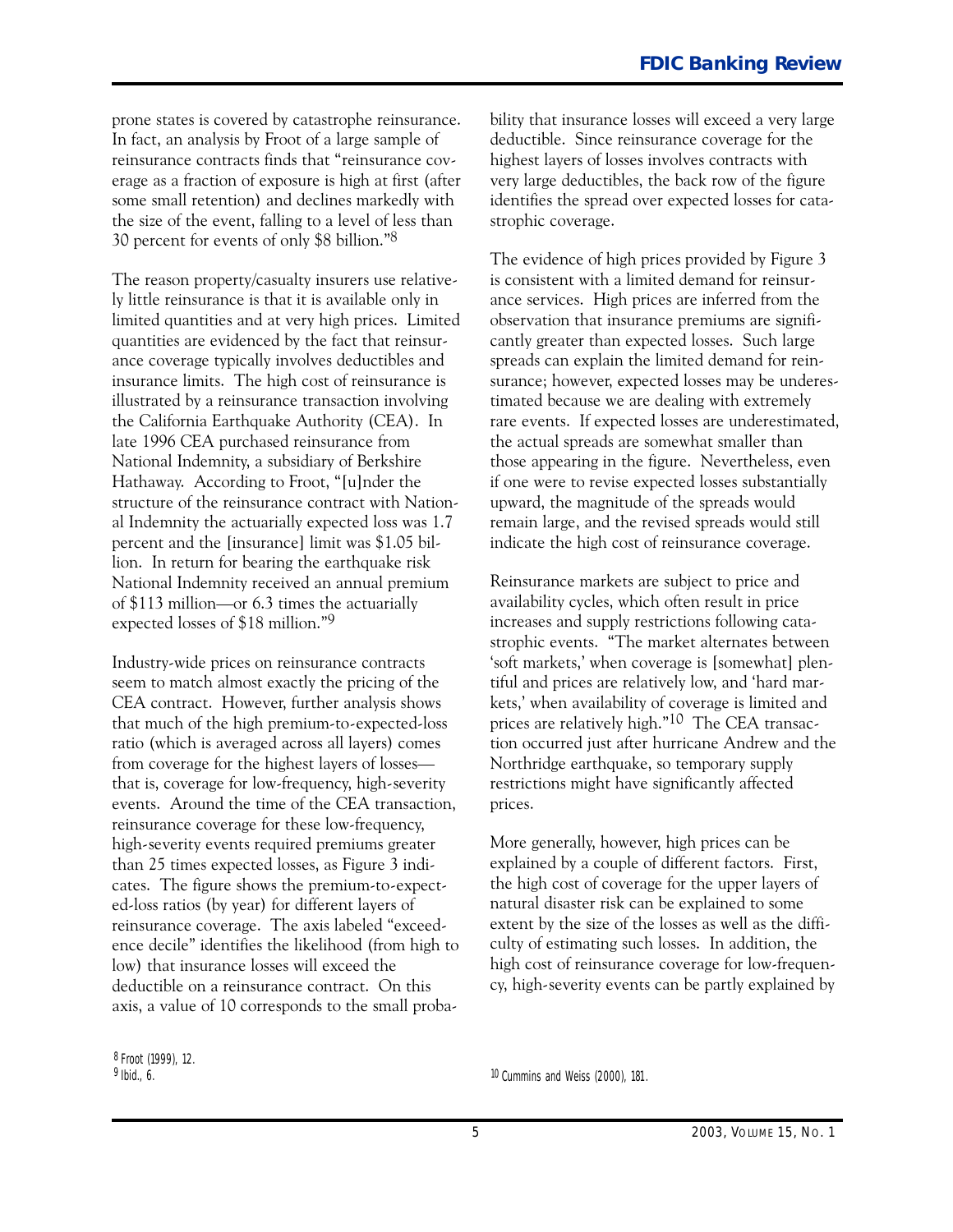<span id="page-6-0"></span>



the presence of severe ex post moral-hazard problems. As Doherty explains,

Ex post moral-hazard problems arise when the loss-settlement practices of the insurer are relaxed because of the presence of reinsurance. This is a particular problem for catastrophe losses. The loss-settlement capacity of any insurer—and the industry as a whole—is geared to its normal loss frequency. When an event such as hurricane Andrew arises, primary firms simply do not have the capacity to inspect and negotiate claim settlements thoroughly. Thus, it becomes more difficult to prevent the "build up" of claims (from policyholders' tendency to include uninsured damage in the claim or exaggerate the size of the losses) or outright fraud on the part of policyholders. However, the incentive for the primary insurer to control its claims will be relaxed if it has reinsurance protection.<sup>11</sup>

11 Doherty (1997), 87.

For catastrophe losses, concern exists that the primary insurer might pass on the costs of excess settlements to its reinsurer. "For moderate losses, the primary firm may well consider its reputation in the reinsurance market before engaging in such opportunism. . . . [But when] insurers are facing financial stress [from catastrophe losses], maintaining their reputation in reinsurance markets is likely to become a secondary concern."<sup>12</sup> Thus, ex post moral-hazard problems are likely to be restricted to coverage for catastrophic events, and the presence of such distortions may partly explain the existence of large premiums for the highest layers of reinsurance coverage.<sup>13</sup>

 $12$  Ibid.

<sup>13</sup> Catastrophe reinsurance contracts are typically issued with insurance limits that preclude coverage for the very highest layers of losses. A possible explanation for this lack of coverage is that ex post moral-hazard problems are most severe for the very highest layers of losses. According to this explanation, insurance limits are in place because the presence of such severe moralhazard problems precludes the provision of reinsurance coverage.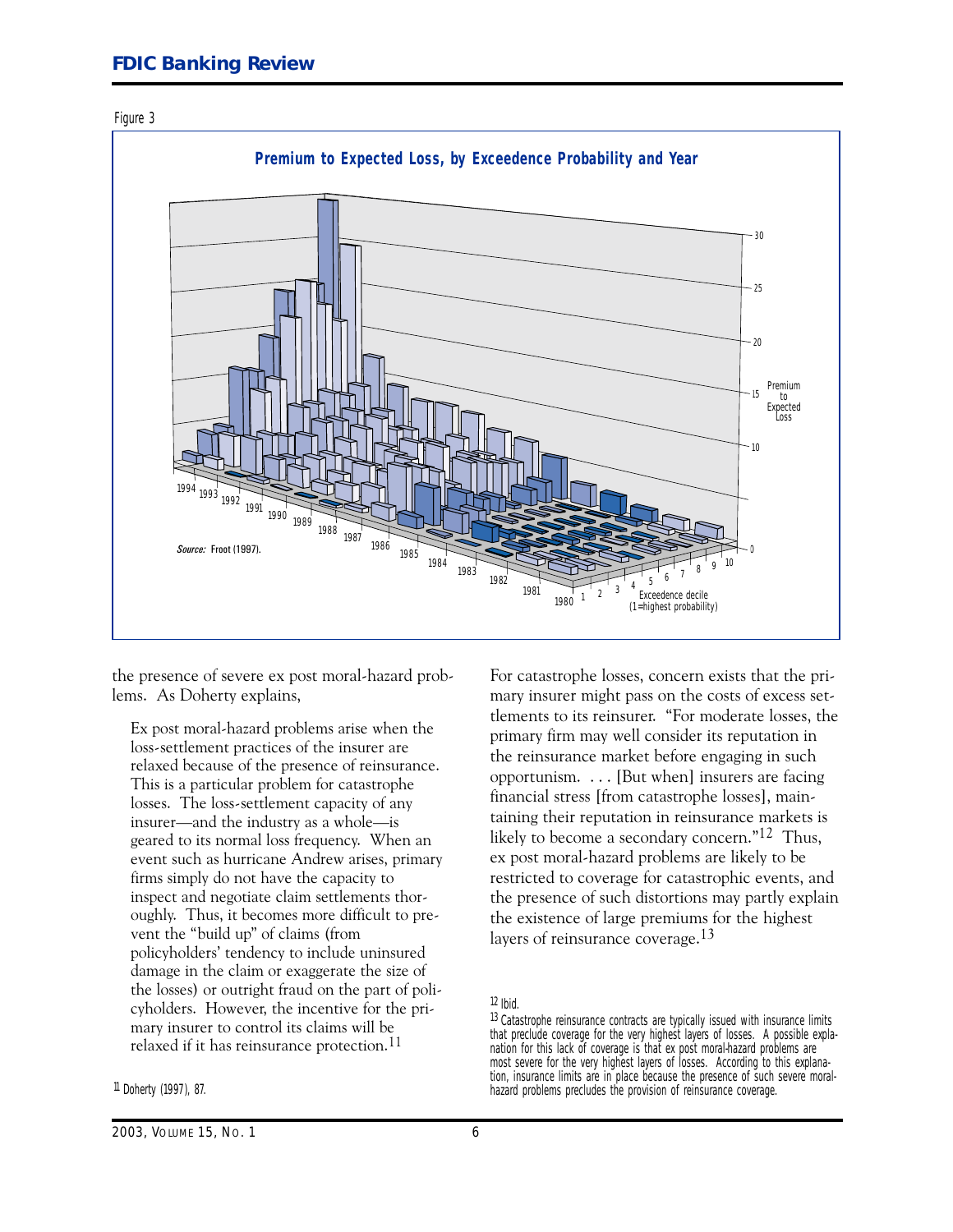#### <span id="page-7-0"></span>**Securitization of Property Catastrophe Risk**

Property/casualty insurers overwhelmingly retain, rather than share, their large event risks-in other words, these insurers provide coverage by holding their own capital. But because the U.S. commercial property/casualty insurance industry has only a limited amount of capital, a major California earthquake or Florida hurricane would stress the capacity of this industry.14 More capital is needed, but raising additional equity capital would not be an efficient solution to this problem of capital adequacy. Jaffee and Russell (1997) point out that holding capital in an insurer is costly because of the regulatory and agency costs of operating an insurance company, as well as accounting and tax rules that penalize the accumulation of equity capital.

Although a \$100 billion catastrophe might wipe out the capital of the property/casualty insurance industry, a loss of that magnitude is less than onehalf of 1 percent of the value of stocks and bonds traded in U.S. securities markets. Securities markets have the capacity to absorb huge losses, and insurers have recently sought to address their increased exposure and the problem of capital adequacy by introducing reinsurance-like contracts that would facilitate the sharing of catastrophe risk more broadly across these markets. This securitization of insurance risk is potentially a more efficient approach to financing catastrophic losses than conventional insurance and reinsurance. Cummins and Weiss point out that "[s]ecurities markets are more efficient than insurance markets in reducing information asymmetries and facilitating price discoveries, potentially smoothing or eliminating insurance price cycles. Moreover, insurance-linked securities cover zero-beta events and thus are valuable to investors for diversification purposes."15

As noted earlier, despite these advantages, catastrophe securities have done little to expand reinsurance capacity. Reinsurance capacity is limited by the presence of moral-hazard and other transaction costs. Reducing these transaction costs would expand reinsurance capacity; however, it appears that these new securities have failed to reduce costs. As shown below, catastrophe options greatly reduce moral-hazard problems but only by introducing basis risk. On the other hand, catastrophe bonds do not reduce costs because they fail to adequately address moral hazard. Without effectively solving moral-hazard problems, these securities are nothing more than synthetic reinsurance that is plagued by the same incentive conflicts as conventional reinsurance.

#### *Catastrophe Options*

The similarity between an excess-of-loss reinsurance contract and a call spread (defined below) allows for an easy transformation of insurance risk into exchange-traded options. Catastrophe options can be found on the Bermuda Commodities Exchange, and until recently, catastrophe option contracts were also traded on the Chicago Board of Trade (CBOT). Catastrophe option contracts are based on various industry indices of property liability losses. For example, a contract on the CBOT was based either on a national index, a regional index (Western, Midwestern, Southeastern, Northeastern, and Eastern), or a state index (California, Florida, and Texas).

A typical excess-of-loss reinsurance contract provides an insurer with protection above an agreedupon dollar amount of insurance losses. For example, a 10/30 excess-loss layer provides indemnification for the first \$10 million (limit) in insurance losses over \$30 million (the attachment point). This excess-of-loss policy is similar to the insurer hedging its risk by buying a catastrophe option at a strike price of \$30 million and simultaneously selling a catastrophe option with a strike price of \$40 million.16 This combination of being

<sup>&</sup>lt;sup>14</sup> Greenberg (2001) reports that just before the September 11, 2001, terrorist<br>attacks, the U.S. commercial property/casualty insurance industry had<br>between \$100 billion and \$125 billion in aggregate capital.<br>between \$10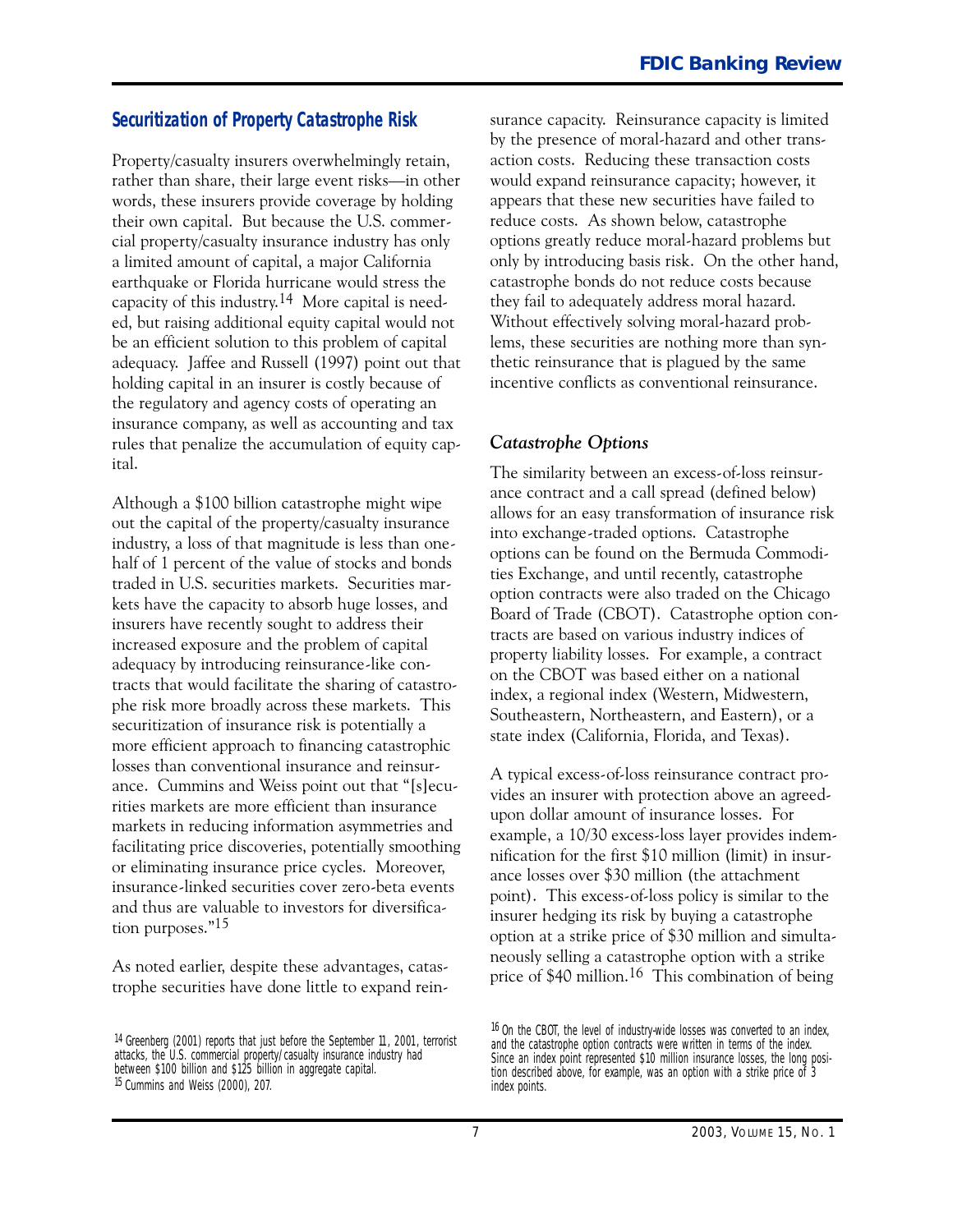<span id="page-8-0"></span>long (that is, buying a catastrophe option) at one strike price and at the same time short (that is, selling a catastrophe option) at a higher strike price is known as a call spread.

When insurance losses have exceeded the strike price, the buyer of a catastrophe option receives (or the seller of the option pays) the difference between the industry-wide insurance losses and the striking price. Thus a long position with a strike price of \$30 million enables an insurer to receive payment for the excess loss over \$30 million, whereas a short position with the strike price of \$40 million places a cap on this payment of \$10 million. With industry-wide insurance losses of \$100 million, for example, the payment is capped at \$10 million because a \$70 million gain on the long position is offset by a \$60 million loss on the short position.<sup>17</sup>

Moral hazard arises whenever an insured party, by virtue of being insured, fails to take precautions to prevent the event being insured against. Reinsurance protection can relax the normal incentives for the primary insurer to underwrite carefully and settle claims efficiently. As Doherty explains,

[T]he primary may [become] lax in its underwriting procedures, pay inadequate attention to its own spread of risk, and fail to provide adequate risk audits for potential new policies. . . . [Moreover the] primary may be able to avoid the abnormal transaction costs of settling claims, and even buy some goodwill with its policyholders by making generous settlements with policyholders and passing on the costs of excess settlements to its re-insurer.18

Catastrophe options seek to control this moral hazard by using industry (or sub-industry) indices. The basic idea is to define the contract payoff in relation to some variable that is correlated with insurer losses but over which the insurer has little

or no control. Then when using catastrophe options, a primary insurer that is able to practice cost mitigation will receive much of the benefit of that activity in the form of reduced claims.

To illustrate, suppose an insurer has a portfolio that represents 5 percent of the market covered by an index. This insurer can obtain upper-layer coverage by purchasing a catastrophe option that pays 0.05 times the payoff on the amount by which industry losses exceed a strike price. Loss-control efforts by the insurer may lower industry losses and therefore reduce its option payoff. But, since the insurer is hedging only 5 percent of the index, every \$100 reduction in direct claims reduces the option payoff for the insurer by only \$5. In other words, the insurer receives a net benefit from any cost mitigation equal to 95 percent of the reduction in its direct claims.

Niehaus points out that, "various methods are used to mitigate [moral-hazard] problems, including costly monitoring (both ex ante and ex post) and incomplete risk sharing of catastrophe risk (i.e., deductibles, coinsurance, and [insurance] limits)."<sup>19</sup> Catastrophe options have attempted to facilitate a more complete shifting of risk by moving away from deductibles and coinsurance. These securities control incentive conflicts by tying the payoff to an index that, for the most part, cannot be influenced by the actions of market participants. Indexing greatly reduces or eliminates moral hazard, but this approach has failed to significantly increase risk sharing because it has been found to expose insurers to unacceptable levels of basis risk.

 ing risk. A conventional reinsurance contract Insurers use reinsurance to hedge their underwritprovides an insurer with a perfect hedge; that is, the reinsurance payment exactly offsets insurance losses. The option payoff is based on aggregate claim payments, but since industry and firm losses are not perfectly correlated, the payoff will not necessarily offset the insurance losses suffered by the primary insurer. In fact, if little correlation

 $17$  A call option provides the holder with the right to buy an underlying asset at a fixed price, called the strike price. The holder exercises a call option only if the value of the underlying asset is greater than the strike price. A catastrophe option is a call option in which insurance losses determine the value of the underlying asset. In the example above, the holder exercises the option because the level of industry-wide insurance losses sets the value of the underlying asset to an amount that is greater than the strike price. 18 Doherty (1997), 87.

<sup>19</sup> Niehaus (2002), 590.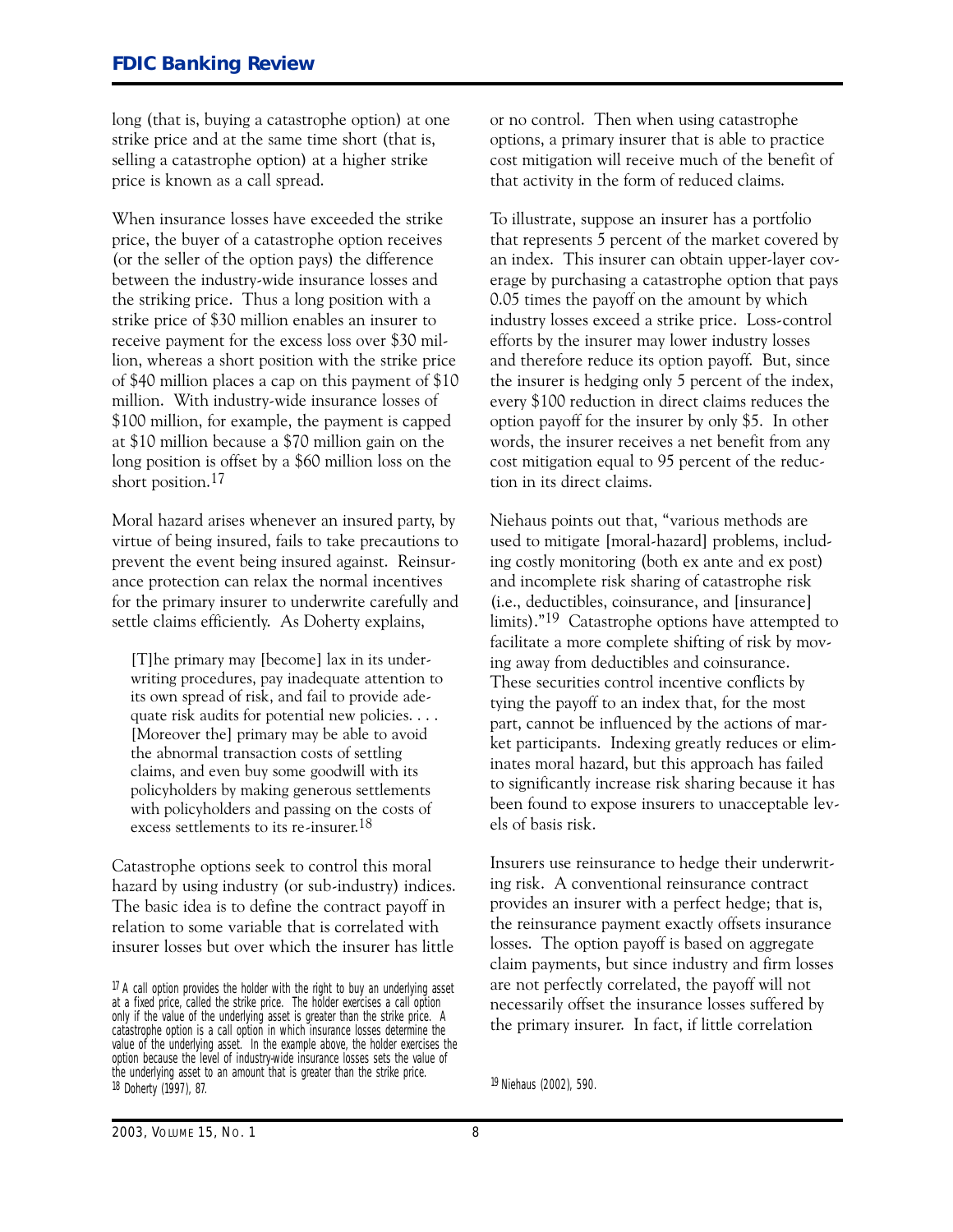<span id="page-9-0"></span>exists between industry and firm losses, then it would be highly probable that an insurer would suffer large underwriting losses while at the same time receiving a zero payment on its option position. This hedging risk is referred to as basis risk, and as Harrington and Niehaus point out, "[catastrophe options] can have considerable basis risk, i.e., the losses on a particular insurer's book of business may not be highly correlated with the indices underlying the contracts so that little underwriting risk can be eliminated."20

Ideally, insurers would bear some amount of hedging risk in exchange for reducing moral hazard. However, the significance of basis risk can be observed from contract design. Conventional reinsurance has no basis risk since the payoff is based on insurer-specific (or hedger-specific) losses. Conventional reinsurance contracts can always be structured so that the payoff is triggered by industry losses rather than the insurance firm's own losses. "But the fact that reinsurance contracts traditionally have not been designed in this way suggests that basis risk is an important consideration." $21$  In fact, "the perception among insurers that index securities are subject to unacceptable levels of basis risk has been identified [by the American Academy of Actuaries (1999)] as the primary obstacle to the more rapid development of the market."22

Today, trading in catastrophe options is limited to the Bermuda Commodities Exchange. In 1992 the CBOT launched an option contract based on the U.S. Property Claims Service (PCS) Index, but the volume of PCS index option contracts peaked at only 15,706 contracts in 1997 and declined to 561 contracts in 1999. The CBOT has since delisted these options because of a lack of interest.

 also be attributed to credit risk. A seller of a call primary insurer. With a call spread, the insurer In addition to basis risk, the lack of interest might spread is required to deposit liquid securities with the option exchange, but the size of the deposit amounts to only a fraction of the largest possible loss. With less than full collateralization, the buyer of a call spread faces credit risk similar to that involved in purchasing reinsurance. Conventional reinsurance involves the risk that the reinsurer will be unable to pay its obligations to the has a claim only on the counterparty, so these transactions expose the insurer to credit risk associated with potential counterparty default. Exchanges typically address counterparty credit risk by guaranteeing contract performance, but huge potential losses raise questions about an exchanges' ability to ensure the performance of any significant volume of contracts linked to property liability losses.

#### *Catastrophe Bonds*

Like catastrophe options, the market for catastrophe bonds has been rather slow in developing. Cummins, Lalonde, and Phillips (2000) report that markets have accommodated only about 20 catastrophe-bond issues, totaling around \$3 billion of insurance coverage. High cost explains the limited interest in these securities, and, as illustrated below, high prices can be attributed to the failure of the securities to adequately address moral hazard.

United Services Automobile Association (USAA), the fourth largest U.S. homeowner insurer, issued one of the first catastrophe bonds in mid-1997, selling \$477 million of one-year bonds tied to hurricane losses.23 Buyers of these catastrophe bonds could generally expect to receive full payment; however, in the event of a hurricane, bondholders

<sup>20</sup> Harrington and Niehaus (1999), 50.

 21 Doherty (1997), 87.

<sup>22</sup> Cummins, Lalonde, and Phillips (2000), 2. However, a few studies have concluded that the basis risk associated with derivative contracts based on state-specific indices is not large. See, for example, Harrington and Niehaus (1999) and Cummins, Lalonde, and Phillips (2000).

<sup>23</sup> The bonds were actually sold by a special purpose reinsurer called Residential Re. For tax and regulatory purposes, this company had to be run independently of USAA. USAA paid Residential Re a monthly premium, and Residential Re used this payment plus the earnings on a portfolio of liquid securities to pay interest to bondholders. If USAA were to incur insurance losses greater than \$1 billion, Residential Re would provide insurance coverage by liquidating its portfolio.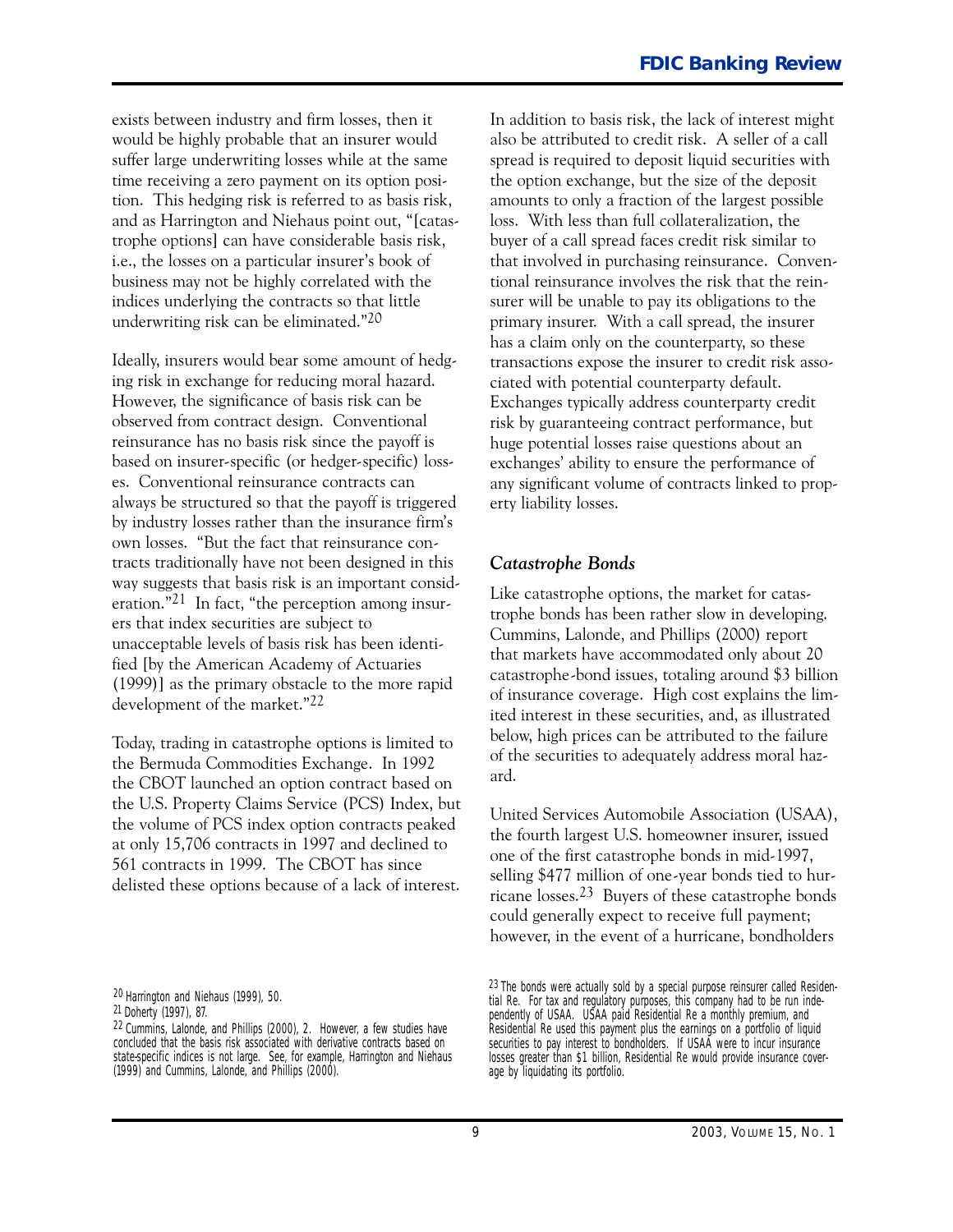could forfeit interest and/or principal if USAA's insurance losses were greater than  $$1$  billion.<sup>24</sup> By purchasing a security with event-linked payments, bondholders provided catastrophe excess-of-loss coverage for 80 percent of the \$500 million risk layer between \$1 billion and \$1.5 billion of insured losses suffered by USAA during a one-year period in certain U.S. coastal states. That is, coverage would pay for insurance losses in excess of \$1 billion, with the maximum payment capped at \$400 million.

The generic design of these instruments can allow for interest and/or principal forgiveness, and the extent of the forgiveness can be total, partial, or scaled to the size of the loss. In the case of USAA, a portion of the bond issue was principal protected. Of the \$477 million that USAA raised from the sale of notes, the company used \$77 million to purchase ten-year U.S. Treasury strips with a maturity value equal to the \$164 million of principal-protected notes. If an event resulted in USAA losses exceeding \$1.5 billion, \$400 million of debt would be forgiven, while the principal-protected notes would be repaid (with no interest) in ten years from the proceeds of the Treasury securities.

Debt-forgiveness instruments like catastrophe bonds avoid the credit risk that is common to reinsurance transactions-that is, the risk that the reinsurer will be unable to pay its obligations. Bondholders provide a hedge to the insurer by forgiving existing debt. Thus, the value of the hedge is independent of bondholder wealth, and the issuing primary insurer faces no risk of nondelivery of the hedge.

A catastrophe bond can be forgiven on the basis of either the primary insurer's own catastrophe

losses or some industry index of catastrophe losses. Moral hazard is limited when debt forgiveness is triggered by an industry index of catastrophe losses. In the case of USAA, however, the company's book was concentrated at military establishments, so the basis risk from a debt issue with forgiveness tied to an industry index was large. Since little correlation existed between industry and firm losses, debt-forgiveness triggered by a level of industry losses would not necessarily offset catastrophe losses suffered by USAA. For this reason, USAA chose to issue bonds with debt forgiveness triggered by the level of the company's own insurance losses.

USAA's failure to use an industry index to address moral hazard may partly explain the high cost of issue for the company. Catastrophe exposures are not correlated with the returns on stocks and bonds.25 Under the assumptions of the capital asset pricing model, the required rate of return on a zero-beta asset is the risk-free rate of return. Theoretically the interest rate on USAA bonds would be the risk-free rate plus a premium large enough to offset the expected loss of principal and/or interest due to a catastrophic event. USAA paid bondholders 451 basis points above the London interbank offer rate (LIBOR) for principal and interest forgiveness. For the principalprotected notes, USAA paid bondholders 125 basis points over LIBOR.<sup>26</sup> Although the estimated probability of a loss exceeding the trigger was only 1 percent, interest rates included a premium for principal and interest forgiveness of over seven times the expected loss and about twice the expected loss for only interest forgiveness.

Moral-hazard problems appear to explain the existence of such large premiums. Cummins, Lalonde, and Phillips (2000) reports that Goldman Sachs � Company estimated a median risk-premium to expected-loss ratio of 6.8 for all catastrophe bonds

<sup>24</sup> Notice the similarity between catastrophe bonds and the historical marine insurance described by Jaffee and Russell (1997, p. 207): "[A] market for marine insurance operated among ancient Greeks and Phoenicians and flourished in London from as early as the seventeenth century. [The insurance took the form of a loan that offered the ship owner some degree of debt forgiveness.] In . . . the so-called contract of bottomry, a lender advanced the ship-owning merchant the full cost of the voyage as a loan. If the voyage was successful, the ship owner repaid the bank at an interest rate which included a premium to reflect the risk of loss. If the ship was lost, the loan was forgiven."

<sup>25</sup> *See* Froot et al. (1995) for a discussion of the lack of correlation between catastrophic risk and traditional asset classes.

<sup>26</sup> USAA paid a total premium of 576 basis points for this layer of coverage. The premium for essentially identical coverage fell to 412 basis points in 1998 and to 366 basis points in 1999. These bonds provided no principal protection and the reduction in costs can be attributed to lower estimates of expected losses.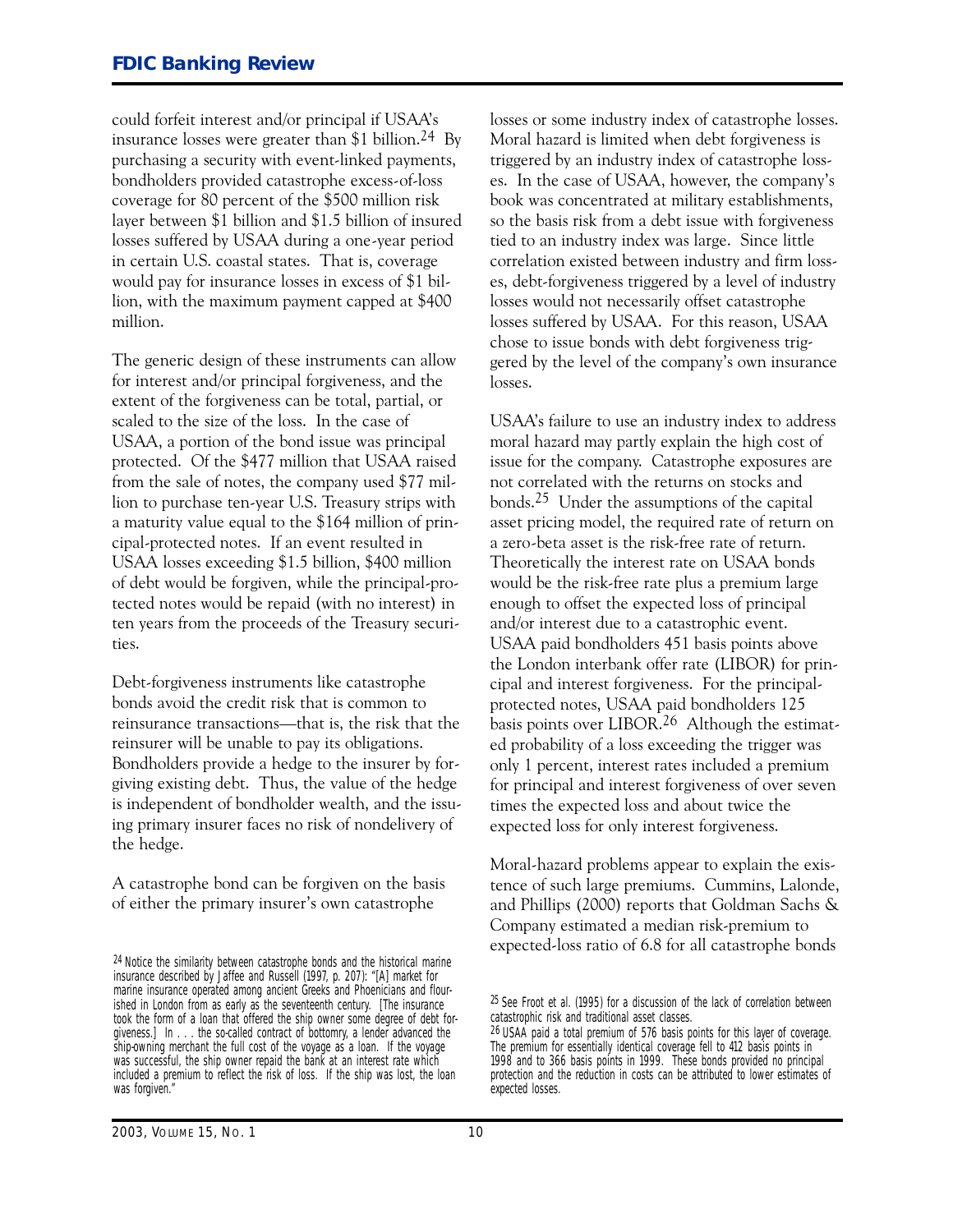<span id="page-11-0"></span>issued through March 2000. Employing a sampling of Florida call spread transactions, the authors in this paper estimated a median risk-premium to expected-loss ratio on Florida calls of 2.1. Like catastrophe bonds, the risk premium on call spreads might be attributed to illiquidity, uncertainty about expected loss estimates, and/or investor unfamiliarity with the contracts. However, such factors should be somewhat similar across both securities. But since only catastrophe options resolve incentive conflicts by employing industry (or sub-industry) indices, the higher premium on catastrophe bonds is likely attributable to the failure of these securities to address moral hazard by indexing.

#### *Catastrophe Swaps and Catastrophe Equity Puts*

 ties. . . . Property catastrophe risk varies by loca-A catastrophe swap enables insurers to diversify their risk by trading blocks of insurance policies. "Each swap [is] a bilateral agreement, creating reciprocal reinsurance between two insuring entition, and [with a swap] participants [are] able to [trade different] types of risk (for example, hurricane risk on the North Carolina coast for tornado risk in Kansas)."27 Since August of 1997, property catastrophe swaps have been trading on the Catastrophe Risk Exchange (CATEX). Over 1,400 listings have appeared on CATEX, and the 500-plus completed transactions involved nearly \$3 billion of insured coverage. However, only a portion of these transactions involved property catastrophe risk.

A catastrophe equity put (CEPut) is a post-loss financing arrangement in which the price of the equity issue is fixed. More specifically, a CEPut is an option contract that gives the insurer the right to sell a given number of shares to a specific counterparty for a fixed price, and this option can be exercised only after the occurrence of a catastrophe of an agreed-upon magnitude (whereas the typical option can be exercised at any time during

27 Borden and Sarkar (1996), 5.

the contract period). To minimize potential moral hazard, the trigger is most often defined in terms of a level of industry-wide losses. However, defining the trigger in this way introduces basis risk. The contract also exposes the insurer to the credit risk associated with potential counterparty default, but, again, some degree of credit risk is present in all reinsurance transactions.

#### **Reinsurance or Securitization for Deposit Insurance Risk?**

As pointed out above, catastrophic insurance losses from earthquakes, hurricanes, and other natural disasters are highly correlated, with a hurricane (for example) causing damage to many homes in a particular region. Similarly, the failure of a financial institution may cause all depositors across a bank to suffer losses. Furthermore, because of population growth in exposed areas such as Florida, property/casualty losses are increasingly more correlated: one can expect *more* homes to be damaged when a hurricane hits the coast. For the FDIC, too, deposit insurance losses are *more* correlated today: because of bank consolidation, a bank failure is likely to be associated with much larger deposit insurance losses.<sup>28</sup> Thus, for property/casualty insurers and the FDIC alike, insuring against risk from highly correlated losses requires either reinsurance or having access to a larger pool of liquid capital to cover the larger insurance losses.

Ideally, the FDIC would obtain reinsurance coverage for its exposure to large-bank failure. The Federal Deposit Insurance Corporation Improvement Act authorized the FDIC to transfer up to 10 percent of its risk exposure to market participants, and in fact the Corporation is currently exploring a limited reinsurance program. Although reinsurance might allow the Corporation to reduce its exposure, deposit reinsurance would also involve moral-hazard and other prob-

<sup>&</sup>lt;sup>28</sup> Even though potential insurance losses have increased, consolidation may be responsible for a decline in the likelihood of losses. That is, consolidated banks hold portfolios that are more diversified, so the probability of bank failure may be lower.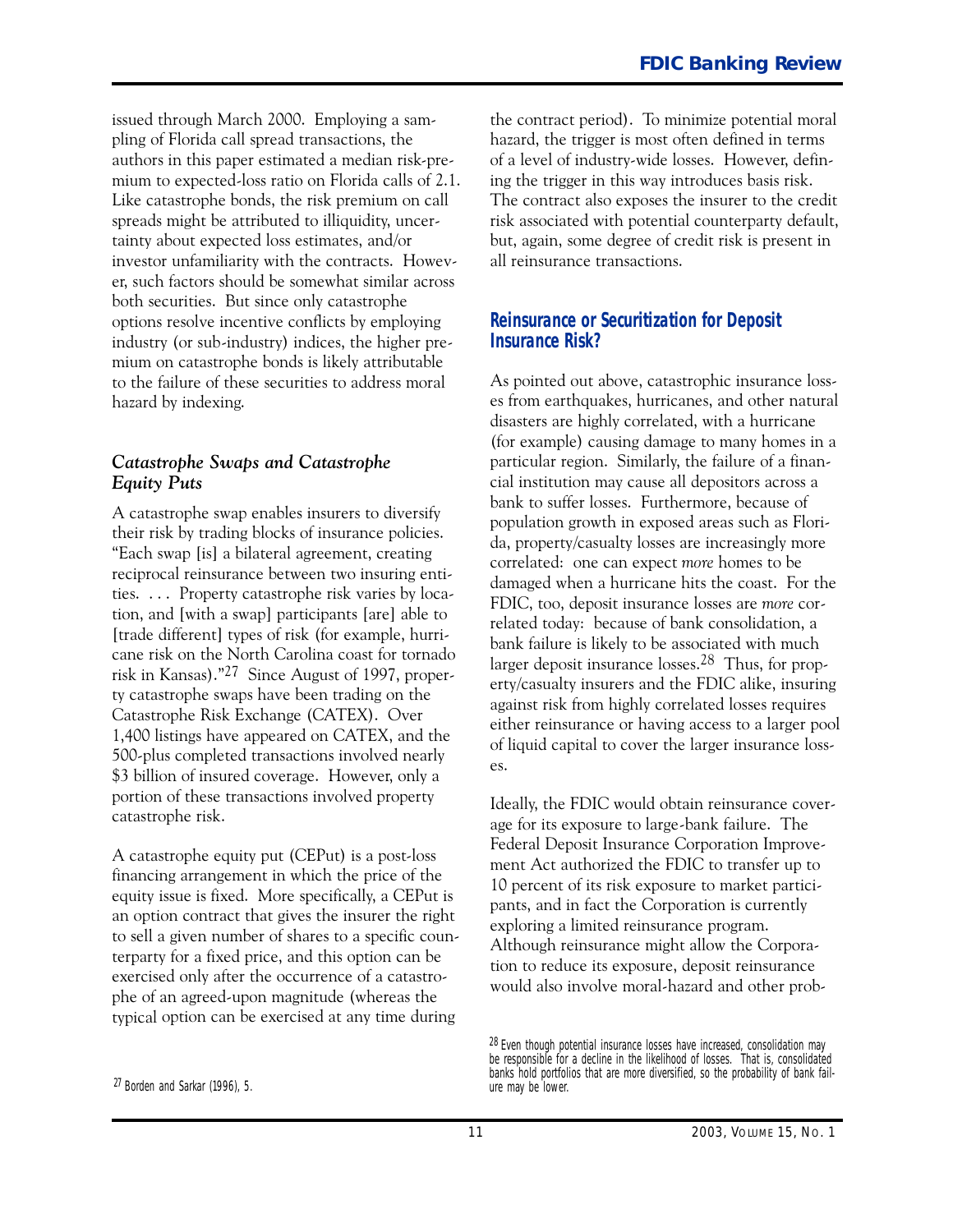lems. The presence of these distortions suggests that, unless the factors producing them are accounted for appropriately, deposit reinsurance coverage would probably be available only in limited quantities and at high prices. Indeed, the cost of coverage for this large-event risk would probably mirror the pricing for catastrophe reinsurance coverage for the highest layers of risk. A recent survey of reinsurers estimated initial deposit reinsurance capacity at about \$2 billion; the survey also found that reinsurers would expect to receive a premium as high as 4 percent for a layer of coverage with an annual expected loss of only 1 percent.29

Like reinsurance coverage for the upper layers of natural disaster risk, deposit reinsurance coverage for large banks would be characterized by the problems of size and parameter uncertainty. In addition, deposit reinsurance would probably include a premium that accounted for the presence of significant regulatory risk, including the risk of ex post moral-hazard problems. These problems arise because the reinsurer's losses could be materially affected by the FDIC's actions in regulating bank activities, resolving failed institutions, liquidating assets of failed institutions, and accounting for such activities.

Moving to an event-oriented contract might mitigate concerns about regulatory risk. Such a contract would call for a specified payment if a bank failed, rather than an amount contingent on the ultimate resolution and liquidation costs. While a contract of this type would reduce risks associated with FDIC actions related to asset sales or receivership accounting policies, it would not address regulatory risks associated with the regulation of troubled banks. Thus the challenge facing the FDIC would be to identify a contract design that minimized these and similar moral-hazard problems.

Even with such a contract, deposit reinsurance coverage would probably be subject to price and availability cycles. After the failure of a large

bank, renewing reinsurance coverage would probably require the FDIC to pay premiums significantly greater than expected losses. (Of course, in the opposite phase of the market cycle, the FDIC might enjoy premiums that were lower than actuarial pricing would dictate.) And even in the absence of a large-bank failure, renewing reinsurance coverage would probably be difficult during down economic times.

Proponents of deposit reinsurance argue that reinsurance premiums could provide the FDIC with valuable pricing information. That is, the FDIC would acquire reinsurance coverage for individual banks (or groups of banks) and then use reinsurance prices to price its own risk more effectively. However, reliable pricing signals might be limited by the presence of moral-hazard and other transaction costs. Deposit reinsurance would probably involve a premium reflecting the presence of these transaction costs. As shown above, such a phenomenon exists in the pricing of catastrophe securities. Recall that the premium was found to be significantly higher on catastrophe bonds than on catastrophe options. "The most likely explanation for the difference between the premium-toexpected-loss ratios of CBOT options and catastrophe (CAT) bonds is investor concern about moral hazard-CAT bonds, most of which settle on losses of specific insurers, are potentially subject to significant moral hazard whereas moral hazard is a relatively minor concern for CBOT options."30 If such premiums could not be disentangled from the observed prices, the cost of deposit reinsurance would provide misleading information about the underlying price of deposit insurance.

As pointed out above, property/casualty insurers are turning not to reinsurance to manage the problem of increased exposure, but to securitization-catastrophe bonds, catastrophe options, and so forth. The FDIC, too, might gain access to the pool of liquid capital it would need by similarly securitizing its deposit insurance risk.

30 Cummins, Lalonde, and Phillips (2000), 32.

<sup>29</sup> *See* Marsh & McLennan Companies (2001), 5 and 21.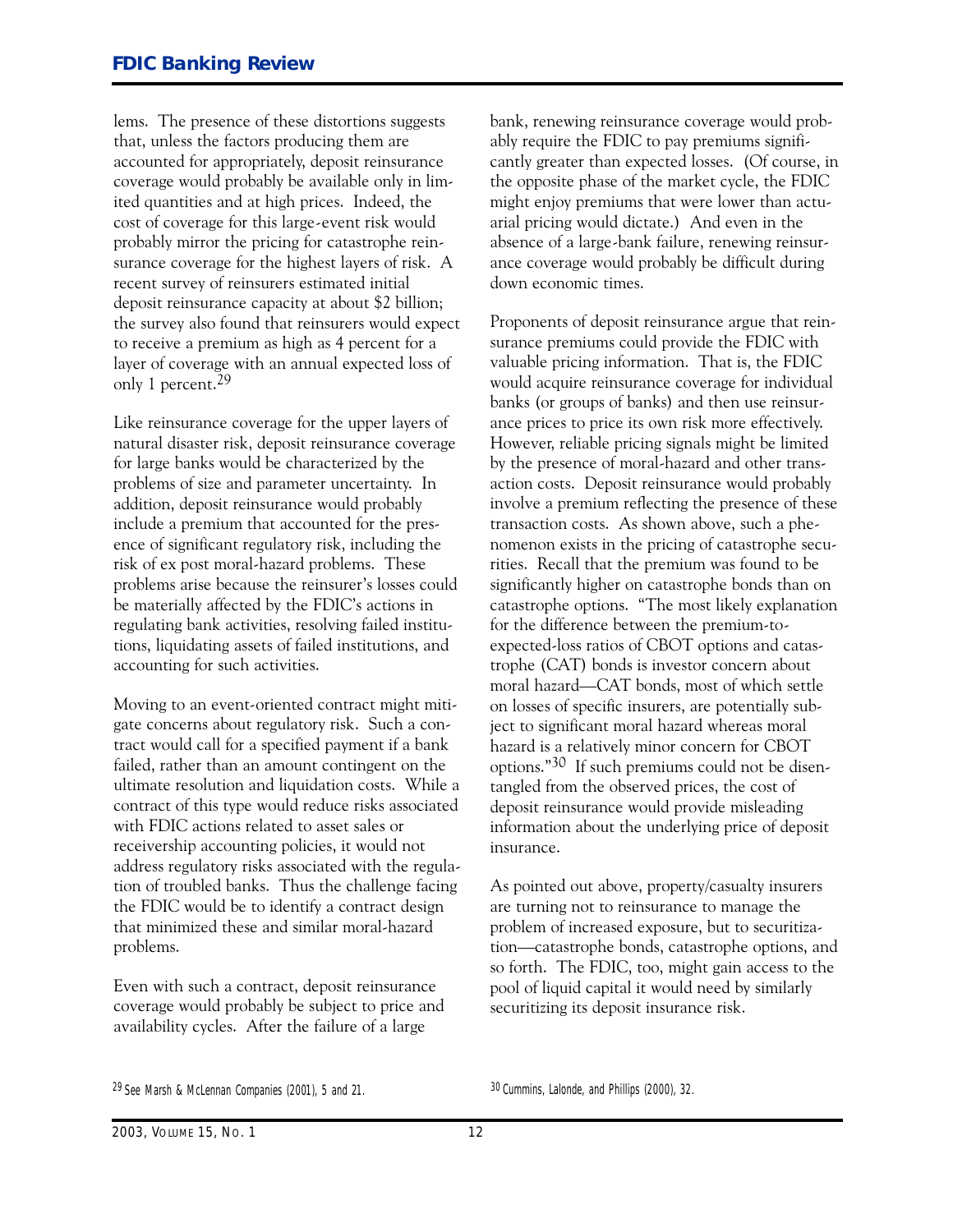<span id="page-13-0"></span>The FDIC could securitize its insurance risk by issuing its own catastrophe securities. More specifically, the Corporation could issue bonds (or options) with payments linked to deposit insurance losses at large banks.31 The catastrophe in this case would be the failure of a large bank, and by issuing these catastrophe bonds, the FDIC would cede a portion of its risk to investors. In this way, the FDIC would take a less-prominent role in insuring large-bank deposits, since private markets would now absorb a larger amount of the risk of bank failure.

However, just as property/casualty securitization of risk is limited by the presence of moral-hazard and other transaction costs, securitized deposit insurance risk would probably face similar distortions. Thus, to evoke interest in its catastrophe securities, the FDIC would have to be more successful than property/casualty insurers in addressing moral hazard.

Moreover, the cost of such synthetic reinsurance coverage might be prohibitive. For the few property/casualty insurers that found a market for their catastrophe securities, investors required premiums that were significantly greater than expected losses. The FDIC could expect to pay even higher premiums. Bank failure is not completely independent of movements in the market, so catastrophe securities issued by the FDIC would not be valuable to investors for diversification purposes. It is this inability to provide the same diversification benefits as property catastrophe securities that would probably make the premium higher for securitized deposit insurance risk than for securitized property catastrophe risk.

31 The FDIC could issue catastrophe bonds on individual banks, but such securities would introduce problems of adverse selection. Adverse selection arises when one side of a transaction has more reliable information than the other side. Disclosure is a common solution to this problem, and in an insurance market for catastrophic bank losses, the disclosure of information would address any such problems. However, it is highly unlikely that the FDIC or other federal regulators would provide investors with proprietary information on large banks. Still, the FDIC could address this problem by issuing a security with payments linked to deposit insurance losses across *all* large banks. The risk of adverse selection would then be minimized inasmuch as such a security would prevent the FDIC from (adversely) selecting only high-risk banks for securitization.

#### **Conclusions**

In an article that anticipated the capital asset pricing model (CAPM), Karl Borch (1962) defined the Pareto optimal risk-sharing arrangement in the market for reinsurance. According to Cummins and Weiss,

In a market in which risk bearing is costly to firms but where transacting between firms is costless, the Pareto optimal risk-sharing arrangement is one in which the industry "mutualizes" its risk in the sense that all insurers hold the same net (after reinsurance) liability portfolio. According to Borch, the Pareto optimal reinsurance arrangement is one in which each insurer holds a net portfolio that is a proportionate claim on total insured losses. This result is equivalent to the CAPM proposition that each investor will hold a share of the market portfolio.32

In a world with no transaction costs, primary insurers would shed a large amount of their insurance risk by entering into reinsurance contracts. However, such risk shifting is constrained in the real world by reinsurance contracts that include deductibles, coinsurance, and insurance limits. Deductibles and coinsurance are introduced as a method of controlling incentive conflicts. "It may be that the most efficient form of reinsurance is to allow very little risk transfer at all: it is only by forcing . . . risk back upon insurers that reinsurers get insurers to expend resources to monitor and mitigate exposures."33 A more complete shifting of risk would involve a movement away from deductibles and coinsurance; unfortunately, to this point, addressing moral hazard by alternative methods has been shown to expose insurers to unacceptable levels of basis risk.

The FDIC may find that it can shed a large amount of risk simply by entering the reinsurance market. Or the Corporation may find that this method of risk shifting is severely limited by the presence of moral-hazard and other problems. In

 33 Froot (1997), 13. 32 Cummins and Weiss (2000), 165–66.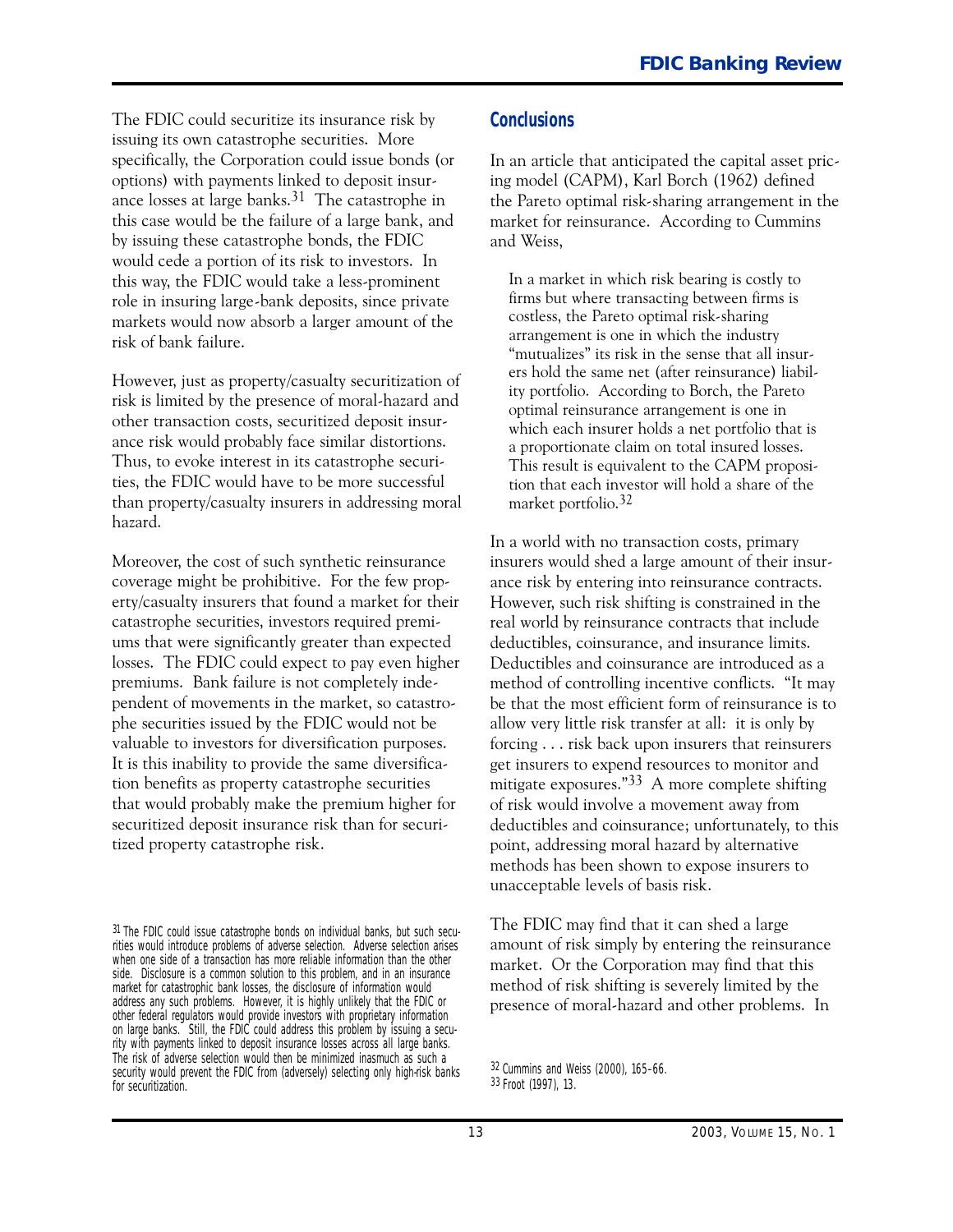the Treasury (currently set at \$30 billion). A largthe latter case, the FDIC may decide to retain its risk. If the FDIC retains its risk, it may address its increased exposure from banking consolidation by increasing the size of the Bank Insurance Fund (BIF) (currently mandated to equal 1.25 percent of insured deposits). The appropriate size of the insurance fund will be hard to determine, but even so, setting aside huge sums of money for the rare event of a large-bank failure seems incredibly inefficient. Alternatively, the FDIC can minimize the funding of the BIF by using contingent capital, which it can do by increasing its line of credit with er line of credit will allow the FDIC to cover potentially huge losses while placing only limited demands on the economy's finite stock of capital.

Finally, the FDIC may consider increasing capital requirements of banks. If the Corporation requires large banks to hold more capital, this additional capital will not reduce the exposure of the FDIC to large-bank failure, even though it may reduce the likelihood that a large bank will fail. If such an event—although perhaps less likely-occurs, the FDIC will still be exposed to potentially huge deposit insurance losses. Exposure to such losses requires the FDIC to have access to a larger pool of capital, and this article has examined a number of ways that the Corporation might increase its insurance capital.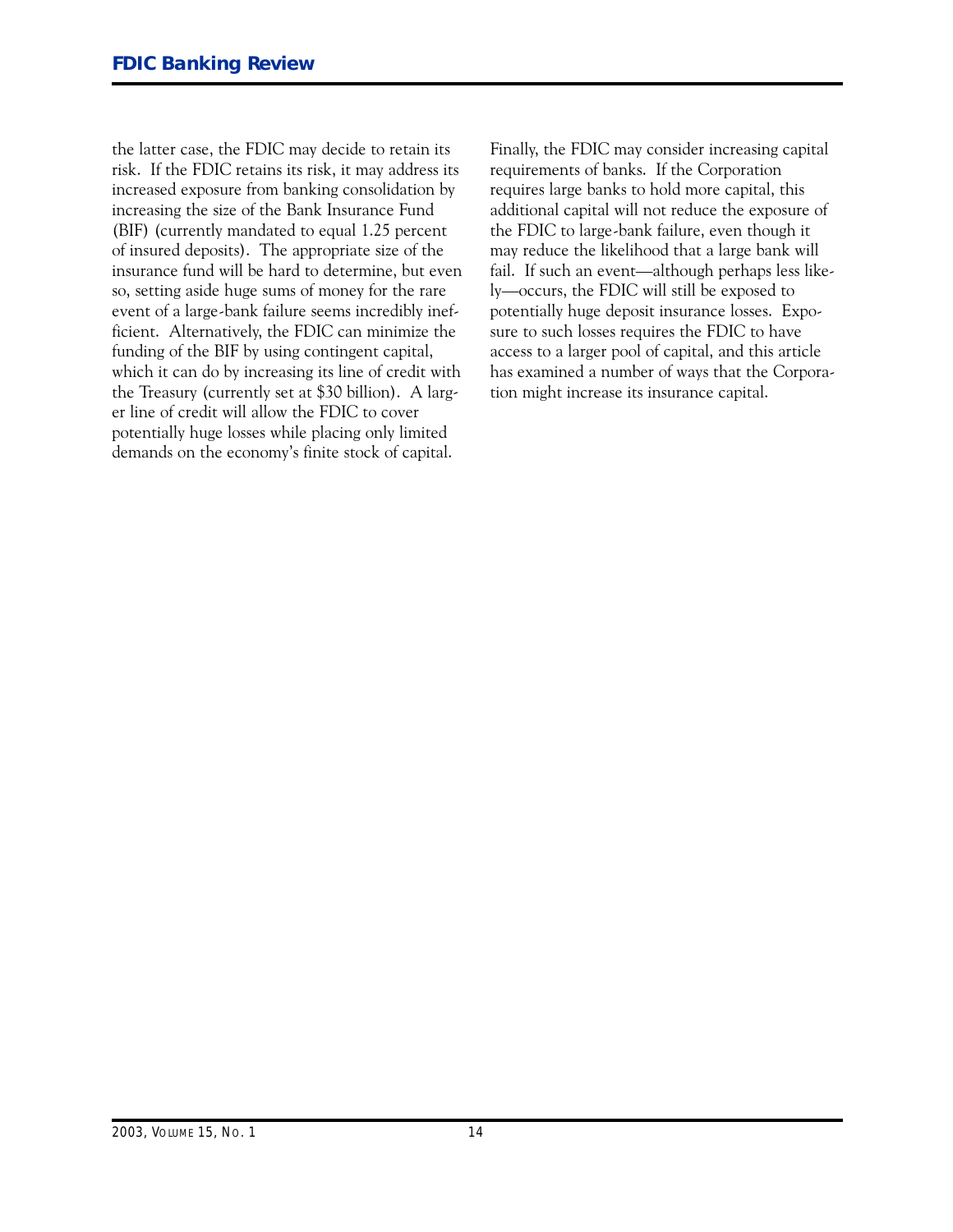#### **BIBLIOGRAPHY**

- <span id="page-15-0"></span> American Academy of Actuaries. 1999. Evaluating the Effectiveness of Index-Based Insurance Derivatives in Hedging Property/Casualty Insurance Transactions. *Report of the Index Securitization Task Force* (Washington, DC).
- Borch, Karl. 1962. Equilibrium in a Reinsurance Market. *Econometrica* 30, no. 3:424-44.
- Borden, Sara, and Asani Sarkar. 1996. Securitizing Property Catastrophe Risk. Federal Reserve Bank of New York *Current Issues in Economics and Finance* 2, no. 9:1-6.
- Canter, Michael S., Joseph B. Cole, and Richard L. Sandor. 1997. Insurance Derivatives: A New Asset Class for the Capital Markets and a New Hedging Tool for the Insurance Industry. *Journal of Applied Corporate Finance* 10, no. 3:69-83.
- Cox, Samuel H., Joseph R. Fairchild, and Hal W. Pedersen. 2000. Economic Aspects of Securitization of Risk. *The Astin Bulletin* 30, no. 1:157-93.
- Cutler, David M., and Richard J. Zeckhauser. 1997. Reinsurance for Catastrophes and Cataclysms. NBER Working Paper Series, no. 5913. National Bureau of Economic Research.
- Cummins, J. David. 1991. Statistical and Financial Models of Insurance Pricing and the Insurance Firm. *The Journal of Risk and Insurance* 58, no. 2:261-302.
- Cummins, J. David, Neil Doherty, and Anita Lo. 2002. Can Insurers Pay for the "Big One"? Measuring the Capacity of the Insurance Market to Respond to Catastrophic Losses. *Journal of Banking & Finance* 26, no. 3:557-83.
- Cummins, J. David, David Lalonde, and Richard D. Phillips. 2000. The Basis Risk of Catastrophic-Loss Index Securities. Financial Institutions Center Working Paper Series, no. 00-22-B. The Wharton School, University of Pennsylvania.
- Cummins, J. David, and Mary A. Weiss. 2000. The Global Market for Reinsurance: Consolidation, Capacity, and Efficiency. *Brookings-Wharton Papers on Financial Services* 1, no. 1:159-209.
- Doherty, Neil A. 1997. Financial Innovation in the Management of Catastrophe Risk. *Journal of Applied Corporate Finance* 10, no. 3:85-95.
- Doherty, Neil A., and S. M. Tinic. 1981. Reinsurance Under Conditions of Capital Market Equilibrium: A Note. *Journal of Finance* 36, no. 4: 949-53.
- Froot, Kenneth. 1997. The Limited Financing of Catastrophe Risk: An Overview. NBER Working Paper Series, no. 6025. National Bureau of Economic Research.
- ------------. 1999. The Market for Catastrophe Risk: A Clinical Examination. NBER Working Paper Series, no. 7286. National Bureau of Economic Research.
- Froot, Kenneth, Brian Murphy, Aaron Stern, and Steven Usher. 1995. The Emerging Asset Class: Insurance Risk. Guy Carpenter and Company, Special Report.
- Greenberg, M. R. 2001. Government Must Be Insurer of Last Resort. *Wall Street Journal* 138, no. 110: November 26, A18.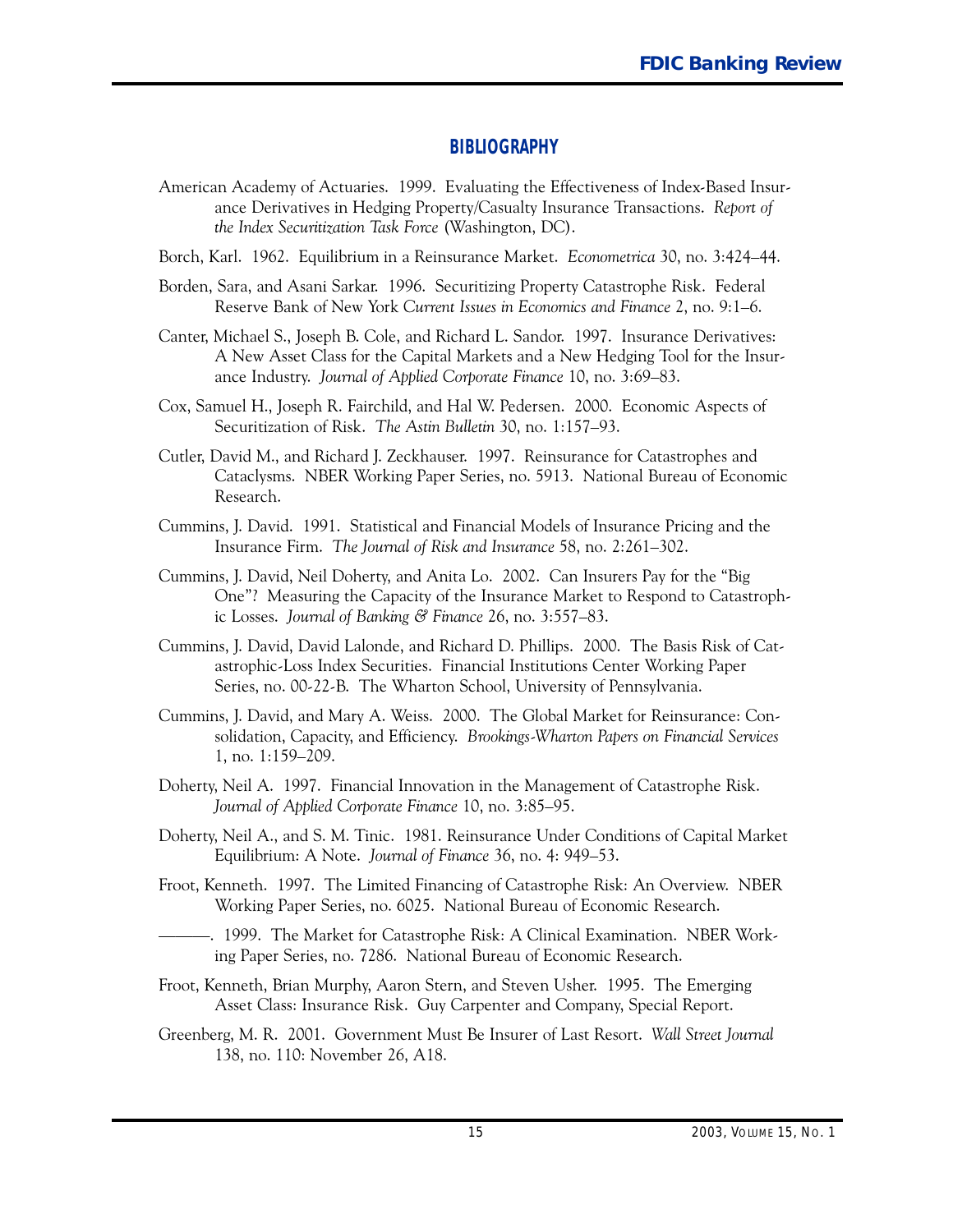- Harrington, Scott E., and Greg Niehaus. 1999. Basis Risk with PCS Catastrophe Insurance Derivative Contracts. *Journal of Risk and Insurance* 66, no. 1:49-82.
- Jaffee, Dwight M., and Thomas Russell. 1997. Catastrophe Insurance, Capital Markets, and Uninsurable Risk. *Journal of Risk and Insurance* 64, no. 4:206-30.
- Kunreuther, Howard C., and �ivek J. Bantwal. 1999. A Cat Bond Premium Puzzle? Financial Institutions Center Working Paper Series, no. 99-26. The Wharton School, University of Pennsylvania.
- Lewis, Christopher M., and Kevin C. Murdock. 1996. The Role of Government Contracts in Discretionary Reinsurance Markets for Natural Disasters. *Journal of Risk and Insurance* 63, no. 4:567-97.
- Marsh � McLennan Companies. 2001. Reinsurance Initiative: Federal Deposit Insurance Corporation.
- --. 2001. Reinsurance Feasibility Study: Federal Deposit Insurance Corporation.
- Litzenberger, Robert H., David R. Beaglehole, Craig E. Reynolds. 1996. Assessing Castastrophe Reinsurance-Linked Securities as a New Asset Class. *Journal of Portfolio Management* 61, no. 7:76-86.
- Niehaus, Greg. 2002. The Allocation of Catastrophe Risk. *Journal of Banking & Finance* 26, no. 3:585-96.
- Swiss Re. 1997. Too Little Reinsurance of Natural Disasters in Many Markets. *Sigma* 7:3-22.
- Walker, Anna. 1995. Harnessing the Free Market: Reinsurance Models for FDIC Deposit Insurance Pricing. *�arvard Journal of Law & Public Policy* 18, no. 3:735-94.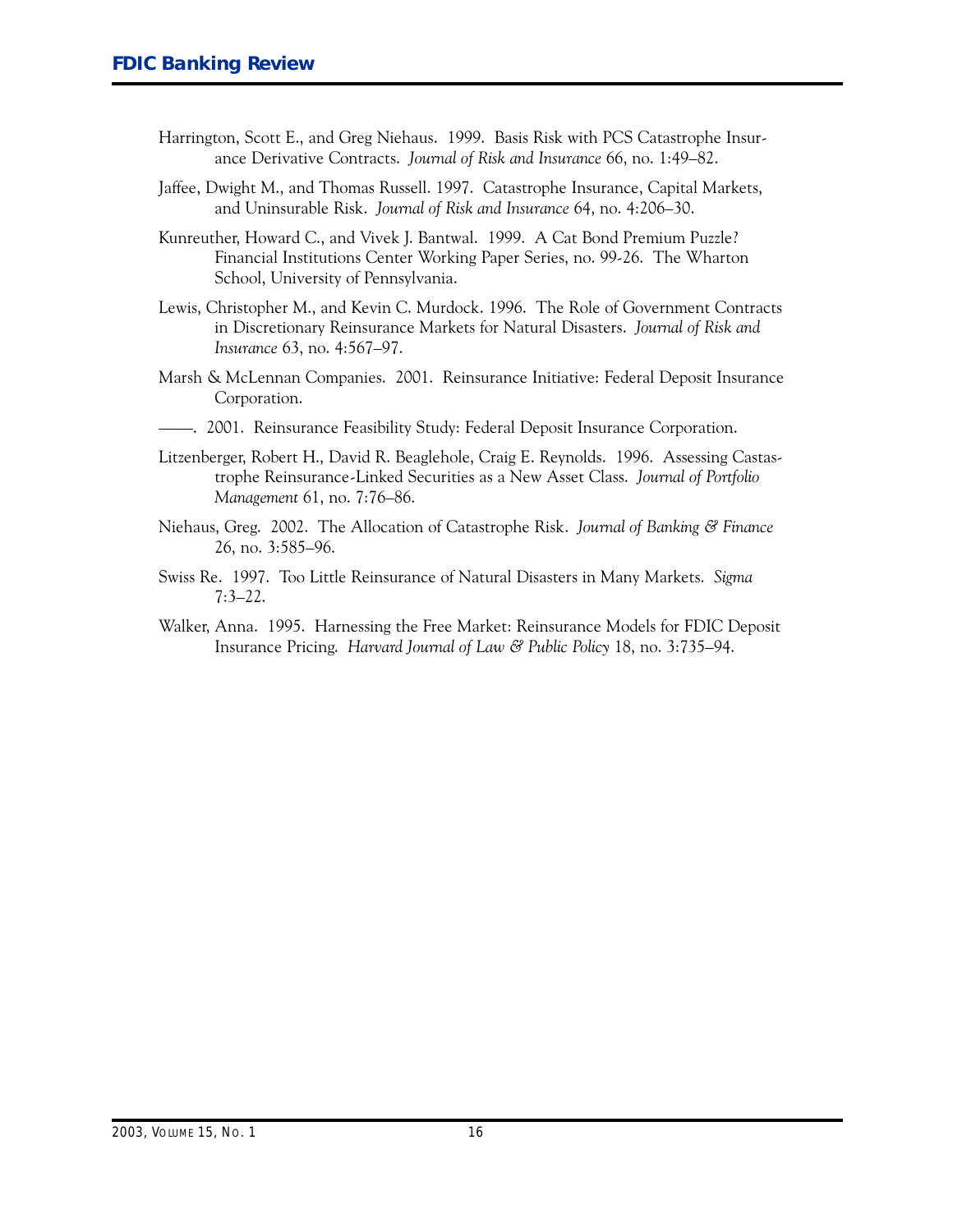## <span id="page-17-0"></span>**Risk Assessment: Results of an International Survey of Deposit Insurers**

*by Jane E. Coburn and John P. O'Keefe\**

The success of the financial safety net that a country provides for its financial system is ultimately indistinguishable from the ability of government authorities to manage the risks to the safety net.<sup>1</sup> To do their job well, risk managers need information on the risk exposures of the financial institutions that are covered by the safety net, and they also need procedures for limiting their own risk exposure.

To learn more about how other countries address these and other important needs of a financial safety net, in January 2000 the Federal Deposit Insurance Corporation (FDIC) surveyed 73 foreign deposit insurance organizations in 64 locations (some locations have more than one deposit insurer). All the organizations had specific deposit insurance schemes. The survey consisted of 65 multiple-choice and essay questions not only on

risk assessment but also on failure-resolution methods, asset liquidation and the role of the receiver, and funds availability. As of June 2000, 37 insurers in 34 locations had responded.2

This is the second in a three-part series on the results. The first part describes failure-resolution methods as well as asset-liquidation practices and the role of the receiver (as reported by the 37 participating deposit insurers).<sup>3</sup> This article discusses the risk-assessment practices of these same insurers, and a subsequent article will address funds availability (that is, the availability of resources to absorb unavoidable risk-related losses). The approach taken throughout the series is to provide context for survey responses by drawing on the academic literature and the experiences of the FDIC.

The majority of the 37 insurers that responded to the risk-assessment section of the survey are located in Europe. Ten of the 37 respondents-Austria, Belgium, Canada, France, Germany, Italy,

<sup>\*</sup> Jane F. Coburn is a senior financial analyst, and John P. O'Keefe is the Chief of the Financial Risk Measurement Section in the FDIC's Division of Insurance and Research. The authors thank Christine Brickman and Angela Lengyel for research assistance and James Marino for helpful comments. 1 The financial safety net may be broadly defined as government support of private sector borrowers through explicit and implicit guarantees and other means (Walter and Weinberg (2002)). Defined in this way, the financial safety net extends to both financial and nonfinancial businesses. This article, however, defines the financial safety net more narrowly as the deposit insurance system for banks and thrift institutions.

<sup>2</sup> Austria, Germany, and Italy have multiple deposit insurers. Not every question was answered by every respondent, so for each question there may have been fewer than 37 responses. 3 Bennett (2001).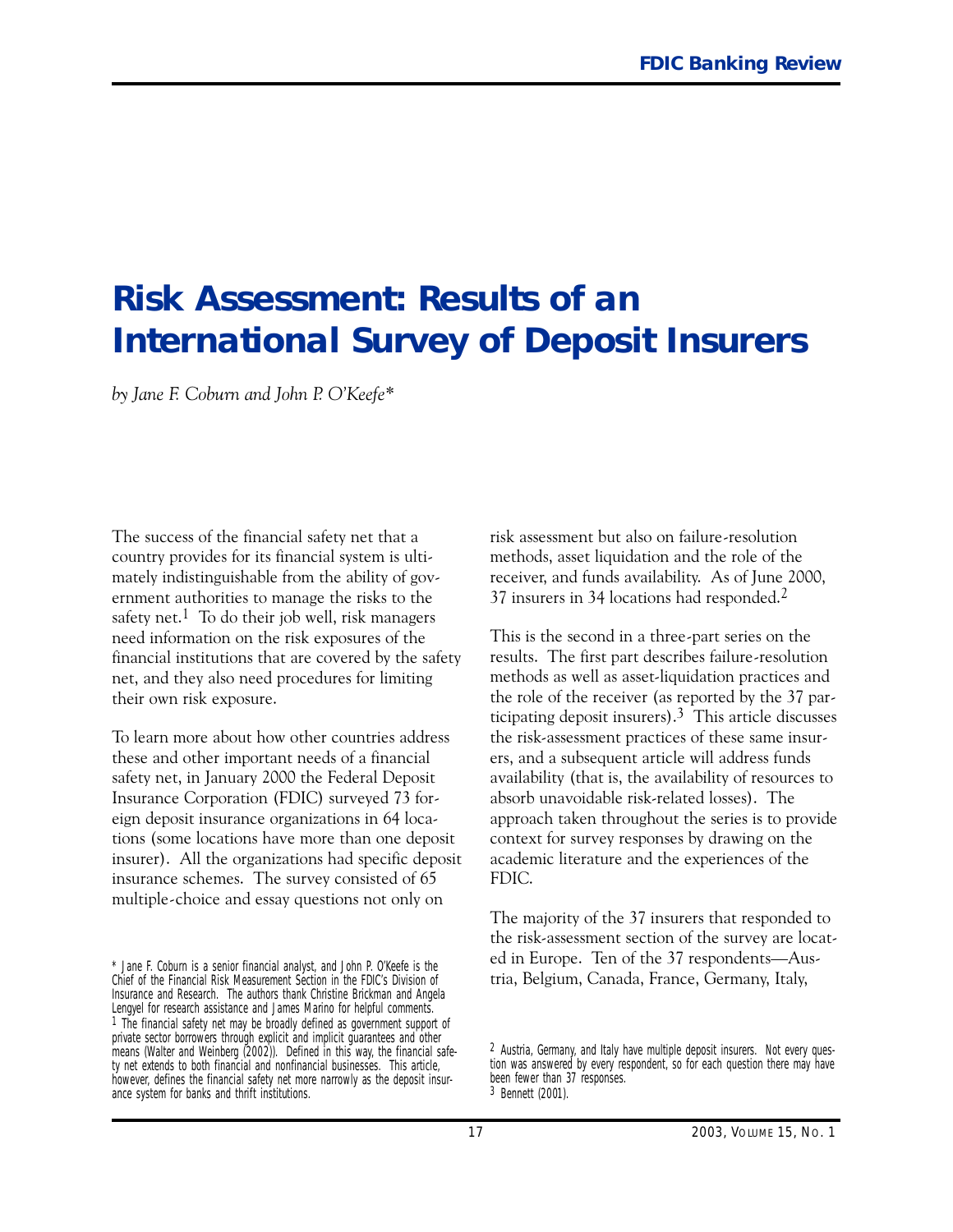Japan, the Netherlands, Spain, the United Kingdom-hold 62 percent of the world's banking assets and encompass 41 percent of the world's gross domestic product and 15.5 percent of the world's population. Comparable figures for the United States are 17.2 percent of the world's banking assets, 28.8 percent of the world's gross domestic product, and 4.6 percent of the world's population. Borrowing terms from the International Monetary Fund, we categorize the locations of the respondents as "advanced economies," "developing economies," or "economies in transition," but we combine the two categories of "developing economies" and "economies in transition" into one.4

In any business, potential creditors and equity shareholders cannot make sound investment decisions without accurate and timely information on the condition of, and risks to, the relevant business entities. This need for information creates incentives for the business entities to prepare and make public financial statements regularly. The availability and use of such information are necessary for markets to allocate financial resources efficiently; such allocation makes possible the market discipline that rewards good management and punishes bad management.

In banking, however, when countries extend a safety net to creditors of financial institutions, the information needs of some creditors are greatly reduced. More specifically, insured depositors, who make up the vast majority of the creditors of most insured banks and thrifts in the United States, have little incentive to monitor the risks of insured depositories (henceforth, "banks").5 But this need for information is not eliminated. Rather, it is transferred to the deposit insurer, which stands in place of insured depositors among banks' creditors when banks fail.6

Regardless of how countries organize their financial system safety nets, therefore, it is clear that the government agencies responsible for managing the safety net need accurate and timely information on the condition of, and risks to, the financial institutions to which the safety net extends. That information can come from on-site inspections of banks and off-site analyses of the financial statements that banks make available to government authorities and the public.7 In addition, the responsible agencies must be able to place the information on banks in its proper economic and political context. Thus, they require information about the markets (local, national, and international economic conditions) in which banks operate and about the legislative and other political developments affecting the environment in which banks compete. All the information about banks, their markets, and their competitive environment enables risk managers to take the next step in the process of assessing banks' financial health, which is to forecast bank failures. Finally, the responsible government agencies must also be concerned with limiting the deposit insurer's own risk exposure for example, by terminating deposit insurance or by closing failed and failing banks. (As mentioned above, closing failed or failing banks is discussed in the first article in the series, and the availability of resources when losses are unavoidable is the subject of the next article.)

Accordingly, the risk-assessment section of the survey asked whether the deposit insurance organization has access to examination and accounting information about banks, how information about economic trends is used, whether legislative or other political developments are monitored, whether the health of insured depository institutions is assessed and whether bank failures are forecasted, and whether deposit insurance is

<sup>4</sup> Table 1 lists the survey respondents in their respective categories. 5 Should a bank fail, insured depositors typically receive full compensation for their insured deposits from the FDIC within one to two business days. However, they still face the risk of having to re-deposit their funds in banks that offer lower interest rates or charge higher service costs or do both. 6 To the extent that the deposit insurer (or another government authority) has other "safety-net" duties aside from meeting insured depositors' claims, it might have additional needs for information. The additional duties that entail additional needs for information include selecting failure-resolution methods, acting as receiver and liquidator of failed banks, supervising banks for safety

and soundness, pricing deposit insurance, and managing the insurance fund. Those and other additional duties are not discussed in this article.

Countering these demands for financial disclosure is banks' need to shield their proprietary information from competitors and to protect any proprietary information that they require their customers to disclose. In addition, the costs and burdens of providing information limit the extent to which it is feasible to disclose information to financial markets and government authorities. 7 Research on U.S. banks suggests that bank safety-and-soundness examinations (discussed below) provide some important auditing functions that private sector auditors do not seem to provide; see Dahl, Hanweck, and O'Keefe (1998).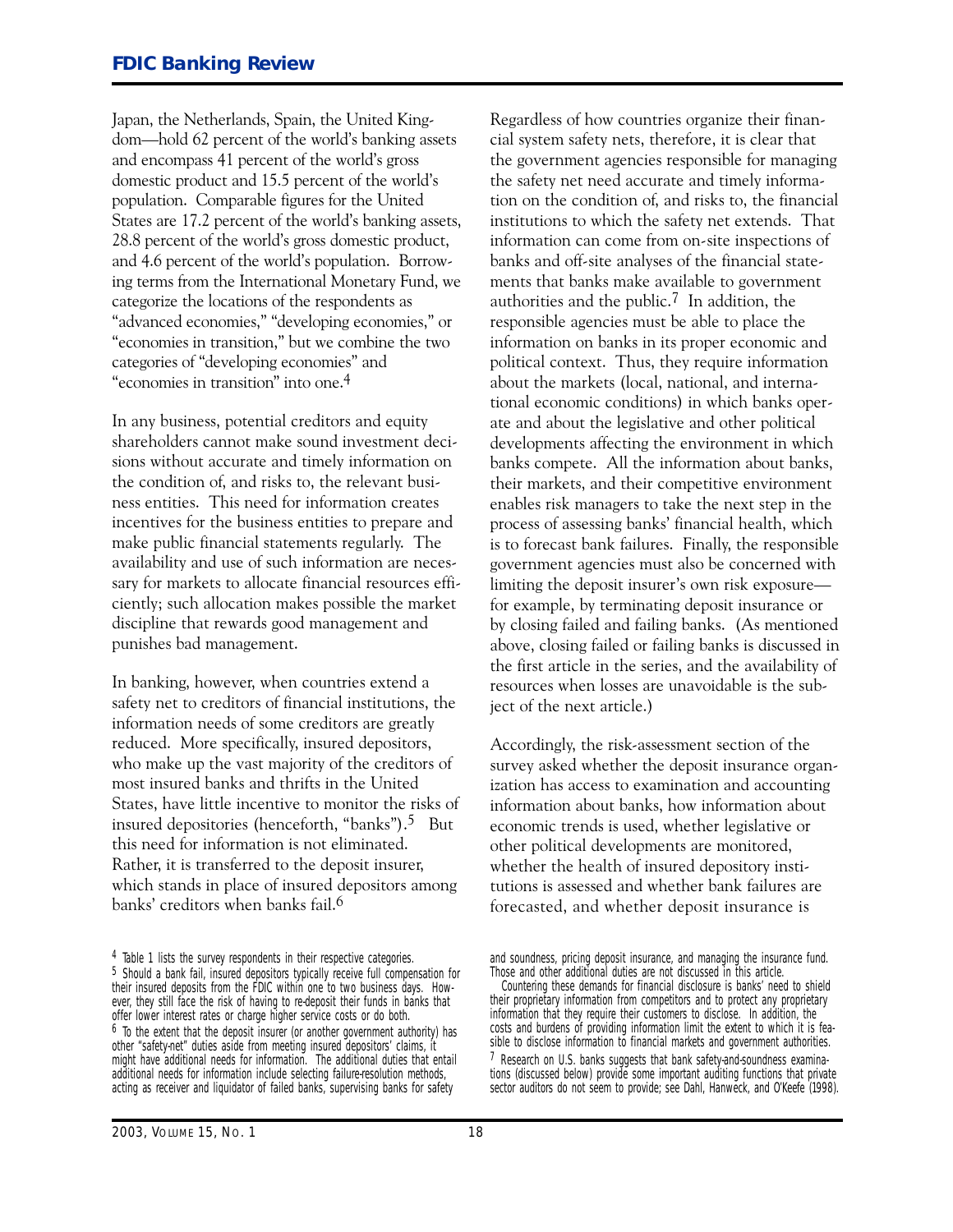#### Table 1 **Survey Respondents, Summary Statistics, 1999**

|                                                                                                                                                                                                                                                                                                                                        |                                                                                                                                                                  | Population                                                                                                                                                 | GDP                                                                                                                                                                                                                                     |                                                                                                                                                            |                                                                                                                              | Banking Industry                                                                                                                                                    |                                                                                                                                                             |
|----------------------------------------------------------------------------------------------------------------------------------------------------------------------------------------------------------------------------------------------------------------------------------------------------------------------------------------|------------------------------------------------------------------------------------------------------------------------------------------------------------------|------------------------------------------------------------------------------------------------------------------------------------------------------------|-----------------------------------------------------------------------------------------------------------------------------------------------------------------------------------------------------------------------------------------|------------------------------------------------------------------------------------------------------------------------------------------------------------|------------------------------------------------------------------------------------------------------------------------------|---------------------------------------------------------------------------------------------------------------------------------------------------------------------|-------------------------------------------------------------------------------------------------------------------------------------------------------------|
|                                                                                                                                                                                                                                                                                                                                        | <b>Total</b><br>Population                                                                                                                                       | Share of<br>World<br>Population                                                                                                                            | <b>Total GDP</b>                                                                                                                                                                                                                        | Share of<br>World<br><b>GDP</b>                                                                                                                            | Number<br>оf                                                                                                                 | <b>Banking</b><br>Assets                                                                                                                                            | Share of<br>World<br><b>Banking</b><br>Assets                                                                                                               |
| Deposit Insurer<br><b>Advanced Economies</b>                                                                                                                                                                                                                                                                                           | (millions)                                                                                                                                                       | (percent)                                                                                                                                                  | (US\$ millions)                                                                                                                                                                                                                         | (percent)                                                                                                                                                  | <b>Banks</b>                                                                                                                 | (US\$ billions)                                                                                                                                                     | (percent)                                                                                                                                                   |
|                                                                                                                                                                                                                                                                                                                                        |                                                                                                                                                                  |                                                                                                                                                            |                                                                                                                                                                                                                                         |                                                                                                                                                            |                                                                                                                              | \$                                                                                                                                                                  |                                                                                                                                                             |
| Austria                                                                                                                                                                                                                                                                                                                                | 8.18                                                                                                                                                             | 0.14%<br>0.17                                                                                                                                              | \$ 208,949                                                                                                                                                                                                                              | 0.69%<br>0.81                                                                                                                                              | 844                                                                                                                          | 608.3<br>938.1                                                                                                                                                      | 1.32%<br>2.03                                                                                                                                               |
| Belgium                                                                                                                                                                                                                                                                                                                                | 10.15<br>30.49                                                                                                                                                   | 0.52                                                                                                                                                       | 245,706                                                                                                                                                                                                                                 | 2.03                                                                                                                                                       | 84<br>112                                                                                                                    | 584.6                                                                                                                                                               | 1.27                                                                                                                                                        |
| Canada                                                                                                                                                                                                                                                                                                                                 | 59.10                                                                                                                                                            |                                                                                                                                                            | 612,049<br>1,410,262                                                                                                                                                                                                                    |                                                                                                                                                            |                                                                                                                              |                                                                                                                                                                     |                                                                                                                                                             |
| France                                                                                                                                                                                                                                                                                                                                 |                                                                                                                                                                  | 1.01                                                                                                                                                       |                                                                                                                                                                                                                                         | 4.67                                                                                                                                                       | 328                                                                                                                          | 3,506.3                                                                                                                                                             | 7.59                                                                                                                                                        |
| Germany                                                                                                                                                                                                                                                                                                                                | 82.09                                                                                                                                                            | 1.40                                                                                                                                                       | 2,081,202                                                                                                                                                                                                                               | 6.89                                                                                                                                                       | 2,517                                                                                                                        | 6,877.7                                                                                                                                                             | 14.89                                                                                                                                                       |
| Greece                                                                                                                                                                                                                                                                                                                                 | 10.63                                                                                                                                                            | 0.18                                                                                                                                                       | 123,934                                                                                                                                                                                                                                 | 0.41                                                                                                                                                       | 28                                                                                                                           | 82.1                                                                                                                                                                | 0.18                                                                                                                                                        |
| Isle of Mana                                                                                                                                                                                                                                                                                                                           | 0.08                                                                                                                                                             | 0.00                                                                                                                                                       | 985                                                                                                                                                                                                                                     | 0.00                                                                                                                                                       | 49                                                                                                                           | n.a.                                                                                                                                                                | n.a.                                                                                                                                                        |
| Italy                                                                                                                                                                                                                                                                                                                                  | 57.34                                                                                                                                                            | 0.98                                                                                                                                                       | 1,149,958                                                                                                                                                                                                                               | 3.81                                                                                                                                                       | 363                                                                                                                          | 2,263.2                                                                                                                                                             | 4.90                                                                                                                                                        |
| Japan                                                                                                                                                                                                                                                                                                                                  | 126.51                                                                                                                                                           | 2.15                                                                                                                                                       | 4,395,083                                                                                                                                                                                                                               | 14.55                                                                                                                                                      | 177                                                                                                                          | 7,620.0                                                                                                                                                             | 16.50                                                                                                                                                       |
| Netherlands                                                                                                                                                                                                                                                                                                                            | 15.81                                                                                                                                                            | 0.27                                                                                                                                                       | 384,766                                                                                                                                                                                                                                 | 1.27                                                                                                                                                       | 80                                                                                                                           | 1,328.5                                                                                                                                                             | 2.88                                                                                                                                                        |
| Portugal                                                                                                                                                                                                                                                                                                                               | 9.96                                                                                                                                                             | 0.17                                                                                                                                                       | 107,716                                                                                                                                                                                                                                 | 0.36                                                                                                                                                       | 50                                                                                                                           | 334.2                                                                                                                                                               | 0.72                                                                                                                                                        |
| Spain                                                                                                                                                                                                                                                                                                                                  | 39.42                                                                                                                                                            | 0.67                                                                                                                                                       | 562,245                                                                                                                                                                                                                                 | 1.86                                                                                                                                                       | 154                                                                                                                          | 1,470.1                                                                                                                                                             | 3.18                                                                                                                                                        |
| Sweden                                                                                                                                                                                                                                                                                                                                 | 8.86                                                                                                                                                             | 0.15                                                                                                                                                       | 226,338                                                                                                                                                                                                                                 | 0.75                                                                                                                                                       | 40                                                                                                                           | 260.1                                                                                                                                                               | 0.56                                                                                                                                                        |
| Taiwan Province of China                                                                                                                                                                                                                                                                                                               | 22.00                                                                                                                                                            | 0.37                                                                                                                                                       | 362,000                                                                                                                                                                                                                                 | 1.20                                                                                                                                                       | 49                                                                                                                           | n.a.                                                                                                                                                                | n.a.                                                                                                                                                        |
| United Kingdom                                                                                                                                                                                                                                                                                                                         | 58.74                                                                                                                                                            | 1.00                                                                                                                                                       | 1,373,612                                                                                                                                                                                                                               | 4.55                                                                                                                                                       | 302                                                                                                                          | 3,628.3                                                                                                                                                             | 7.86                                                                                                                                                        |
| Subtotal                                                                                                                                                                                                                                                                                                                               | 539.36                                                                                                                                                           | 9.18%                                                                                                                                                      | \$13,244,805                                                                                                                                                                                                                            | 43.85%                                                                                                                                                     | 5,177                                                                                                                        | $>$ \$29,501.5                                                                                                                                                      | $>63.88\%$                                                                                                                                                  |
| Developing Economies and Economies in Transition                                                                                                                                                                                                                                                                                       |                                                                                                                                                                  |                                                                                                                                                            |                                                                                                                                                                                                                                         |                                                                                                                                                            |                                                                                                                              |                                                                                                                                                                     |                                                                                                                                                             |
| Africa                                                                                                                                                                                                                                                                                                                                 |                                                                                                                                                                  |                                                                                                                                                            |                                                                                                                                                                                                                                         |                                                                                                                                                            |                                                                                                                              |                                                                                                                                                                     |                                                                                                                                                             |
| Nigeria                                                                                                                                                                                                                                                                                                                                | 108.95                                                                                                                                                           |                                                                                                                                                            | 43,286                                                                                                                                                                                                                                  | 0.14                                                                                                                                                       | 81                                                                                                                           | 9.5                                                                                                                                                                 | 0.02                                                                                                                                                        |
| Tanzania                                                                                                                                                                                                                                                                                                                               | 32.79                                                                                                                                                            | 0.56                                                                                                                                                       | 8,777                                                                                                                                                                                                                                   | 0.03                                                                                                                                                       | 10                                                                                                                           | 1.3                                                                                                                                                                 | 0.00                                                                                                                                                        |
|                                                                                                                                                                                                                                                                                                                                        | 21.62                                                                                                                                                            | 0.37                                                                                                                                                       | 6,349                                                                                                                                                                                                                                   | 0.02                                                                                                                                                       | 21                                                                                                                           | 0.9                                                                                                                                                                 | 0.00                                                                                                                                                        |
|                                                                                                                                                                                                                                                                                                                                        |                                                                                                                                                                  |                                                                                                                                                            |                                                                                                                                                                                                                                         |                                                                                                                                                            |                                                                                                                              |                                                                                                                                                                     |                                                                                                                                                             |
|                                                                                                                                                                                                                                                                                                                                        |                                                                                                                                                                  | 0.17                                                                                                                                                       |                                                                                                                                                                                                                                         | 0.19                                                                                                                                                       | 36                                                                                                                           | 84.5                                                                                                                                                                |                                                                                                                                                             |
|                                                                                                                                                                                                                                                                                                                                        | 10.07                                                                                                                                                            | 0.17                                                                                                                                                       |                                                                                                                                                                                                                                         |                                                                                                                                                            |                                                                                                                              |                                                                                                                                                                     | 0.06                                                                                                                                                        |
|                                                                                                                                                                                                                                                                                                                                        | 2.43                                                                                                                                                             |                                                                                                                                                            |                                                                                                                                                                                                                                         |                                                                                                                                                            |                                                                                                                              |                                                                                                                                                                     |                                                                                                                                                             |
|                                                                                                                                                                                                                                                                                                                                        |                                                                                                                                                                  |                                                                                                                                                            |                                                                                                                                                                                                                                         |                                                                                                                                                            |                                                                                                                              |                                                                                                                                                                     |                                                                                                                                                             |
|                                                                                                                                                                                                                                                                                                                                        |                                                                                                                                                                  |                                                                                                                                                            |                                                                                                                                                                                                                                         |                                                                                                                                                            |                                                                                                                              |                                                                                                                                                                     |                                                                                                                                                             |
|                                                                                                                                                                                                                                                                                                                                        |                                                                                                                                                                  |                                                                                                                                                            |                                                                                                                                                                                                                                         |                                                                                                                                                            |                                                                                                                              |                                                                                                                                                                     |                                                                                                                                                             |
|                                                                                                                                                                                                                                                                                                                                        |                                                                                                                                                                  |                                                                                                                                                            |                                                                                                                                                                                                                                         |                                                                                                                                                            |                                                                                                                              |                                                                                                                                                                     |                                                                                                                                                             |
|                                                                                                                                                                                                                                                                                                                                        |                                                                                                                                                                  |                                                                                                                                                            |                                                                                                                                                                                                                                         |                                                                                                                                                            |                                                                                                                              |                                                                                                                                                                     |                                                                                                                                                             |
|                                                                                                                                                                                                                                                                                                                                        |                                                                                                                                                                  |                                                                                                                                                            |                                                                                                                                                                                                                                         |                                                                                                                                                            |                                                                                                                              |                                                                                                                                                                     |                                                                                                                                                             |
|                                                                                                                                                                                                                                                                                                                                        |                                                                                                                                                                  |                                                                                                                                                            |                                                                                                                                                                                                                                         |                                                                                                                                                            |                                                                                                                              |                                                                                                                                                                     |                                                                                                                                                             |
|                                                                                                                                                                                                                                                                                                                                        |                                                                                                                                                                  |                                                                                                                                                            |                                                                                                                                                                                                                                         |                                                                                                                                                            |                                                                                                                              |                                                                                                                                                                     |                                                                                                                                                             |
|                                                                                                                                                                                                                                                                                                                                        |                                                                                                                                                                  |                                                                                                                                                            |                                                                                                                                                                                                                                         |                                                                                                                                                            |                                                                                                                              |                                                                                                                                                                     |                                                                                                                                                             |
|                                                                                                                                                                                                                                                                                                                                        |                                                                                                                                                                  |                                                                                                                                                            |                                                                                                                                                                                                                                         |                                                                                                                                                            |                                                                                                                              |                                                                                                                                                                     |                                                                                                                                                             |
|                                                                                                                                                                                                                                                                                                                                        |                                                                                                                                                                  |                                                                                                                                                            |                                                                                                                                                                                                                                         |                                                                                                                                                            |                                                                                                                              |                                                                                                                                                                     |                                                                                                                                                             |
|                                                                                                                                                                                                                                                                                                                                        |                                                                                                                                                                  |                                                                                                                                                            |                                                                                                                                                                                                                                         |                                                                                                                                                            |                                                                                                                              |                                                                                                                                                                     |                                                                                                                                                             |
|                                                                                                                                                                                                                                                                                                                                        |                                                                                                                                                                  |                                                                                                                                                            |                                                                                                                                                                                                                                         |                                                                                                                                                            |                                                                                                                              |                                                                                                                                                                     |                                                                                                                                                             |
|                                                                                                                                                                                                                                                                                                                                        |                                                                                                                                                                  |                                                                                                                                                            |                                                                                                                                                                                                                                         |                                                                                                                                                            |                                                                                                                              |                                                                                                                                                                     |                                                                                                                                                             |
|                                                                                                                                                                                                                                                                                                                                        |                                                                                                                                                                  |                                                                                                                                                            |                                                                                                                                                                                                                                         |                                                                                                                                                            |                                                                                                                              |                                                                                                                                                                     |                                                                                                                                                             |
|                                                                                                                                                                                                                                                                                                                                        |                                                                                                                                                                  |                                                                                                                                                            |                                                                                                                                                                                                                                         |                                                                                                                                                            |                                                                                                                              |                                                                                                                                                                     |                                                                                                                                                             |
|                                                                                                                                                                                                                                                                                                                                        |                                                                                                                                                                  |                                                                                                                                                            |                                                                                                                                                                                                                                         |                                                                                                                                                            |                                                                                                                              |                                                                                                                                                                     |                                                                                                                                                             |
|                                                                                                                                                                                                                                                                                                                                        |                                                                                                                                                                  |                                                                                                                                                            |                                                                                                                                                                                                                                         |                                                                                                                                                            |                                                                                                                              |                                                                                                                                                                     |                                                                                                                                                             |
|                                                                                                                                                                                                                                                                                                                                        |                                                                                                                                                                  |                                                                                                                                                            |                                                                                                                                                                                                                                         |                                                                                                                                                            |                                                                                                                              |                                                                                                                                                                     |                                                                                                                                                             |
| Uganda<br>Europe<br>Czech Republic<br>Hungary<br>Latvia<br>Lithuania<br>Poland<br>Romania<br>Slovak Republic<br>Turkey<br>Middle East<br>Bahrain<br><b>Oman</b><br>Western Hemisphere<br><b>Brazil</b><br>El Salvador<br>Jamaica<br>Mexico<br>Peru<br>Trinidad and Tobago<br>Subtotal<br><b>Total</b><br><b>United States</b><br>World | 10.28<br>3.66<br>38.65<br>22.46<br>5.40<br>64.39<br>0.67<br>2.46<br>163.95<br>6.15<br>2.56<br>97.37<br>25.23<br>1.29<br>620.38<br>1,159.74<br>273.13<br>5,879.00 | 1.85<br>0.04<br>0.06<br>0.66<br>0.38<br>0.09<br>1.10<br>0.01<br>0.04<br>2.79<br>0.10<br>0.04<br>1.66<br>0.43<br>0.02<br>10.54%<br>19.72<br>4.65<br>100.00% | 56,379<br>48,355<br>6,664<br>10,454<br>154,146<br>33,750<br>19,307<br>188,374<br>5,350<br>14,962<br>760,345<br>12,229<br>6,134<br>474,951<br>57,318<br>6,998<br>$\overline{$}3, 1,914,128$<br>15, 158, 933<br>8,708,870<br>\$30,211,993 | 0.16<br>0.02<br>0.03<br>0.51<br>0.11<br>0.06<br>0.62<br>0.02<br>0.05<br>2.52<br>0.04<br>0.02<br>1.57<br>0.19<br>0.02<br>6.34%<br>50.18<br>28.83<br>100.00% | 46<br>25<br>$\eta$<br>87<br>18<br>25<br>67<br>36<br>18<br>208<br>18<br>16<br>63<br>20<br>17<br>823<br>6,000<br>8,907<br>n.a. | 26.7<br>3.2<br>2.7<br>76.2<br>8.0<br>15.6<br>96.2<br>8.1<br>9.4<br>286.5<br>7.6<br>4.1<br>202.7<br>20.4<br>3.7<br>\$<br>867.3<br>>30,368.8<br>7,956.9<br>\$46,177.5 | 0.18<br>0.01<br>0.01<br>0.17<br>0.02<br>0.03<br>0.21<br>0.02<br>0.02<br>0.62<br>0.02<br>0.01<br>0.44<br>0.04<br>0.01<br>1.88%<br>>65.77<br>17.23<br>100.00% |

*Note:* 

Population—1999 midyear estimates. *Source:* International Monetary Fund (June 2000), *International Financial Statistics*. Taiwan Province of China and Isle of Man statistics from CIA (1999), *World Factbook*.

GDP—1999. *Source:* World Bank, 2000, Development Indicators. Taiwan Province of China and Isle of Man statistics are 1998 estimates from CIA (1999), *World Factbook.* 

Banking Industry–Number of banks. *Source:* Thomson Bank Directory (2000), Thomson Financial Publishing. Banking assets as of 1999: International Monetary Fund (June 2000), *International*<br>*Financial Statistics* (pank asse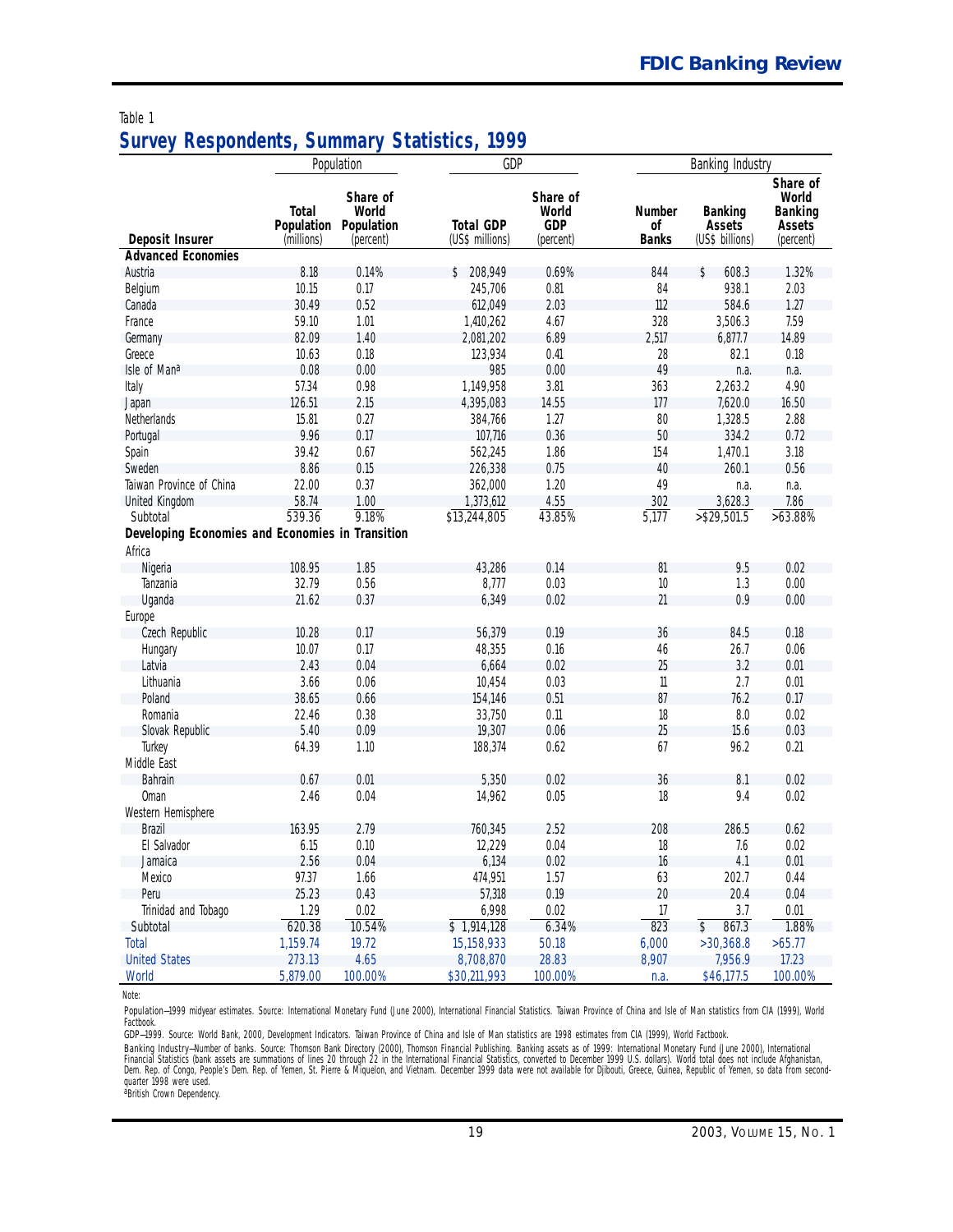<span id="page-20-0"></span>revocable. Survey results for each of those topics are presented below, preceded in each case by a discussion of important issues and an outline of the FDIC's practice.

#### **Information on Banks' Condition and Riskiness**

In the United States, information on banks' condition and riskiness comes from two sources: on-site examinations and off-site analysis of banks' financial statements (accounting information).

#### *Access to Examination Information*

The purpose of examining banks in the United States is to assess an institution's overall financial condition, review management practices and policies, monitor adherence with banking laws and regulations, review internal control systems, identify risks, and uncover fraud or insider abuse. The FDIC's safety-and-soundness examinations consist of three-parts: pre-examination planning, on-site examination, and completion of the report of examination. Pre-examination planning takes place off-site at the field office, where the examiner-in-charge completes an analysis and review of the institution, contacts the institution for financial records, and develops an examination work plan. During this stage, the examiner-in-charge decides on areas that need special attention and on the work that will be done first; these decisions will make for an efficient and orderly examination. The examiner-in-charge also notifies the institution of the date when the examination team will be visiting the bank, typically within the next two weeks. This interval allows the institution enough time to respond to any pre-examination requests for information.

Once the examination team enters the institution, the examiners concentrate on the institution's asset quality, financial condition, and operations. The examination team also evaluates the institution's adherence to banking laws and regulations, the adequacy of the institution's internal controls and procedures, and the capability of management reporting systems to provide reliable and accurate data.

In 2001, the FDIC employed 1,500 safety-andsoundness examiners to examine 2,640 banks on a schedule mandated by the Federal Deposit Insurance Act: healthy, small institutions (those with a composite examination rating of 1 or 2 and less than \$250 million in assets) must be examined every 18 months, and all larger institutions, as well as those small institutions whose composite examination rating is 3, 4, or 5, must be examined every 12 months.<sup>8</sup> The FDIC conducts examinations of all the banks for which it is the primary regulator, that is, FDIC-insured state-chartered banks that are not members of the Federal Reserve System. In most cases involving wellmanaged institutions, however, the FDIC alternates examinations with the respective state authorities and has entered into agreements with the state banking departments governing the manner in which examination responsibilities are shared.

For institutions of which the FDIC is the primary regulator, therefore, the FDIC determines firsthand if they are in the "problem" category. For institutions whose primary regulator is another agency—that is, for national banks, state-chartered banks that are members of the Federal Reserve System, and savings associations—the FDIC relies on the examinations conducted by other regulators to determine a bank's overall condition and the risks posed to the deposit insurance fund.9 The FDIC is in close contact with the other regulatory agencies and is constantly aware

<sup>8</sup> All federal and state bank examiners use a rating system that focuses on six *components* of the on-site examination findings: capital adequacy, asset quality, management, earnings, liquidity, and sensitivity to market risk. Each of those components is rated. At the end of the examination, the overall condition of the institution is evaluated and a *composite* rating from 1 to 5 is determined. An institution performing well above average receives a composite rating of 1 (the best rating), and an institution in severe financial difficulties with a strong probability of failure within 12 months receives a composite rating of 5 (the worst rating).

<sup>9</sup> Garcia ((2001), 51) states that a deposit insurance agency "should be able to request the [relevant] supervisor to undertake a special examination of any insured financial institution that [the deposit insurance agency] feels may be in financial difficulties. Whether [the deposit insurance agency] staff should be able to participate in onsite inspections would vary from country to country."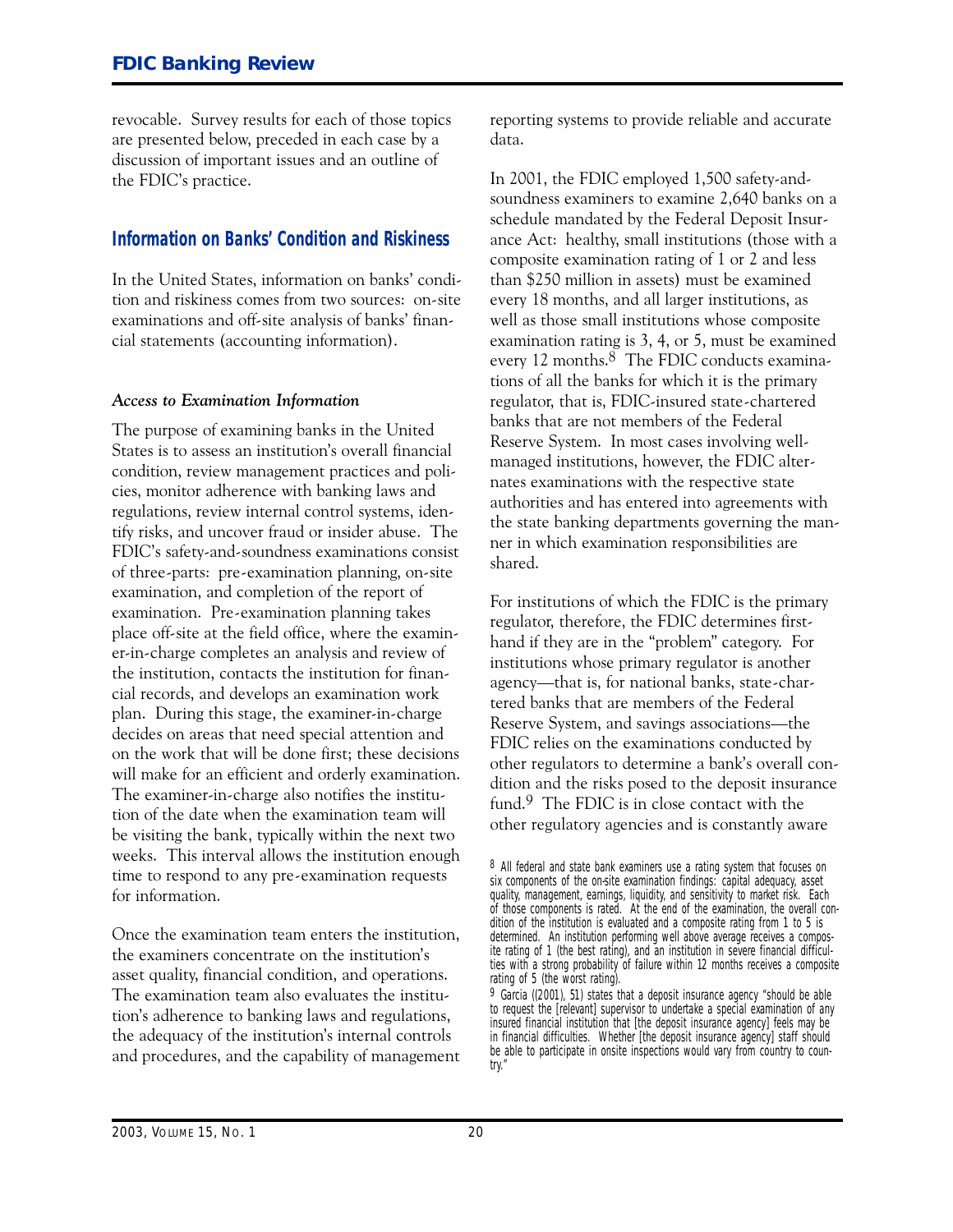of their examination activities. Through its case manager program, the FDIC monitors non-FDICsupervised banks, and the case managers are responsible for sharing information with other regulators. Thus, whether by direct examination or by monitoring and sharing information, the FDIC compiles information, including examination reports, on all insured banks. Interagency agreements and statements of policy encourage the process of sharing information. In 1997, the FDIC issued a policy statement that outlines a program for sharing examination findings and establishes guidelines for resolving differences in examination findings between federal regulators.

In addition, the FDIC has special backup examination authority for the institutions of which it is not the primary regulator, and in early 2002 the federal banking regulators agreed to a process for determining when the FDIC would use its backup examination authority. Its backup activities generally take the form of participation in the examinations conducted by the primary federal regulator or the state authority, or attendance at meetings where the findings of an examination are discussed. The FDIC's participation in such activities usually involves assessing the potential risk the particular institution may pose to the deposit insurance fund.

The report of examination—the third part of the examination process-factually presents the bank's condition, identifies problems, provides management with suggestions and recommendations, and discloses the examination ratings. The report of examination, in other words, documents the results of the examination and the basis on which the composite rating was determined. This report is a confidential document shared only with the institution's senior management and board of directors, and its contents can be disclosed only with the FDIC's authorization.

Of the 37 deposit insurers that responded to the survey, 19 answered "Yes" to the following question: *On a regular basis, do you collect or have access to the report of examination from individual insured depository institutions?* (See Table 2.) Of the 19 replying yes, 10 were in advanced

economies and 9 were in developing economies and economies in transition. Only 2 of the 19 receive less than the full report of examination.

#### *Access to Accounting Information*

Demirgiic-Kunt and Kane, offering advice to countries that are considering adopting deposit insurance systems, write that ". . . upgrading accounting and disclosure rules so that accurate information reaches the markets in a timely fashion [exempliflies] the kinds of institution reforms that improve incentive structures and limit excess risk-taking." $10$  To the extent that bank creditors are not covered by deposit insurance and therefore seek to exert market discipline, accurate disclosure of financial information can serve to control excessive risk taking by banks. Besides uninsured bank creditors, the deposit insurer that stands in the place of insured creditors also relies on accurate financial disclosure to manage the insurance system and limit risks to that system.

U.S. banks are required to file reports of income and condition with their primary federal bank regulator on a quarterly basis. These reports contain detailed balance-sheet and income-statement information, as well as a great deal of supporting financial information. The financial reports are available to the public 75 days after the end of each quarter.<sup>11</sup> Net income, equity capital, and problem loans are readily ascertainable from these required quarterly reports, as are numerous financial statistics for individual banks and aggregate values. The FDIC publishes a summary of the quarterly financial results for FDIC-insured commercial banks and savings institutions in its *Quarterly Banking Profile*, each issue of which includes aggregate data on condition and income and on performance and condition ratios. The FDIC makes extensive use of these data in pre-examination planning, off-site monitoring programs, assessments of an institution's capital adequacy and financial strength, and economic research.

<sup>10</sup> Demirgüc-Kunt and Kane (2001), 25.

<sup>&</sup>lt;sup>11</sup> Some reported information is made available only to bank regulators and is not publicly disclosed.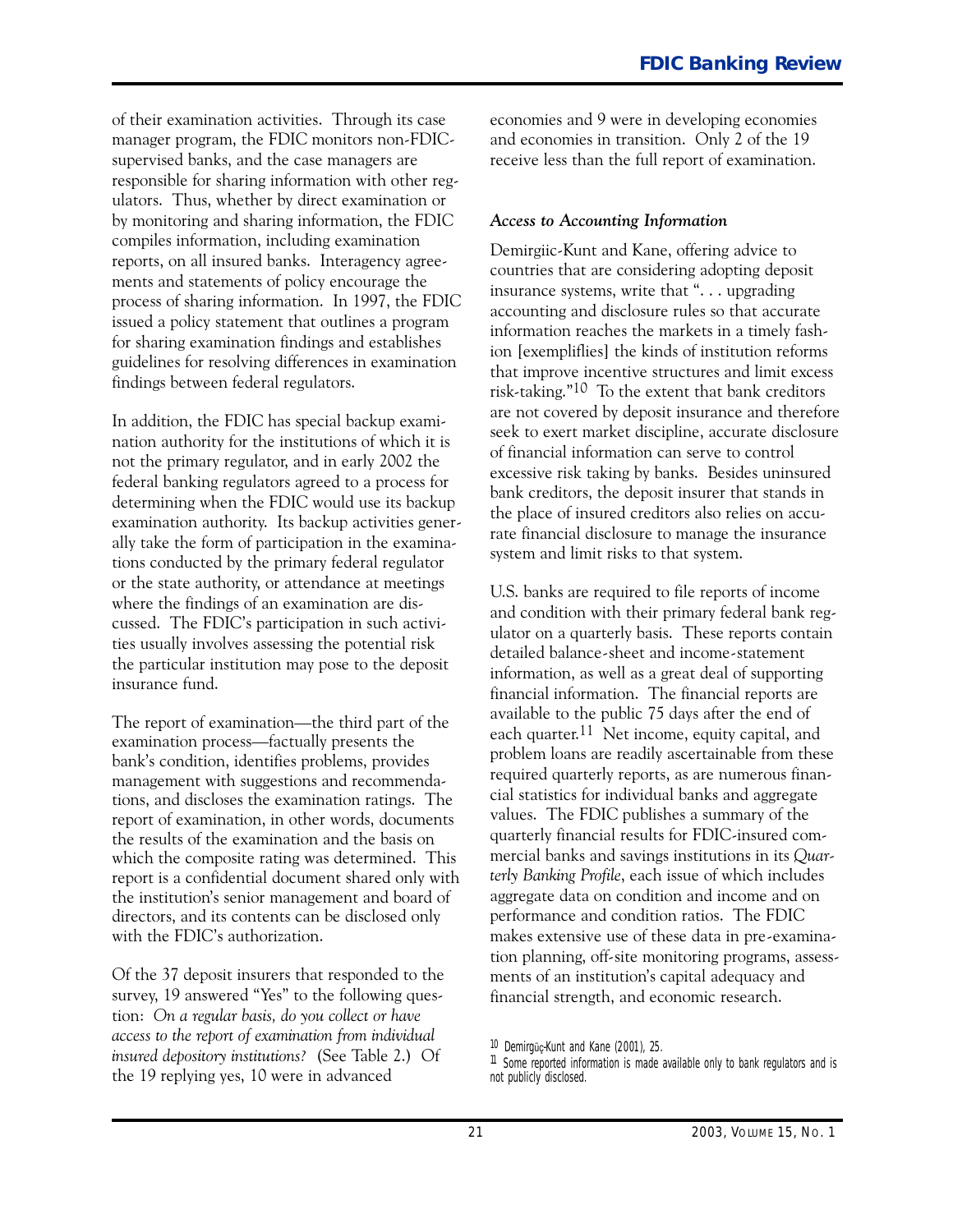#### [Table 2](#page-2-0)

#### **Report of Examination**

|                                                            |                | On a regular basis, do you collect or have<br>access to the report of examination from<br>individual insured depository institutions? |                | Do you receive less than the full<br>report of examination? |
|------------------------------------------------------------|----------------|---------------------------------------------------------------------------------------------------------------------------------------|----------------|-------------------------------------------------------------|
| Deposit Insurer                                            | Yes            | No                                                                                                                                    | Yes            | <b>No</b>                                                   |
| <b>Advanced Economies</b>                                  |                |                                                                                                                                       |                |                                                             |
| Austria (AAR)                                              | Χ              |                                                                                                                                       |                | Χ                                                           |
| Austria (AABB)                                             | $\mathsf X$    |                                                                                                                                       |                | χ                                                           |
| Belguim                                                    |                | χ                                                                                                                                     |                | $\chi$                                                      |
| Canada                                                     | $\mathsf X$    |                                                                                                                                       |                | Χ                                                           |
| France                                                     |                | X                                                                                                                                     |                |                                                             |
| Germany (EdB)                                              | $\mathsf X$    |                                                                                                                                       |                | Χ                                                           |
| Germany (E)                                                | χ              |                                                                                                                                       |                | X                                                           |
| Greece                                                     |                | $\mathsf X$                                                                                                                           |                |                                                             |
| Isle of Mana                                               | Χ              |                                                                                                                                       |                | X                                                           |
| Italy (IDPF)                                               |                | χ                                                                                                                                     | χ              |                                                             |
| Italy (DPFCB)                                              |                | χ                                                                                                                                     | X              |                                                             |
| Japan                                                      |                | χ                                                                                                                                     |                | Χ                                                           |
| Netherlands                                                | Χ              |                                                                                                                                       |                | X                                                           |
| Portugal                                                   | $\mathsf X$    |                                                                                                                                       |                |                                                             |
| Spain                                                      |                | χ                                                                                                                                     |                | Χ                                                           |
| Sweden                                                     |                | χ                                                                                                                                     |                | $\mathsf X$                                                 |
| Taiwan Province of China                                   | χ              |                                                                                                                                       |                | X                                                           |
| United Kingdom                                             |                |                                                                                                                                       |                |                                                             |
| Subtotal                                                   | $\frac{X}{10}$ | $\overline{8}$                                                                                                                        | $\overline{2}$ | $\overline{12}$                                             |
| Developing Economies and Economies in Transition<br>Africa |                |                                                                                                                                       |                |                                                             |
| Nigeria                                                    | χ              |                                                                                                                                       |                |                                                             |
| Tanzania                                                   | χ              |                                                                                                                                       |                | $\chi$                                                      |
| Uganda                                                     | Χ              |                                                                                                                                       | Χ              |                                                             |
| Europe                                                     |                |                                                                                                                                       |                |                                                             |
| Czech Republic                                             |                | χ                                                                                                                                     |                | χ                                                           |
| Hungary                                                    |                | χ                                                                                                                                     |                | χ                                                           |
| Latvia                                                     |                | χ                                                                                                                                     |                | χ                                                           |
| Lithuania                                                  |                | χ                                                                                                                                     |                | $\mathsf X$                                                 |
| Poland                                                     |                | χ                                                                                                                                     | χ              |                                                             |
| Romania                                                    |                | χ                                                                                                                                     |                | $\mathsf X$                                                 |
| Slovak Republic                                            |                | χ                                                                                                                                     | χ              |                                                             |
| Turkey                                                     |                | χ                                                                                                                                     |                |                                                             |
| Middle East                                                |                |                                                                                                                                       |                |                                                             |
| Bahrain                                                    |                | χ                                                                                                                                     |                | Χ                                                           |
| <b>Oman</b>                                                | Χ              |                                                                                                                                       |                | χ                                                           |
| Western Hempishere                                         |                |                                                                                                                                       |                |                                                             |
| Brazil                                                     |                |                                                                                                                                       |                |                                                             |
|                                                            | X              |                                                                                                                                       |                |                                                             |
| El Salvador                                                | χ<br>χ         |                                                                                                                                       |                | Χ                                                           |
| Jamaica                                                    |                |                                                                                                                                       |                | $\mathsf X$                                                 |
| Mexico                                                     | χ              |                                                                                                                                       |                | χ                                                           |
| Peru                                                       | χ              |                                                                                                                                       |                | Χ                                                           |
| Trinidad and Tobago                                        |                | $\frac{\chi}{10}$                                                                                                                     |                |                                                             |
| Subtotal                                                   | $\overline{9}$ |                                                                                                                                       | $\overline{4}$ | $\overline{12}$                                             |
| <b>Total</b>                                               | 19             | 18                                                                                                                                    | 6              | 24                                                          |

*Note: C*lassification of economies into "Advanced," "Developing," or "Economies in Transition" is from International Monetary Fund (2000). Deposit insurers without an "X" in either the Yes or No col-<br>umn did not answer th

a British Crown Dependency.

AAR = Association of Austrian Raiffesenbanks

AABB = Association of Austrian Banks and Bankers

EdB = Entschadigungseinrichtung deutscher Banken

E = Einlagensicherungs

IDPF = Interbank Deposit Protection Fund

DPFCB = Deposit Protection Fund for Co-operative Banks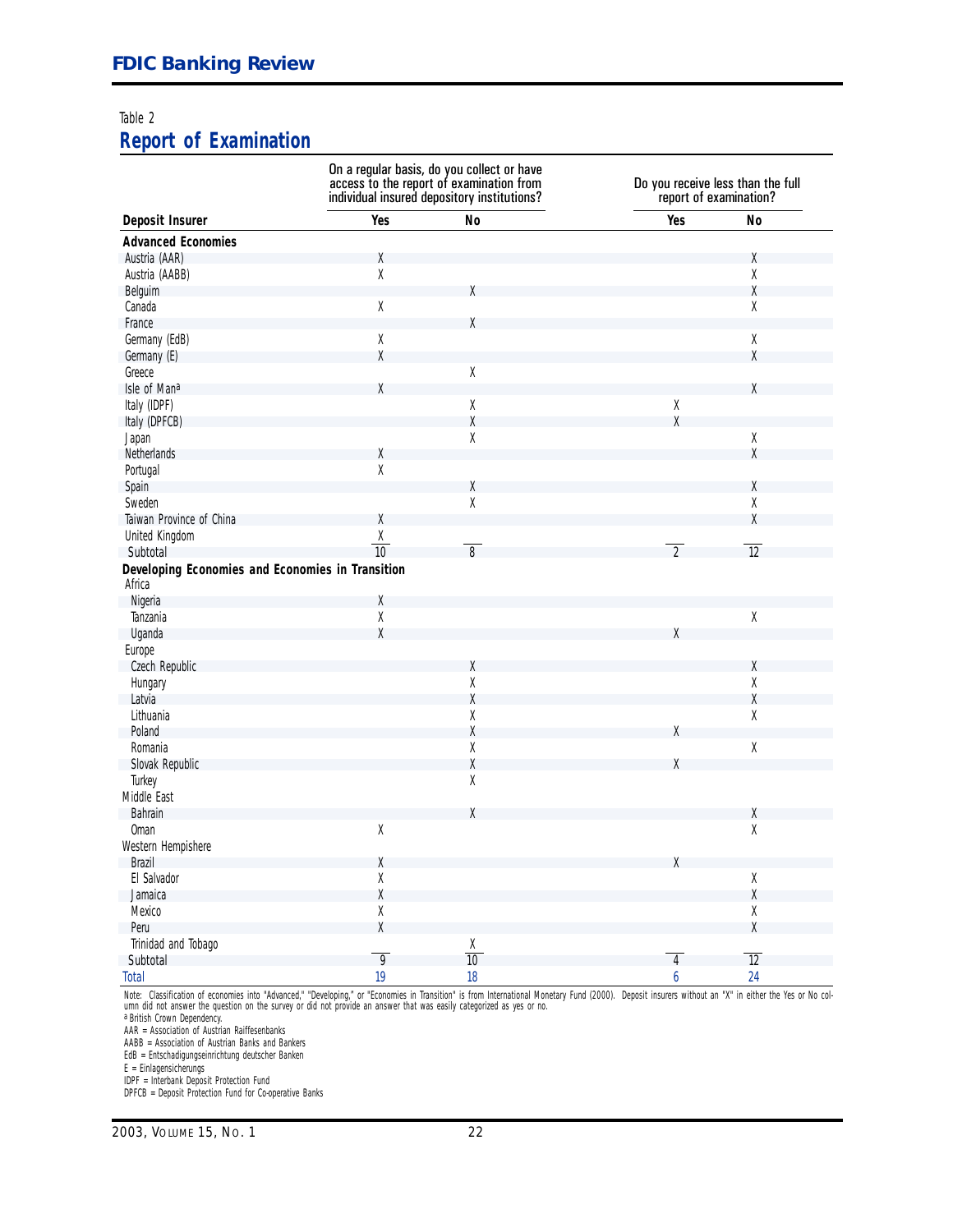<span id="page-23-0"></span>The data are also publicly available at the FDIC's Web site through two products: *Institution Directory* and *Statistics on Depository Institutions*. The *Institution Directory* provides a comprehensive financial profile of each FDIC-insured bank, and the *Statistics on Depository Institutions* provide detailed financial reports that enable the user to analyze the banking industry. The user can create reports containing customized peer groups of FDIC-insured banks and bank holding companies. Demographic data are available, along with an institution's most-recent quarterly financial statement and performance ratios.

Most insurers that responded to the survey regularly receive balance-sheet and income data from banks. Of the 37 respondents to the following survey question, 27 replied "Yes": *On a regular basis, do you collect or have access to regularly reported balancesheet and income data from individual insured depository institutions?* (See Table 3.) Of those replying yes, 13 were in advanced economies and 14 were in developing economies and economies in transition.

Effective March 31, 1997, generally accepted accounting principles (GAAP) were adopted as the reporting basis for the balance sheet, income statement, and supporting schedules for U.S. banks. According to Garcia, "Internationally accepted accounting and auditing standards will facilitate realistic loan valuations and empower market discipline."12 Of the 26 respondents to the following survey question, 21 answered "Yes": *Do these data [balance sheet, etc.] meet internationally accepted accounting standards?* (See Table 4.) Of the 21 that answered yes to the question, 10 operate in advanced economies and 11 in developing economies and economies in transition.13

The survey also queried deposit insurers about their ability to determine net income, equity capital, and troubled loans. The FDIC is able to

12 Garcia (2001), 19.

determine these values for all FDIC-insured banks on a quarterly basis, and most foreign deposit insurers are able to determine them as well. Of the 26 respondents to the following survey question, 23 answered "Yes": *Do these data allow you to accurately determine the insured depository institution's net income?* (See Table 5.) Of the 23 that answered yes, 10 operate in advanced economies and 13 in developing economies and economies in transition. Of the 26 respondents to the following survey question, 24 answered "Yes": *Do these data allow you to calculate an accurate level of the insured depository institution's equity capital or surplus?* (See Table 6.) Of the 24 that answered yes, 10 operate in advanced economies and 14 in developing economies and economies in transition. Of the 25 respondents to the following survey question, 18 answered "Yes": *Do these data include the amount of the insured depository institution's troubled or pastdue loans?* (See Table 7.) Of the 18 that answered yes, 8 operate in advanced economies and 10 in developing economies and economies in transition.

#### **Information on the Economic and Political Contexts**

Obtaining accurate and timely information on banks is the first step for risk assessment. The second step is understanding that information in the economic and political contexts of bank operations. The goal, of course, is to use that information in a systematic way that permits one to assess the health of insured depository institutions.

#### *Analysis of Local, National, and International Economic Trends*

The nonfinancial and financial segments of the economy are interdependent. On the one hand, consumers and businesses-the nonfinancial segments-rely on financial intermediaries and direct credit markets to finance expenditures; financial intermediaries support the payments system; and a significant increase in the cost of credit or in the non-price rationing of credit can adversely affect the financial condition of consumers and business-

<sup>13</sup> Significant differences exist between U.S. generally accepted accounting standards and internationally accepted accounting standards. The U.S. Securities and Exchange Commission requires financial statements that were prepared in accordance with international accounting standards to be reconciled with the U.S. GAAP.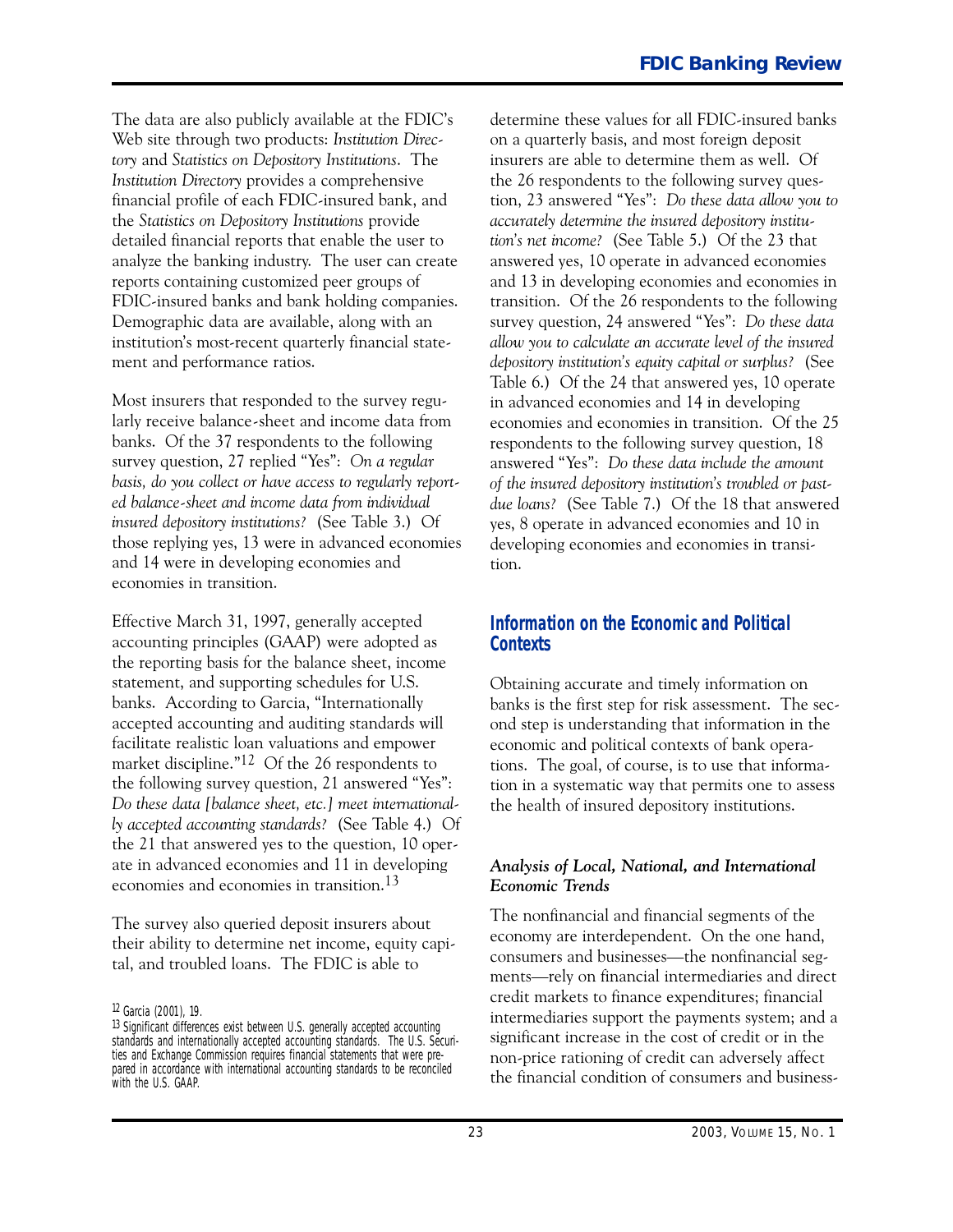#### Table 3 **Accounting Information**

On a regular basis, do you collect or have access to regularly reported balance-sheet and income data? If yes, how frequently are these data reported? **Deposit Insurer The Contract Contract Contract Pressure Area Pressure Area Pressure Area Pressure Area Pressure Area Pressure Area Pressure Area Pressure Area Pressure Area Pressure Area Pressure Area Pressure Area Pressu Advanced Economies**  Austria (AAR) X Four per year Austria (AABB) X Monthly or quarterly plus annual report Belguim X Annually Canada X Varies France XX Germany (EdB) X<br>Germany (E) X X Germany (E) Greece XX Isle of Man<sup>a</sup> 2008 and 2008 and 2008 and 2008 and 2008 and 2008 and 2008 and 2008 and 2008 and 2008 and 2008 and 2008 and 2008 and 2008 and 2008 and 2008 and 2008 and 2008 and 2008 and 2008 and 2008 and 2008 and 2008 and Italy (IDPF) <br>Italy (DPFCB) <br>Italy (DPFCB) X Semiannually for Cooperative Banks; quarterly for banks in "watch" Semiannually for Cooperative Banks; quarterly for banks in "watch"<br>X Japan X Netherlands X Monthly balance-sheet data; yearly income data Average amount of monthly credit balances is reported annually Spain X Sweden XX Taiwan Province of China  $X$  Quarterly United Kingdom  $\frac{X}{13}$   $\frac{1}{5}$  Annual Report and Accounts Subtotal 5 **Developing Economies and Economies in Transition**  Africa Nigeria X Varies Tanzania X Monthly Uganda X Monthly balance sheets, quarterly statements, annual final accounts Europe Czech Republic Hungary **Contract Contract Contract Contract Contract Contract Contract Contract Contract Contract Contract Contract Contract Contract Contract Contract Contract Contract Contract Contract Contract Contract Contract Contra** Latvia XXIII a.C. Andrew March 2003. In the second contract of the second contract of the second contract of the second contract of the second contract of the second contract of the second contract of the second contract o Lithuania X Quarterly Poland **X** Monthly, quarterly Romania **X** X Monthly, quarterly Romania Romania XX<br>Slovak Republic XX Slovak Republic XX<br>Turkey XX Turkey Quarterly Middle East Bahrain XXIII ama an ama an suidhichte ann an Salamain XXII am an am am an A Oman X Quarterly Western Hempishere Brazil X Monthly El Salvador X Monthly Jamaica X Monthly balance-sheet data; quarterly income data Mexico Quarterly Next Constants and Mexico Constants and Mexico Constants and Mexico Constants and Mexico Constants and Mexico Constants and Mexico Constants and Mexico Constants and Mexico Constants and Mexico Constants a Peru X Monthly Trinidad and Tobago  $\frac{X}{14}$   $\frac{1}{5}$  Published Annual Reports Subtotal 14 5<br>Total 27 10 Total 27 10

*Note:* Classification of economies into "Advanced," "Developing," or "Economies in Transition" is from International Monetary Fund (2000). Deposit insurers without an "X" in either the Yes or No col-<br>umn did not answer th

a British Crown Dependency.

AAR = Association of Austrian Raiffesenbanks

AABB = Association of Austrian Banks and Bankers

EdB = Entschadigungseinrichtung deutscher Banken

E = Einlagensicherungs

IDPF = Interbank Deposit Protection Fund DPFCB = Deposit Protection Fund for Co-operative Banks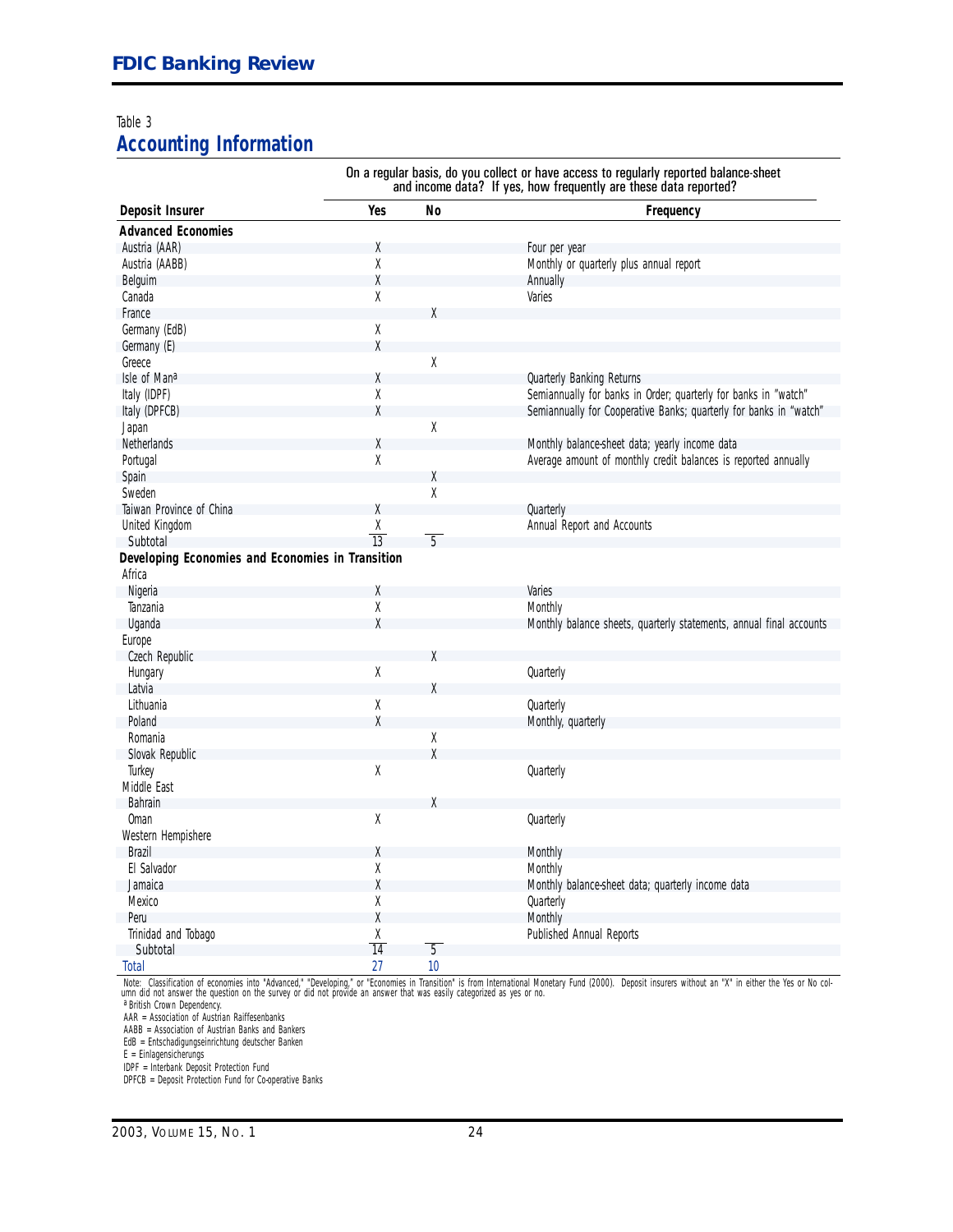#### [Table 4 Table 5](#page-5-0) **Accounting Standards** Net Income

|                                                                                                  | Do these data [balance sheet, etc.]<br>meet internationally accepted<br>accounting standards? |                |                                                                                   | Do these data allow you to a<br>determine the insured depo<br>institution's net income |                |
|--------------------------------------------------------------------------------------------------|-----------------------------------------------------------------------------------------------|----------------|-----------------------------------------------------------------------------------|----------------------------------------------------------------------------------------|----------------|
| Deposit Insurer                                                                                  | Yes                                                                                           | No             | Deposit Insurer                                                                   | Yes                                                                                    | No             |
| <b>Advanced Economies</b>                                                                        |                                                                                               |                | <b>Advanced Economies</b>                                                         |                                                                                        |                |
| Austria (AAR)                                                                                    | χ                                                                                             |                | Austria (AAR)                                                                     | χ                                                                                      |                |
| Austria (AABB)                                                                                   | $\mathsf X$                                                                                   |                | Austria (AABB)                                                                    |                                                                                        | χ              |
| Belguim                                                                                          |                                                                                               | X              | Belguim                                                                           | X                                                                                      |                |
| Canada                                                                                           | $\mathsf X$                                                                                   |                | Canada                                                                            | χ                                                                                      |                |
| France                                                                                           |                                                                                               |                | France                                                                            |                                                                                        |                |
| Germany (EdB)                                                                                    | Χ                                                                                             |                | Germany (EdB)                                                                     | χ                                                                                      |                |
| Germany (E)                                                                                      | X                                                                                             |                | Germany (E)                                                                       | X                                                                                      |                |
| Greece                                                                                           |                                                                                               |                | Greece                                                                            |                                                                                        |                |
| Isle of Mana                                                                                     | Χ                                                                                             |                | Isle of Mana                                                                      | X                                                                                      |                |
| Italy (IDPF)                                                                                     | χ                                                                                             |                | Italy (IDPF)                                                                      | χ                                                                                      |                |
| Italy (DPFCB)                                                                                    | X                                                                                             |                | Italy (DPFCB)                                                                     | X                                                                                      |                |
| Japan                                                                                            |                                                                                               |                | Japan                                                                             |                                                                                        |                |
| Netherlands                                                                                      | Χ                                                                                             |                | Netherlands                                                                       | X                                                                                      |                |
| Portugal                                                                                         |                                                                                               | $\mathsf X$    | Portugal                                                                          |                                                                                        | χ              |
| Spain                                                                                            |                                                                                               |                | Spain                                                                             |                                                                                        |                |
| Sweden                                                                                           |                                                                                               |                | Sweden                                                                            |                                                                                        |                |
| Taiwan Province of China                                                                         | X                                                                                             |                | Taiwan Province of China                                                          | X                                                                                      |                |
| United Kingdom                                                                                   |                                                                                               |                | United Kingdom                                                                    |                                                                                        |                |
| Subtotal                                                                                         | 10                                                                                            | $\mathfrak{D}$ | Subtotal                                                                          | 10                                                                                     | $\mathfrak{D}$ |
| Developing Economies and Economies in Transition                                                 |                                                                                               |                | Developing Economies and Economies in Transition                                  |                                                                                        |                |
| Africa                                                                                           |                                                                                               |                | Africa                                                                            |                                                                                        |                |
| Nigeria                                                                                          | χ                                                                                             |                | Nigeria                                                                           | Χ                                                                                      |                |
| Tanzania                                                                                         | χ                                                                                             |                | Tanzania                                                                          | χ                                                                                      |                |
| Uganda                                                                                           | χ                                                                                             |                | Uganda                                                                            | X                                                                                      |                |
| Europe                                                                                           |                                                                                               |                | Europe                                                                            |                                                                                        |                |
| Czech Republic                                                                                   |                                                                                               |                | Czech Republic                                                                    |                                                                                        |                |
| Hungary                                                                                          | $\mathsf X$                                                                                   |                | Hungary                                                                           | Χ                                                                                      |                |
| Latvia                                                                                           |                                                                                               |                | Latvia                                                                            |                                                                                        |                |
| Lithuania                                                                                        | Χ                                                                                             |                | Lithuania                                                                         | Χ                                                                                      |                |
| Poland                                                                                           | χ                                                                                             |                | Poland                                                                            | χ                                                                                      |                |
| Romania                                                                                          |                                                                                               |                | Romania                                                                           |                                                                                        |                |
| Slovak Republic                                                                                  |                                                                                               |                | Slovak Republic                                                                   |                                                                                        |                |
| Turkey                                                                                           |                                                                                               | $\mathsf X$    | Turkey                                                                            | χ                                                                                      |                |
| Middle East                                                                                      |                                                                                               |                | Middle East                                                                       |                                                                                        |                |
| Bahrain                                                                                          |                                                                                               |                | Bahrain                                                                           |                                                                                        |                |
| <b>Oman</b>                                                                                      | X                                                                                             |                | <b>Oman</b>                                                                       | χ                                                                                      |                |
| Western Hempishere                                                                               |                                                                                               |                | Western Hempishere                                                                |                                                                                        |                |
| Brazil                                                                                           | X                                                                                             |                | Brazil                                                                            | χ                                                                                      |                |
| El Salvador                                                                                      |                                                                                               | $\mathsf X$    | El Salvador                                                                       | χ                                                                                      |                |
| Jamaica                                                                                          | X                                                                                             |                | Jamaica                                                                           |                                                                                        | X              |
| Mexico                                                                                           |                                                                                               | $\mathsf X$    | Mexico                                                                            | χ                                                                                      |                |
| Peru                                                                                             | X                                                                                             |                | Peru                                                                              | χ                                                                                      |                |
| Trinidad and Tobago                                                                              |                                                                                               |                | Trinidad and Tobago                                                               |                                                                                        |                |
| Subtotal                                                                                         | $\frac{\chi}{11}$                                                                             | $\overline{3}$ | Subtotal                                                                          | $rac{X}{13}$                                                                           | $\mathbf{1}$   |
| <b>Total</b>                                                                                     | 21                                                                                            | 5              | <b>Total</b>                                                                      | 23                                                                                     | 3              |
| Note: Classification of economies into "Advanced," "Developing," or "Economies in Transition" is |                                                                                               |                | Note: Classification of economies into "Advanced," "Developing," or "Economies in |                                                                                        |                |

From International Monetary Eurol (2000). Deposit insurers without an "X" in either the Yes or<br>No column did not provide an answer that was<br>easily categorized as yes or no.<br>easily categorized as yes or no.<br>easily categoriz

E = Einlagensicherungs E = Einlagensicherungs

IDPF = Interbank Deposit Protection Fund IDPF = Interbank Deposit Protection Fund

| Do these data [balance sheet, etc.]<br>meet internationally accepted<br>accounting standards? |                                                                                                                |                                                                                                                                                                                                         |                   | Do these data allow you to accurately<br>determine the insured depository<br>institution's net income? |  |  |
|-----------------------------------------------------------------------------------------------|----------------------------------------------------------------------------------------------------------------|---------------------------------------------------------------------------------------------------------------------------------------------------------------------------------------------------------|-------------------|--------------------------------------------------------------------------------------------------------|--|--|
| Yes                                                                                           | No                                                                                                             | Deposit Insurer                                                                                                                                                                                         | Yes               | <b>No</b>                                                                                              |  |  |
|                                                                                               |                                                                                                                | <b>Advanced Economies</b>                                                                                                                                                                               |                   |                                                                                                        |  |  |
| χ                                                                                             |                                                                                                                | Austria (AAR)                                                                                                                                                                                           | Χ                 |                                                                                                        |  |  |
| $\chi$                                                                                        |                                                                                                                | Austria (AABB)                                                                                                                                                                                          |                   | χ                                                                                                      |  |  |
|                                                                                               | Χ                                                                                                              | Belguim                                                                                                                                                                                                 | X                 |                                                                                                        |  |  |
| Χ                                                                                             |                                                                                                                | Canada                                                                                                                                                                                                  | Χ                 |                                                                                                        |  |  |
|                                                                                               |                                                                                                                | France                                                                                                                                                                                                  |                   |                                                                                                        |  |  |
| χ                                                                                             |                                                                                                                | Germany (EdB)                                                                                                                                                                                           | Χ                 |                                                                                                        |  |  |
| χ                                                                                             |                                                                                                                | Germany (E)                                                                                                                                                                                             | Χ                 |                                                                                                        |  |  |
|                                                                                               |                                                                                                                | Greece                                                                                                                                                                                                  |                   |                                                                                                        |  |  |
| X                                                                                             |                                                                                                                | Isle of Mana                                                                                                                                                                                            | Χ                 |                                                                                                        |  |  |
| χ                                                                                             |                                                                                                                | Italy (IDPF)                                                                                                                                                                                            | $\chi$            |                                                                                                        |  |  |
| χ                                                                                             |                                                                                                                | Italy (DPFCB)                                                                                                                                                                                           | X                 |                                                                                                        |  |  |
|                                                                                               |                                                                                                                | Japan                                                                                                                                                                                                   |                   |                                                                                                        |  |  |
| χ                                                                                             |                                                                                                                | Netherlands                                                                                                                                                                                             | χ                 |                                                                                                        |  |  |
|                                                                                               | Χ                                                                                                              | Portugal                                                                                                                                                                                                |                   | χ                                                                                                      |  |  |
|                                                                                               |                                                                                                                | Spain                                                                                                                                                                                                   |                   |                                                                                                        |  |  |
|                                                                                               |                                                                                                                | Sweden                                                                                                                                                                                                  |                   |                                                                                                        |  |  |
| χ                                                                                             |                                                                                                                | Taiwan Province of China                                                                                                                                                                                | X                 |                                                                                                        |  |  |
|                                                                                               |                                                                                                                | United Kingdom                                                                                                                                                                                          |                   |                                                                                                        |  |  |
| 10                                                                                            | $\mathfrak{D}$                                                                                                 | Subtotal                                                                                                                                                                                                | 10                | $\mathfrak{D}$                                                                                         |  |  |
| Economies in Transition                                                                       |                                                                                                                | Developing Economies and Economies in Transition<br>Africa                                                                                                                                              |                   |                                                                                                        |  |  |
| χ                                                                                             |                                                                                                                | Nigeria                                                                                                                                                                                                 | χ                 |                                                                                                        |  |  |
| χ                                                                                             |                                                                                                                | Tanzania                                                                                                                                                                                                | $\mathsf X$       |                                                                                                        |  |  |
| χ                                                                                             |                                                                                                                | Uganda                                                                                                                                                                                                  | $\chi$            |                                                                                                        |  |  |
|                                                                                               |                                                                                                                | Europe                                                                                                                                                                                                  |                   |                                                                                                        |  |  |
|                                                                                               |                                                                                                                | Czech Republic                                                                                                                                                                                          |                   |                                                                                                        |  |  |
| Χ                                                                                             |                                                                                                                | Hungary                                                                                                                                                                                                 | Χ                 |                                                                                                        |  |  |
|                                                                                               |                                                                                                                | Latvia                                                                                                                                                                                                  |                   |                                                                                                        |  |  |
| χ                                                                                             |                                                                                                                | Lithuania                                                                                                                                                                                               | Χ                 |                                                                                                        |  |  |
| χ                                                                                             |                                                                                                                | Poland<br>г                                                                                                                                                                                             | χ                 |                                                                                                        |  |  |
|                                                                                               |                                                                                                                | Romania                                                                                                                                                                                                 |                   |                                                                                                        |  |  |
|                                                                                               |                                                                                                                | Slovak Republic                                                                                                                                                                                         |                   |                                                                                                        |  |  |
|                                                                                               | Χ                                                                                                              | Turkey                                                                                                                                                                                                  | Χ                 |                                                                                                        |  |  |
|                                                                                               |                                                                                                                | Middle East                                                                                                                                                                                             |                   |                                                                                                        |  |  |
|                                                                                               |                                                                                                                | Bahrain                                                                                                                                                                                                 |                   |                                                                                                        |  |  |
| χ                                                                                             |                                                                                                                | 0man                                                                                                                                                                                                    | χ                 |                                                                                                        |  |  |
|                                                                                               |                                                                                                                | Western Hempishere                                                                                                                                                                                      |                   |                                                                                                        |  |  |
| χ                                                                                             |                                                                                                                | Brazil                                                                                                                                                                                                  | χ                 |                                                                                                        |  |  |
|                                                                                               | χ                                                                                                              | El Salvador                                                                                                                                                                                             | χ                 |                                                                                                        |  |  |
| χ                                                                                             |                                                                                                                | Jamaica                                                                                                                                                                                                 |                   | χ                                                                                                      |  |  |
|                                                                                               | χ                                                                                                              | Mexico                                                                                                                                                                                                  | χ                 |                                                                                                        |  |  |
| X                                                                                             |                                                                                                                | Peru<br>L                                                                                                                                                                                               | X                 |                                                                                                        |  |  |
| χ                                                                                             |                                                                                                                | Trinidad and Tobago                                                                                                                                                                                     | $\frac{\chi}{13}$ |                                                                                                        |  |  |
| 11                                                                                            | 3                                                                                                              | Subtotal                                                                                                                                                                                                |                   |                                                                                                        |  |  |
| $\overline{21}$                                                                               | 5                                                                                                              | <b>Total</b>                                                                                                                                                                                            | 23                | 3                                                                                                      |  |  |
|                                                                                               | vanced," "Developing," or "Economies in Transition" is<br>Deposit insurers without an "X" in either the Yes or | <i>Note:</i> Classification of economies into "Advanced," "Developing," or "Economies in Transition" is<br>from International Monetary Fund (2000) Deposit insurers without an "X" in either the Yes or |                   |                                                                                                        |  |  |

AAR = Association of Austrian Raiffesenbanks AAR = Association of Austrian Raiffesenbanks

AABB = Association of Austrian Banks and Bankers AAABB = Association of Austrian Banks and Bankers

EdB = Entschadigungseinrichtung deutscher Banken ein einer EdB = Entschadigungseinrichtung deutscher Banken E = Einlagensicherungs ein Entschadigungseinrichtung deutscher Banken E = Einlagensicherungs

DPFCB = Deposit Protection Fund for Co-operative Banks DPFCB = Deposit Protection Fund for Co-operative Banks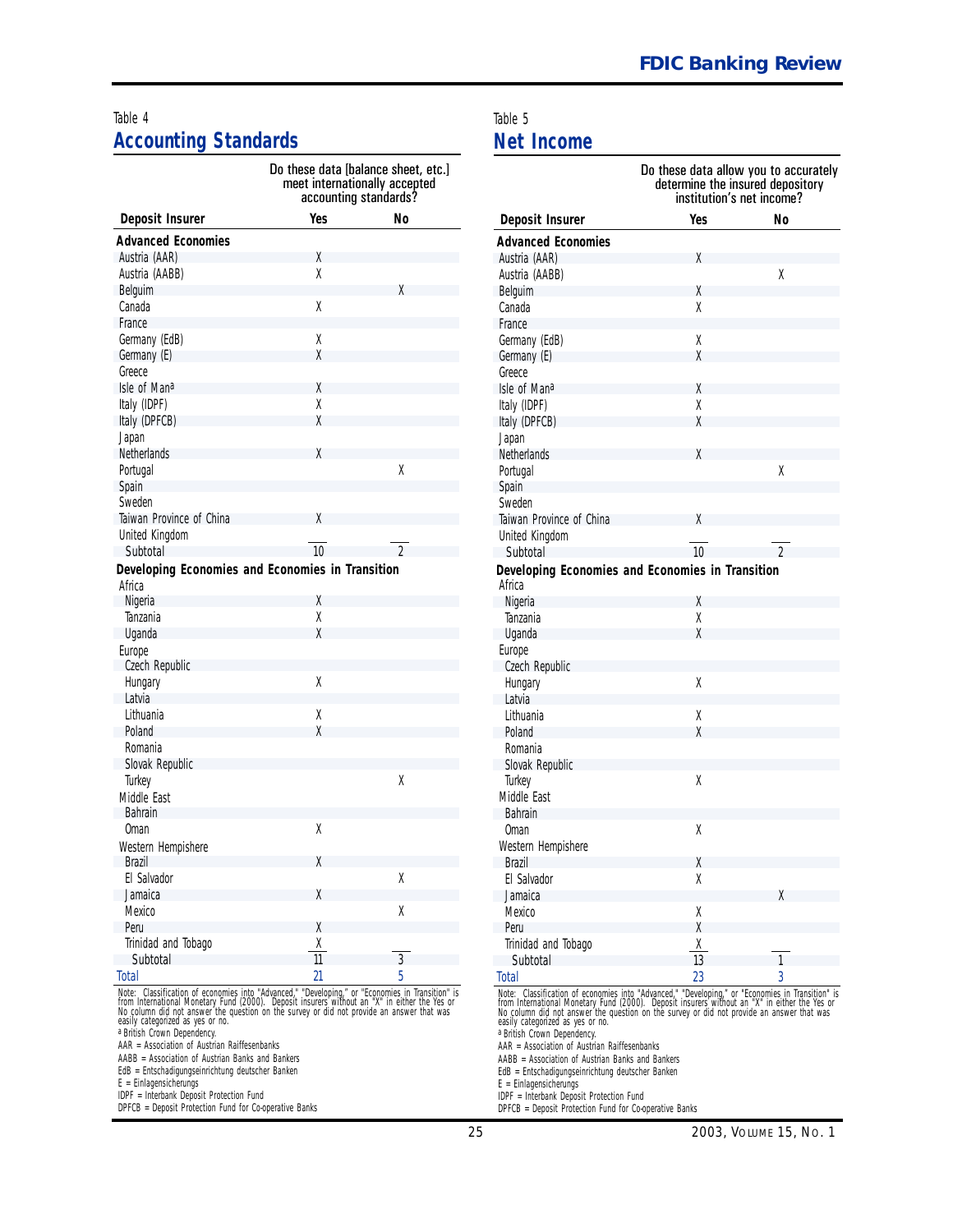#### [Table 6](#page-6-0) **Equity Capital or Surplus**

Do these data allow you to calculate an accurate level of the insured depository institution's equity capital or surplus?

| Deposit Insurer                                  | Yes             | No             |
|--------------------------------------------------|-----------------|----------------|
| <b>Advanced Economies</b>                        |                 |                |
| Austria (AAR)                                    | χ               |                |
| Austria (AABB)                                   | χ               |                |
| Belguim                                          |                 | χ              |
| Canada                                           | χ               |                |
| France                                           |                 |                |
| Germany (EdB)                                    | χ               |                |
| Germany (E)                                      | χ               |                |
| Greece                                           |                 |                |
| Isle of Mana                                     | χ               |                |
| Italy (IDPF)                                     | χ               |                |
| Italy (DPFCB)                                    | χ               |                |
| Japan                                            |                 |                |
| <b>Netherlands</b>                               | χ               |                |
| Portugal                                         |                 | χ              |
| Spain                                            |                 |                |
| Sweden                                           |                 |                |
| Taiwan Province of China                         | χ               |                |
| United Kingdom                                   |                 |                |
| Subtotal                                         | $\overline{10}$ | $\overline{2}$ |
| Developing Economies and Economies in Transition |                 |                |
| Africa                                           |                 |                |
| Nigeria                                          | χ               |                |
| Tanzania                                         | χ               |                |
| Uganda                                           | χ               |                |
| Europe                                           |                 |                |
| Czech Republic                                   |                 |                |
| Hungary                                          | χ               |                |
| Latvia                                           |                 |                |
| Lithuania                                        | χ<br>χ          |                |
| Poland<br>Romania                                |                 |                |
|                                                  |                 |                |
| Slovak Republic                                  | χ               |                |
| Turkey                                           |                 |                |
| Middle East<br><b>Bahrain</b>                    |                 |                |
| Oman                                             | χ               |                |
| Western Hempishere                               |                 |                |
| <b>Brazil</b>                                    | χ               |                |
| FI Salvador                                      | χ               |                |
| Jamaica                                          | χ               |                |
| Mexico                                           | χ               |                |
| Peru                                             | χ               |                |
| Trinidad and Tobago                              | χ               |                |
| Subtotal                                         | 14              | $\overline{0}$ |
| Total                                            | 24              | $\overline{c}$ |
| $\epsilon$<br>$\mathbf{A} \mathbf{A}$            | $\mathbf{m}$    | control on     |

*Note:* Classification of economies into "Advanced," "Developing," or "Economies in Transition" is<br>from International Monetary Fund (2000). Deposit insurers without an "X" in either the Yes or<br>No column did not answer the

a British Crown Dependency.

AAR = Association of Austrian Raiffesenbanks

AABB = Association of Austrian Banks and Bankers

EdB = Entschadigungseinrichtung deutscher Banken

 $E =$  Einlagensicherungs IDPF = Interbank Deposit Protection Fund

DPFCB = Deposit Protection Fund for Co-operative Banks

*[2003, VOLUME 1](#page-1-0)5, NO. 1 26* 

#### [Table 7](#page-7-0)

#### **Troubled or Past-Due Loans**

|                                                                                                  | Do these data include the amount of<br>the insured depository institution's<br>troubled or past-due loans? |                |  |
|--------------------------------------------------------------------------------------------------|------------------------------------------------------------------------------------------------------------|----------------|--|
| Deposit Insurer                                                                                  | Yes                                                                                                        | No             |  |
| <b>Advanced Economies</b>                                                                        |                                                                                                            |                |  |
| Austria (AAR)                                                                                    | Χ                                                                                                          |                |  |
| Austria (AABB)                                                                                   | χ                                                                                                          |                |  |
| Belguim                                                                                          |                                                                                                            | Χ              |  |
| Canada                                                                                           | Χ                                                                                                          |                |  |
| France                                                                                           |                                                                                                            |                |  |
| Germany (EdB)                                                                                    |                                                                                                            | Χ              |  |
| Germany (E)                                                                                      |                                                                                                            | χ              |  |
| Greece                                                                                           |                                                                                                            |                |  |
| Isle of Mana                                                                                     | χ                                                                                                          |                |  |
| Italy (IDPF)                                                                                     | χ                                                                                                          |                |  |
| Italy (DPFCB)                                                                                    | χ                                                                                                          |                |  |
| Japan                                                                                            |                                                                                                            |                |  |
| Netherlands                                                                                      | χ                                                                                                          |                |  |
| Portugal                                                                                         |                                                                                                            | χ              |  |
| Spain                                                                                            |                                                                                                            |                |  |
| Sweden                                                                                           |                                                                                                            |                |  |
| Taiwan Province of China                                                                         | χ                                                                                                          |                |  |
| United Kingdom                                                                                   |                                                                                                            |                |  |
| Subtotal                                                                                         | $\overline{8}$                                                                                             | 4              |  |
| Developing Economies and Economies in Transition                                                 |                                                                                                            |                |  |
| Africa                                                                                           |                                                                                                            |                |  |
| Nigeria                                                                                          | Χ                                                                                                          |                |  |
| Tanzania                                                                                         | χ                                                                                                          |                |  |
| Uganda                                                                                           | χ                                                                                                          |                |  |
| Europe                                                                                           |                                                                                                            |                |  |
| Czech Republic                                                                                   |                                                                                                            |                |  |
| Hungary                                                                                          |                                                                                                            | X              |  |
| Latvia                                                                                           |                                                                                                            |                |  |
| Lithuania                                                                                        | χ                                                                                                          |                |  |
| Poland                                                                                           | X                                                                                                          |                |  |
| Romania                                                                                          |                                                                                                            |                |  |
| Slovak Republic                                                                                  |                                                                                                            |                |  |
| Turkey                                                                                           | χ                                                                                                          |                |  |
| Middle East                                                                                      |                                                                                                            |                |  |
| Bahrain                                                                                          |                                                                                                            |                |  |
| 0man                                                                                             |                                                                                                            |                |  |
| Western Hempishere                                                                               |                                                                                                            |                |  |
| Brazil                                                                                           |                                                                                                            | X              |  |
| El Salvador                                                                                      | χ                                                                                                          |                |  |
| Jamaica                                                                                          |                                                                                                            | χ              |  |
| Mexico                                                                                           | χ                                                                                                          |                |  |
| Peru                                                                                             | χ                                                                                                          |                |  |
| Trinidad and Tobago                                                                              | $\frac{\chi}{10}$                                                                                          |                |  |
| Subtotal                                                                                         |                                                                                                            | $\overline{3}$ |  |
| <b>Total</b>                                                                                     | 18                                                                                                         | 7              |  |
| Note: Classification of economies into "Advanced," "Developing," or "Economies in Transition" is |                                                                                                            |                |  |

*Note:* Classification of economies into "Advanced," "Developing," or "Economies in Transition" is<br>from International Monetary Fund (2000). Deposit insurers without an "X" in either the Yes or<br>No column did not answer the

a British Crown Dependency.

AAR = Association of Austrian Raiffesenbanks

AABB = Association of Austrian Banks and Bankers

EdB = Entschadigungseinrichtung deutscher Banken

E = Einlagensicherungs

IDPF = Interbank Deposit Protection Fund

DPFCB = Deposit Protection Fund for Co-operative Banks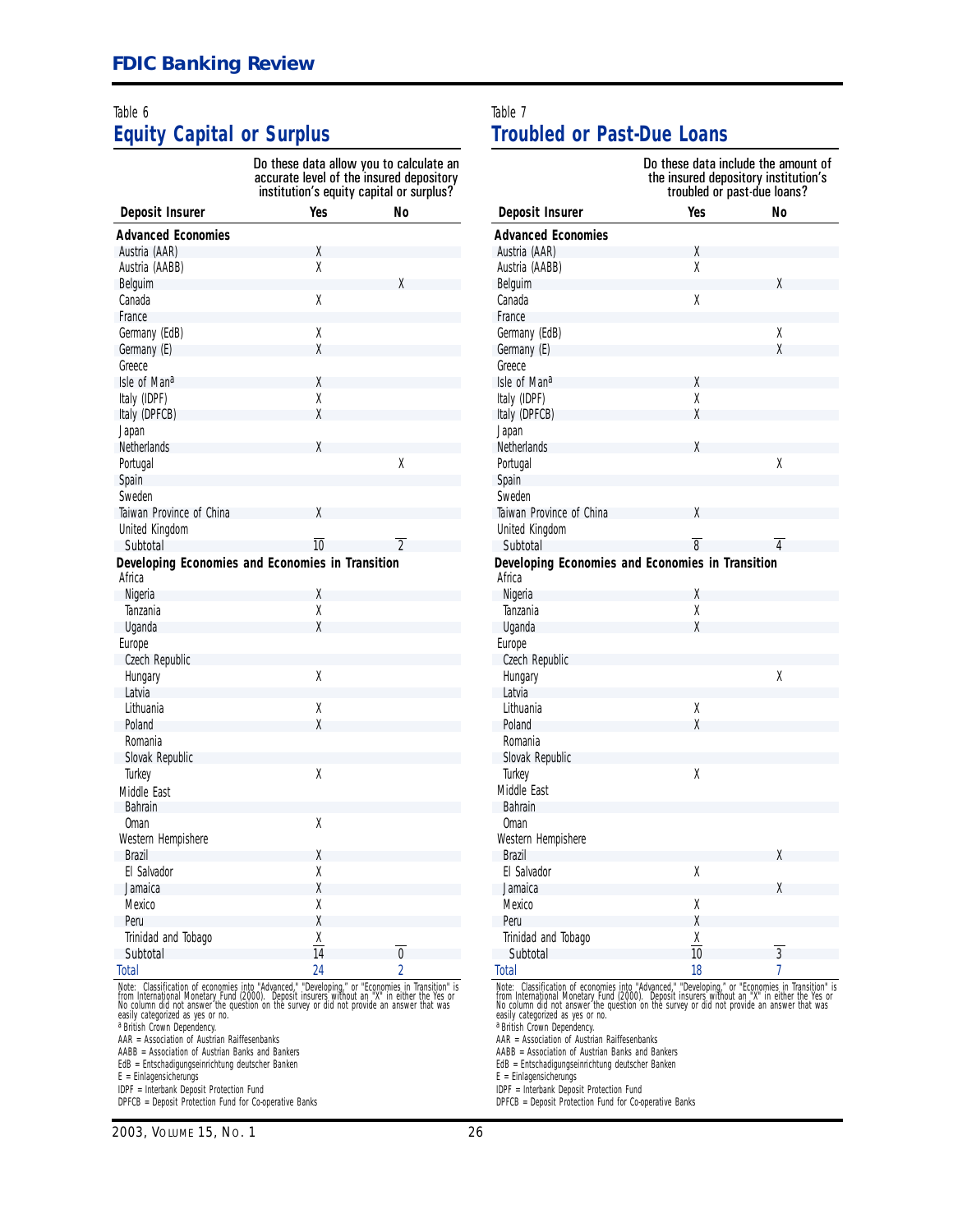of the domestic economy. For these reasons, es, as can a serious disruption of the payments system. On the other hand, national and regional economic recessions and declines in sectors of the economy (for example, agriculture, real estate, or other commodity or service markets) can negatively affect the financial segment by impairing borrowers' ability to repay loans, thus causing lenders' financial condition to deteriorate. Similar concerns apply to international markets, given the importance of foreign trade and finance to sectors deposit insurers might have an interest in monitoring local, national, and international economic trends. Moreover, deposit insurers might be interested in how those trends could affect banks.

In 1995, the FDIC took steps to more actively address market trends and emerging risks before they become problems for banks.14 From the unique perspective of the deposit insurer, the FDIC began to analyze more closely the risks to the deposit insurance fund and translated this analysis into guidance for examiners and bankers. Developing a dynamic approach that combined traditional examination methods and new initiatives, the FDIC sought to (1) identify major problems, national or regional, that might threaten the viability of the bank insurance fund, and (2) mitigate the adverse effects that future events might have on the financial health of banks.

The FDIC continues to assess local, national, and international economic trends to determine their implications for banks and for the deposit insurance fund. The FDIC identifies and monitors existing and emerging risks and translates this information into specific and useful guidance for its examination workforce. The FDIC's analysts work closely with examiners, providing comprehensive regional economic data and analyses to help them assess emerging risk exposures for individual banks and groups of banks.

The FDIC also employs subject-matter experts who collect and analyze data and monitor economic and financial risks. These subject-matter experts study many areas, including the global economy and country exposures, the domestic economy, industry sectors, capital markets, underwriting standards, and commercial real estate. This information is published in numerous reports and surveys that are available to bankers, the public, and government oversight groups.

The majority of the deposit insurers surveyed do not regularly assess local, national, and international economic trends. Of the 37 respondents to the following question, 14 answered "Yes": *Do you regularly assess local, national, and international economic trends to determine their implications for insured depository institutions?* (See Table 8.) Of the 14 that answered yes, 6 operate in advanced economies and 8 in developing economies and economies in transition.

#### *Analysis of Legislative and Other Political Developments*

The legal and political environment in which banks operate can influence their financial condition indirectly and directly. In the United States, changes in federal and state laws in areas that have a direct influence on consumers and businesses can affect banks indirectly. For example, a change in federal tax law on real estate investments in 1986 was one factor that contributed to the decline in real estate markets in the late 1980s, and this decline in turn contributed to the subsequent failures of banks with large loan concentrations in commercial real estate development.15 Alternatively, regulation of banking activities is often used as a direct means of promoting the health and stability of the banking industry. For example, regulatory capital requirements are defined in terms of minimum capitalization standards for safe and sound banks, and banks that are not safe and sound have higher capital requirements.

The FDIC's Office of Legislative Affairs interacts with Congress and publishes a weekly report

14 FDIC (1995), 31. 2010 11:140-41.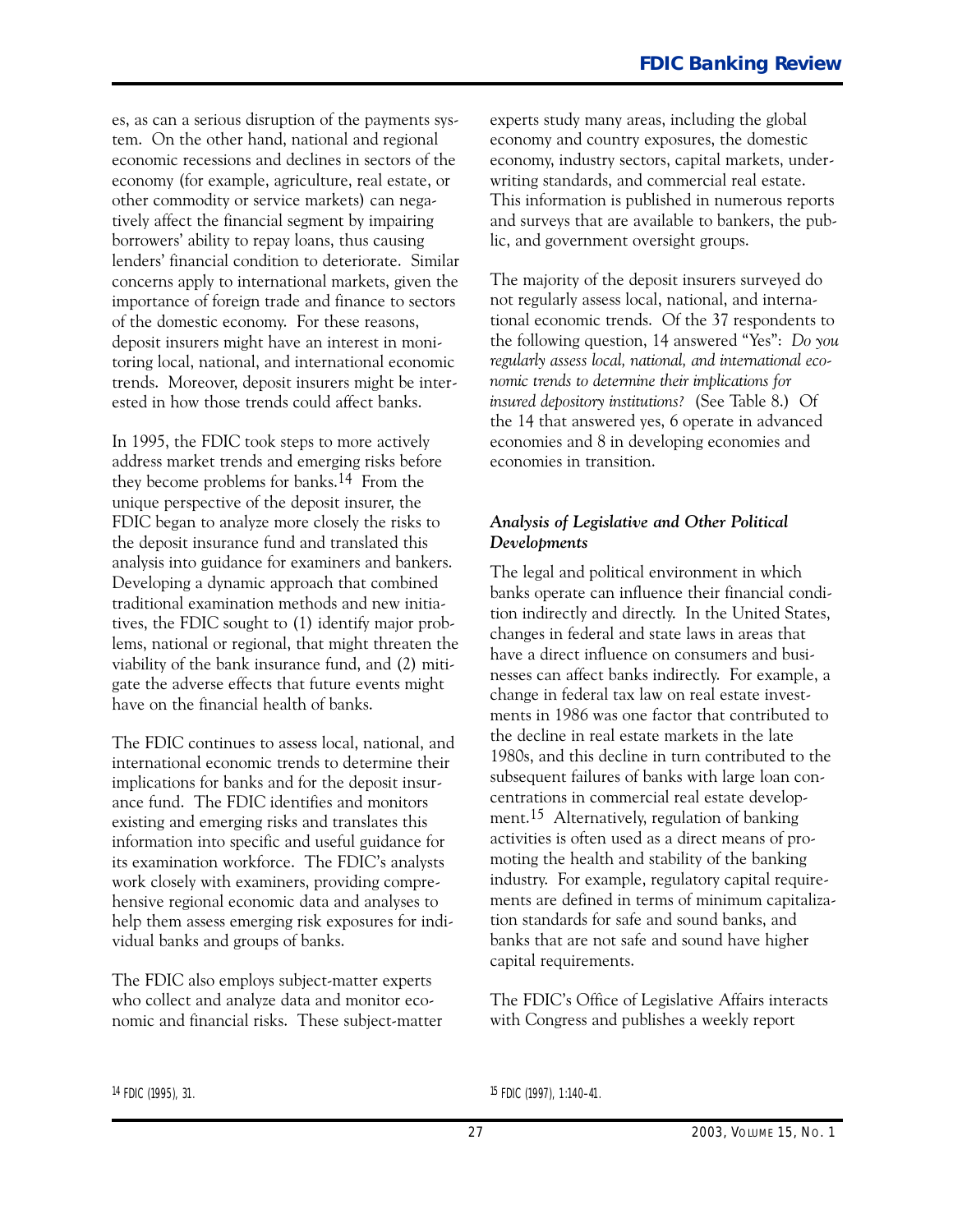#### [Table 8](#page-8-0) **Economic Trends**

| Do you regularly assess local, national,<br>and international economic trends to<br>determine their implications for<br>insured depository institutions? |                    |                 |  |  |
|----------------------------------------------------------------------------------------------------------------------------------------------------------|--------------------|-----------------|--|--|
| Deposit Insurer                                                                                                                                          | Yes                | No              |  |  |
| <b>Advanced Economies</b>                                                                                                                                |                    |                 |  |  |
| Austria (AAR)                                                                                                                                            |                    | Χ               |  |  |
| Austria (AABB)                                                                                                                                           |                    | X               |  |  |
| Belguim                                                                                                                                                  |                    | χ               |  |  |
| Canada                                                                                                                                                   | X                  |                 |  |  |
| France                                                                                                                                                   |                    | χ               |  |  |
| Germany (EdB)                                                                                                                                            |                    | χ               |  |  |
| Germany (E)                                                                                                                                              | χ                  |                 |  |  |
| Greece                                                                                                                                                   |                    | χ               |  |  |
| Isle of Mana                                                                                                                                             | χ                  |                 |  |  |
|                                                                                                                                                          |                    |                 |  |  |
| Italy (IDPF)                                                                                                                                             |                    | Χ               |  |  |
| Italy (DPFCB)                                                                                                                                            | χ                  |                 |  |  |
| Japan                                                                                                                                                    |                    | χ               |  |  |
| Netherlands                                                                                                                                              | χ                  |                 |  |  |
| Portugal                                                                                                                                                 | χ                  |                 |  |  |
| Spain                                                                                                                                                    |                    | Χ               |  |  |
| Sweden                                                                                                                                                   |                    | X               |  |  |
| Taiwan Province of China                                                                                                                                 |                    | χ               |  |  |
| United Kingdom                                                                                                                                           |                    | χ               |  |  |
| Subtotal                                                                                                                                                 | $\overline{6}$     | $\overline{12}$ |  |  |
| Developing Economies and Economies in Transition                                                                                                         |                    |                 |  |  |
| Africa                                                                                                                                                   |                    |                 |  |  |
| Nigeria                                                                                                                                                  |                    | χ               |  |  |
| Tanzania                                                                                                                                                 | χ                  |                 |  |  |
| Uganda                                                                                                                                                   | χ                  |                 |  |  |
| Europe                                                                                                                                                   |                    |                 |  |  |
| Czech Republic                                                                                                                                           |                    | X               |  |  |
| Hungary                                                                                                                                                  | χ                  |                 |  |  |
| Latvia                                                                                                                                                   |                    | Χ               |  |  |
| Lithuania                                                                                                                                                |                    | χ               |  |  |
| Poland                                                                                                                                                   | χ                  |                 |  |  |
| Romania                                                                                                                                                  |                    | Χ               |  |  |
| Slovak Republic                                                                                                                                          |                    | χ               |  |  |
| Turkey                                                                                                                                                   |                    | χ               |  |  |
| Middle East                                                                                                                                              |                    |                 |  |  |
| <b>Bahrain</b>                                                                                                                                           |                    | Χ               |  |  |
| Oman                                                                                                                                                     | χ                  |                 |  |  |
| Western Hempishere                                                                                                                                       |                    |                 |  |  |
| <b>Brazil</b>                                                                                                                                            |                    | χ               |  |  |
| El Salvador                                                                                                                                              |                    | χ               |  |  |
| Jamaica                                                                                                                                                  | χ                  |                 |  |  |
| Mexico                                                                                                                                                   | χ                  |                 |  |  |
|                                                                                                                                                          |                    |                 |  |  |
| Peru                                                                                                                                                     |                    | χ               |  |  |
| Trinidad and Tobago                                                                                                                                      | $\frac{\times}{8}$ |                 |  |  |
| Subtotal                                                                                                                                                 |                    | $\overline{11}$ |  |  |
| Total                                                                                                                                                    | 14                 | 23              |  |  |

*Note:* Classification of economies into "Advanced," "Developing," or "Economies in Transition" is<br>from International Monetary Fund (2000). Deposit insurers without an "X" in either the Yes or<br>No column did not answer the

a British Crown Dependency.

AAR = Association of Austrian Raiffesenbanks

AABB = Association of Austrian Banks and Bankers EdB = Entschadigungseinrichtung deutscher Banken

 $E =$  Einlagensicherungs

IDPF = Interbank Deposit Protection Fund

DPFCB = Deposit Protection Fund for Co-operative Banks

*[2003, VOLUME 1](#page-1-0)5, NO. 1 28* 

describing current congressional activities affecting banks. The FDIC's Chairman frequently testifies about topics of concern to Congress, especially topics important for congressional oversight of the FDIC.

 ing survey question, 33 answered "Yes": *Do you* The responses to the survey of deposit insurers indicate that a majority of respondents monitor legislative or other political developments. Of the 37 deposit insurers that responded to the follow*routinely monitor legislative or other political developments that may have implications for insured depository institutions?* (See Table 9.) Of the 33 that answered yes, 15 operate in advanced economies and 18 in developing economies and economies in transition.

#### **Use of Information to Forecast Potential Failures**

As mentioned above, risk management assumes that the goal of collecting and analyzing information is to assess the health of insured depository institutions.16 A subset of assessing health is forecasting potential failures, for it is inevitable that some banks will fail. Between 1980 and 1994 the United States saw the failure of more than 1,600 FDIC-insured banks, holding \$206 billion in assets and constituting 9 percent of the assets of all U.S. insured depository institutions.17 In 1988 the FDIC suffered its first operating-income loss; the losses continued through 1991, totaling \$25.3 billion for the four-year period.<sup>18</sup>

The FDIC is, however, responsible (but not solely) for minimizing the financial cost of bank failures, and one way to do this is to identify financially troubled banks and intervene before failure occurs. Thus, using examination and financial data and off-site monitoring programs and systems

<sup>16</sup> Many of the survey respondents are able to assess the health of insured depository institutions. Of the 35 respondents to the following survey question, 20 answered "Yes": *Do you use the data available to you to regularly assess the health of insured depository institutions?* (See Table 10.) Eleven of the "Yes" respondents operate in advanced economies and 9 in developing economies and economies in transition. 17 FDIC (1997), 15. 18 FDIC (2000a), 109.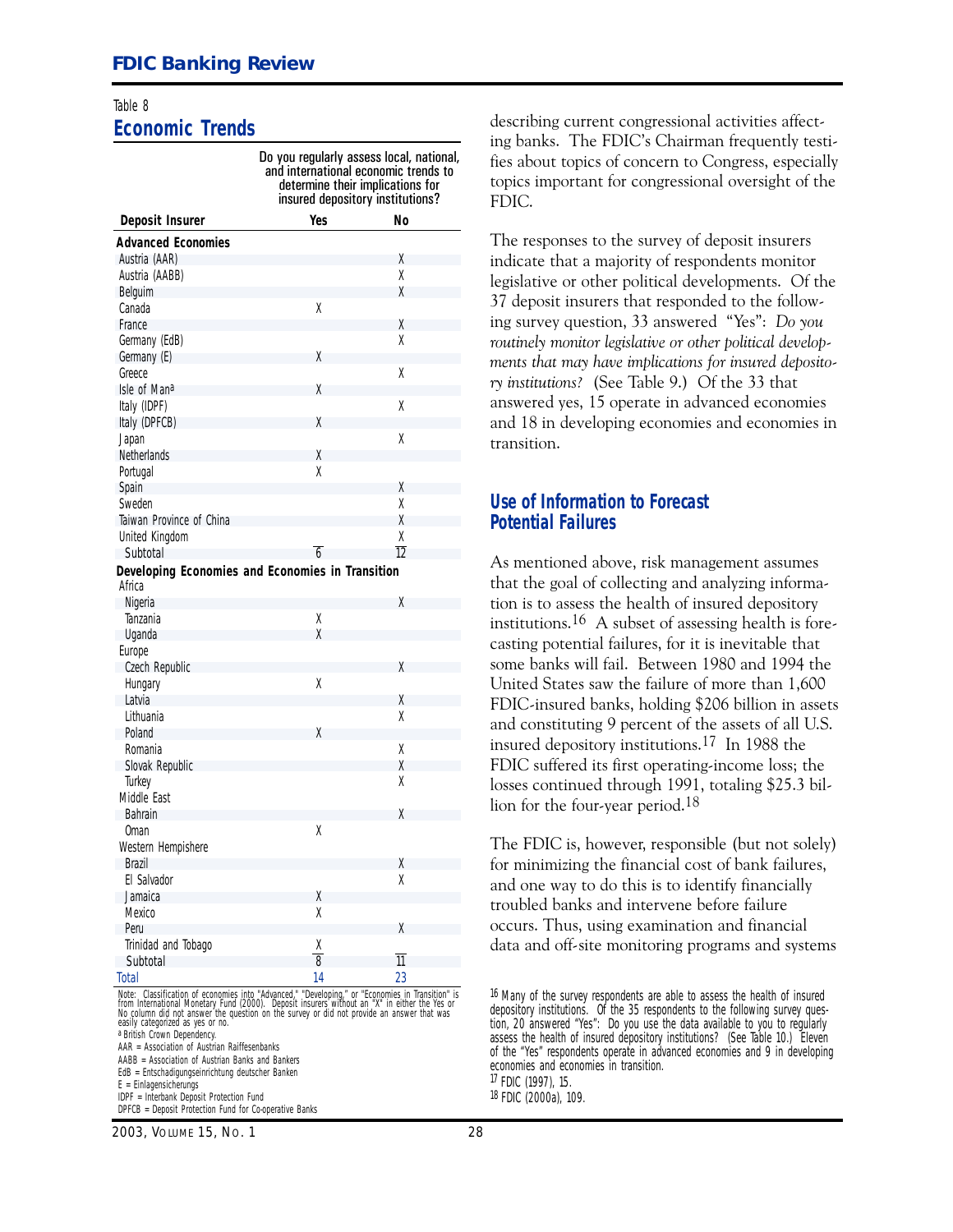#### [Table 9](#page-9-0)

#### **Legislative and Other Political Developments**

|                                                  | Do you routinely monitor legislative or<br>other political developments that may<br>have implications for insured<br>depository insitutions? |        |  |  |
|--------------------------------------------------|----------------------------------------------------------------------------------------------------------------------------------------------|--------|--|--|
| Deposit Insurer                                  | Yes                                                                                                                                          | Nο     |  |  |
| <b>Advanced Economies</b>                        |                                                                                                                                              |        |  |  |
| Austria (AAR)                                    | Χ                                                                                                                                            |        |  |  |
| Austria (AABB)                                   | X                                                                                                                                            |        |  |  |
| Belguim                                          | χ                                                                                                                                            |        |  |  |
| Canada                                           | χ                                                                                                                                            |        |  |  |
| France                                           | X                                                                                                                                            |        |  |  |
| Germany (EdB)                                    |                                                                                                                                              | χ      |  |  |
| Germany (E)                                      | X                                                                                                                                            |        |  |  |
| Greece                                           | X                                                                                                                                            |        |  |  |
| Isle of Mana                                     | χ                                                                                                                                            |        |  |  |
| Italy (IDPF)                                     |                                                                                                                                              | χ      |  |  |
|                                                  | X                                                                                                                                            |        |  |  |
| Italy (DPFCB)                                    | X                                                                                                                                            |        |  |  |
| Japan                                            | X                                                                                                                                            |        |  |  |
| <b>Netherlands</b>                               | X                                                                                                                                            |        |  |  |
| Portugal                                         |                                                                                                                                              |        |  |  |
| Spain                                            |                                                                                                                                              | χ      |  |  |
| Sweden                                           | χ                                                                                                                                            |        |  |  |
| Taiwan Province of China                         | X                                                                                                                                            |        |  |  |
| United Kingdom                                   | $\underline{X}$                                                                                                                              |        |  |  |
| Subtotal                                         | 15                                                                                                                                           | 3      |  |  |
| Developing Economies and Economies in Transition |                                                                                                                                              |        |  |  |
| Africa                                           |                                                                                                                                              |        |  |  |
| Nigeria                                          | χ                                                                                                                                            |        |  |  |
| Tanzania                                         | χ                                                                                                                                            |        |  |  |
| Uganda                                           | X                                                                                                                                            |        |  |  |
| Europe                                           |                                                                                                                                              |        |  |  |
| Czech Republic                                   | X                                                                                                                                            |        |  |  |
| Hungary                                          | X                                                                                                                                            |        |  |  |
| Latvia                                           | X                                                                                                                                            |        |  |  |
| Lithuania                                        | χ                                                                                                                                            |        |  |  |
| Poland                                           | X                                                                                                                                            |        |  |  |
| Romania                                          | X                                                                                                                                            |        |  |  |
| Slovak Republic                                  | X                                                                                                                                            |        |  |  |
| Turkey                                           | X                                                                                                                                            |        |  |  |
| Middle East                                      |                                                                                                                                              |        |  |  |
| <b>Bahrain</b>                                   | X                                                                                                                                            |        |  |  |
| Oman                                             | X                                                                                                                                            |        |  |  |
| Western Hempishere                               |                                                                                                                                              |        |  |  |
| Brazil                                           | Χ                                                                                                                                            |        |  |  |
| El Salvador                                      | X                                                                                                                                            |        |  |  |
| Jamaica                                          | χ                                                                                                                                            |        |  |  |
| Mexico                                           | χ                                                                                                                                            |        |  |  |
| Peru                                             | $\chi$                                                                                                                                       |        |  |  |
|                                                  |                                                                                                                                              |        |  |  |
|                                                  |                                                                                                                                              |        |  |  |
| Trinidad and Tobago<br>Subtotal                  | $\overline{18}$                                                                                                                              | Χ<br>1 |  |  |

*Note:* Classification of economies into "Advanced," "Developing," or "Economies in Transition" is<br>from International Monetary Fund (2000). Deposit insurers without an "X" in either the Yes or<br>No column did not answer the

AAR = Association of Austrian Raiffesenbanks

AABB = Association of Austrian Banks and Bankers

EdB = Entschadigungseinrichtung deutscher Banken

E = Einlagensicherungs

IDPF = Interbank Deposit Protection Fund

DPFCB = Deposit Protection Fund for Co-operative Banks

#### Table 10

#### **Assessment of Health of Institutions**

| Do you use the data available to you<br>to regularly assess the health of<br>insured depository institutions? |     |                   |  |
|---------------------------------------------------------------------------------------------------------------|-----|-------------------|--|
| Deposit Insurer                                                                                               | Yes | No                |  |
| <b>Advanced Economies</b>                                                                                     |     |                   |  |
| Austria (AAR)                                                                                                 | χ   |                   |  |
| Austria (AABB)                                                                                                | χ   |                   |  |
| Belguim                                                                                                       |     | χ                 |  |
| Canada                                                                                                        | Χ   |                   |  |
| France                                                                                                        |     | Χ                 |  |
| Germany (EdB)                                                                                                 |     | χ                 |  |
| Germany (E)                                                                                                   | X   |                   |  |
| Greece                                                                                                        |     | χ                 |  |
| Isle of Mana                                                                                                  | χ   |                   |  |
| Italy (IDPF)                                                                                                  | X   |                   |  |
| Italy (DPFCB)                                                                                                 | χ   |                   |  |
| Japan                                                                                                         |     | χ                 |  |
| <b>Netherlands</b>                                                                                            | χ   |                   |  |
| Portugal                                                                                                      | χ   |                   |  |
| Spain                                                                                                         |     | X                 |  |
| Sweden                                                                                                        | X   |                   |  |
| Taiwan Province of China                                                                                      | χ   |                   |  |
| United Kingdom                                                                                                |     | $\frac{\chi}{7}$  |  |
| Subtotal                                                                                                      | 11  |                   |  |
| Developing Economies and Economies in Transition<br>Africa                                                    |     |                   |  |
| Nigeria                                                                                                       | χ   |                   |  |
| Tanzania                                                                                                      | X   |                   |  |
| Uganda                                                                                                        | X   |                   |  |
| Europe                                                                                                        |     |                   |  |
| Czech Republic                                                                                                |     |                   |  |
| Hungary                                                                                                       | χ   |                   |  |
| Latvia                                                                                                        |     | χ                 |  |
| Lithuania                                                                                                     |     | Χ                 |  |
| Poland                                                                                                        | χ   |                   |  |
| Romania                                                                                                       | Χ   |                   |  |
| Slovak Republic                                                                                               |     | X                 |  |
| Turkey                                                                                                        |     | X                 |  |
| Middle East                                                                                                   |     |                   |  |
| <b>Bahrain</b>                                                                                                |     |                   |  |
| 0man                                                                                                          | Χ   |                   |  |
| Western Hempishere                                                                                            |     |                   |  |
| <b>Brazil</b>                                                                                                 |     | Χ                 |  |
| El Salvador                                                                                                   | χ   |                   |  |
| Jamaica                                                                                                       | χ   |                   |  |
| Mexico                                                                                                        |     | Χ                 |  |
| Peru                                                                                                          |     | χ                 |  |
| Trinidad and Tobago                                                                                           |     | $\overline{\chi}$ |  |
| Subtotal                                                                                                      | 9   | 8                 |  |
| Total<br>Nata: Classification of economies into "Advanced" "Developing" or "Economies in Transition" is       | 20  | 15                |  |

*Note:* Classification of economies into "Advanced," "Developing," or "Economies in Transition" is<br>from International Monetary Fund (2000). Deposit insurers without an "X" in either the Yes or<br>No column did not answer the

AAR = Association of Austrian Raiffesenbanks

AABB = Association of Austrian Banks and Bankers

EdB = Entschadigungseinrichtung deutscher Banken

E = Einlagensicherungs

IDPF = Interbank Deposit Protection Fund

DPFCB = Deposit Protection Fund for Co-operative Banks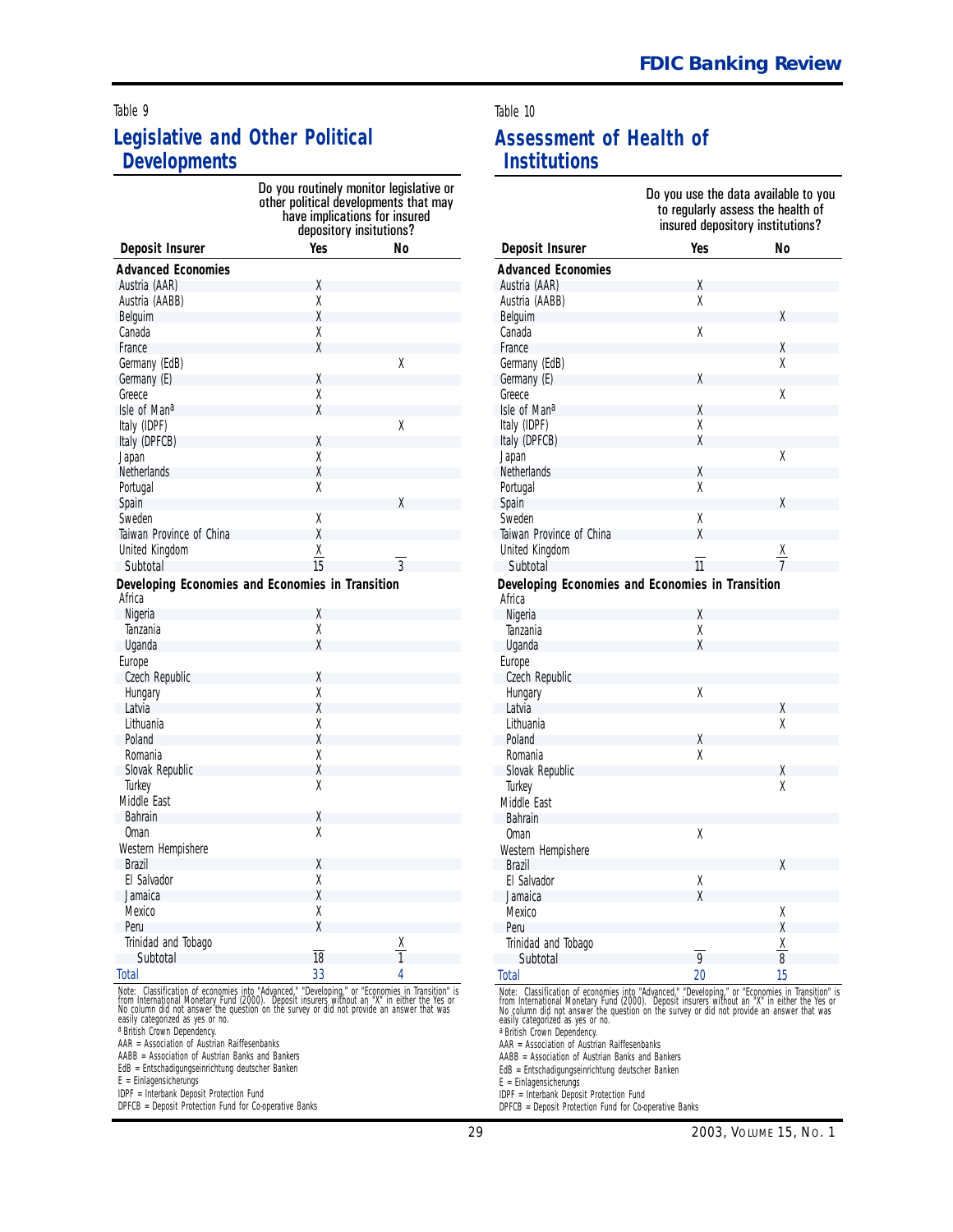to identify problem institutions, the FDIC's Financial Risk Committee meets quarterly to project the cost of bank failures that may occur in the next year. (Although the committee meets quarterly, failure projections are prepared more often than quarterly, and off-site monitoring is conducted continually.) The committee's primary function is to set a loss reserve for anticipated failures of FDIC-insured banks. The committee also identifies areas of risk to the industry, assesses the level of risk among banks, and meets with other federal banking regulators to discuss risk exposures, compare trends, and review adverse events to determine their implications for various approaches to risk.

If a country funds deposit insurance before failure losses are incurred, the insurer needs to forecast insurance losses and provide at a minimum for expected losses.19 If the insurer has duties related to providing insurance—resolving failed banks, liquidating assets, and managing receivershipsfailure forecasts might assist in planning for these other duties as well. If the insurer has duties not related to providing insurance—conducting monetary policy or fiscal policy or both-failure forecasts might be useful to the extent that failures would disrupt financial markets and the economy.20

Of the 37 respondents to the following survey question, 12 answered "Yes": *Do you have a committee or group that meets regularly whose mission is to forecast potential insured depository institution failures?* (See Table 11.) Of the 12 that answered yes, 6 operate in advanced economies and 6 oper-

<sup>19</sup> If deposit insurance is funded after failure losses are incurred, the insurer might still need to predict bank failures. If insurance losses are fully funded by the government, forecasts might be needed for government budget planning; and if insurance losses are fully funded by banks, banks might also need forecasts for budgetary reasons.

20 The Federal Deposit Insurance Act has provisions to ensure that failure resolutions do not seriously disrupt financial markets and the economy. If written recommendations from the FDIC Board of Directors, the Board of Governors of the Federal Reserve System, and the secretary of the U.S. Department of the Treasury (in consultation with the president) indicate that the use of regular statutory (least-cost) failure-resolution procedures might have serious adverse effects on economic conditions or financial stability, a less-disruptive procedure must be used even if it increases the costs of resolution.

#### [Table 11](#page-11-0) **Forecasting Failures**

|                                                                                                                                                                                                                                                                              | Do you have a committee or group<br>that meets regularly whose mission<br>is to forecast potential insured<br>depository institution failures? |                 |  |
|------------------------------------------------------------------------------------------------------------------------------------------------------------------------------------------------------------------------------------------------------------------------------|------------------------------------------------------------------------------------------------------------------------------------------------|-----------------|--|
| Deposit Insurer                                                                                                                                                                                                                                                              | Yes                                                                                                                                            | No              |  |
| <b>Advanced Economies</b>                                                                                                                                                                                                                                                    |                                                                                                                                                |                 |  |
| Austria (AAR)                                                                                                                                                                                                                                                                | Χ                                                                                                                                              |                 |  |
| Austria (AABB)                                                                                                                                                                                                                                                               | χ                                                                                                                                              |                 |  |
| Belguim                                                                                                                                                                                                                                                                      |                                                                                                                                                | χ               |  |
| Canada                                                                                                                                                                                                                                                                       |                                                                                                                                                | χ               |  |
| France                                                                                                                                                                                                                                                                       |                                                                                                                                                | χ               |  |
| Germany (EdB)                                                                                                                                                                                                                                                                |                                                                                                                                                | χ               |  |
| Germany (E)                                                                                                                                                                                                                                                                  | χ                                                                                                                                              |                 |  |
| Greece                                                                                                                                                                                                                                                                       |                                                                                                                                                | χ               |  |
| Isle of Mana                                                                                                                                                                                                                                                                 | χ                                                                                                                                              |                 |  |
| Italy (IDPF)                                                                                                                                                                                                                                                                 |                                                                                                                                                | χ               |  |
| Italy (DPFCB)                                                                                                                                                                                                                                                                | χ                                                                                                                                              |                 |  |
| Japan                                                                                                                                                                                                                                                                        |                                                                                                                                                | Χ               |  |
| Netherlands                                                                                                                                                                                                                                                                  |                                                                                                                                                | χ               |  |
| Portugal                                                                                                                                                                                                                                                                     |                                                                                                                                                | χ               |  |
| Spain                                                                                                                                                                                                                                                                        |                                                                                                                                                | χ               |  |
| Sweden                                                                                                                                                                                                                                                                       |                                                                                                                                                | χ               |  |
| Taiwan Province of China                                                                                                                                                                                                                                                     | χ                                                                                                                                              |                 |  |
| United Kingdom                                                                                                                                                                                                                                                               |                                                                                                                                                | Χ               |  |
| Subtotal                                                                                                                                                                                                                                                                     | $\overline{6}$                                                                                                                                 | $\overline{12}$ |  |
| Developing Economies and Economies in Transition<br>Africa                                                                                                                                                                                                                   |                                                                                                                                                |                 |  |
| Nigeria                                                                                                                                                                                                                                                                      |                                                                                                                                                | Χ               |  |
| Tanzania                                                                                                                                                                                                                                                                     | χ                                                                                                                                              |                 |  |
| Uganda                                                                                                                                                                                                                                                                       |                                                                                                                                                | χ               |  |
| Europe                                                                                                                                                                                                                                                                       |                                                                                                                                                |                 |  |
| Czech Republic                                                                                                                                                                                                                                                               |                                                                                                                                                | χ               |  |
| Hungary                                                                                                                                                                                                                                                                      |                                                                                                                                                | χ               |  |
| Latvia                                                                                                                                                                                                                                                                       | χ                                                                                                                                              |                 |  |
| Lithuania                                                                                                                                                                                                                                                                    |                                                                                                                                                | Χ               |  |
| Poland                                                                                                                                                                                                                                                                       |                                                                                                                                                | χ               |  |
| Romania                                                                                                                                                                                                                                                                      |                                                                                                                                                | χ               |  |
| Slovak Republic                                                                                                                                                                                                                                                              |                                                                                                                                                | χ               |  |
| Turkey                                                                                                                                                                                                                                                                       |                                                                                                                                                | χ               |  |
| Middle Fast                                                                                                                                                                                                                                                                  |                                                                                                                                                |                 |  |
| <b>Bahrain</b>                                                                                                                                                                                                                                                               | Χ                                                                                                                                              |                 |  |
| Oman                                                                                                                                                                                                                                                                         | X                                                                                                                                              |                 |  |
| Western Hempishere                                                                                                                                                                                                                                                           |                                                                                                                                                |                 |  |
| Brazil                                                                                                                                                                                                                                                                       |                                                                                                                                                | Χ               |  |
| El Salvador                                                                                                                                                                                                                                                                  |                                                                                                                                                | χ               |  |
| Jamaica                                                                                                                                                                                                                                                                      |                                                                                                                                                | χ               |  |
| Mexico                                                                                                                                                                                                                                                                       | χ                                                                                                                                              |                 |  |
| Peru                                                                                                                                                                                                                                                                         | X                                                                                                                                              |                 |  |
| Trinidad and Tobago                                                                                                                                                                                                                                                          |                                                                                                                                                | Χ               |  |
| Subtotal                                                                                                                                                                                                                                                                     | $\overline{6}$                                                                                                                                 | $\overline{13}$ |  |
|                                                                                                                                                                                                                                                                              |                                                                                                                                                |                 |  |
| Total                                                                                                                                                                                                                                                                        | 12                                                                                                                                             | 25              |  |
| <i>Note:</i> Classification of economies into "Advanced," "Developing," or "Economies in Transition" is<br>from International Monetary Fund (2000). Deposit insurers without an "X" in either the Yes or<br>No column did not answer the<br>easily categorized as yes or no. |                                                                                                                                                |                 |  |

a British Crown Dependency.

AAR = Association of Austrian Raiffesenbanks

AABB = Association of Austrian Banks and Bankers

EdB = Entschadigungseinrichtung deutscher Banken

E = Einlagensicherungs

IDPF = Interbank Deposit Protection Fund

DPFCB = Deposit Protection Fund for Co-operative Banks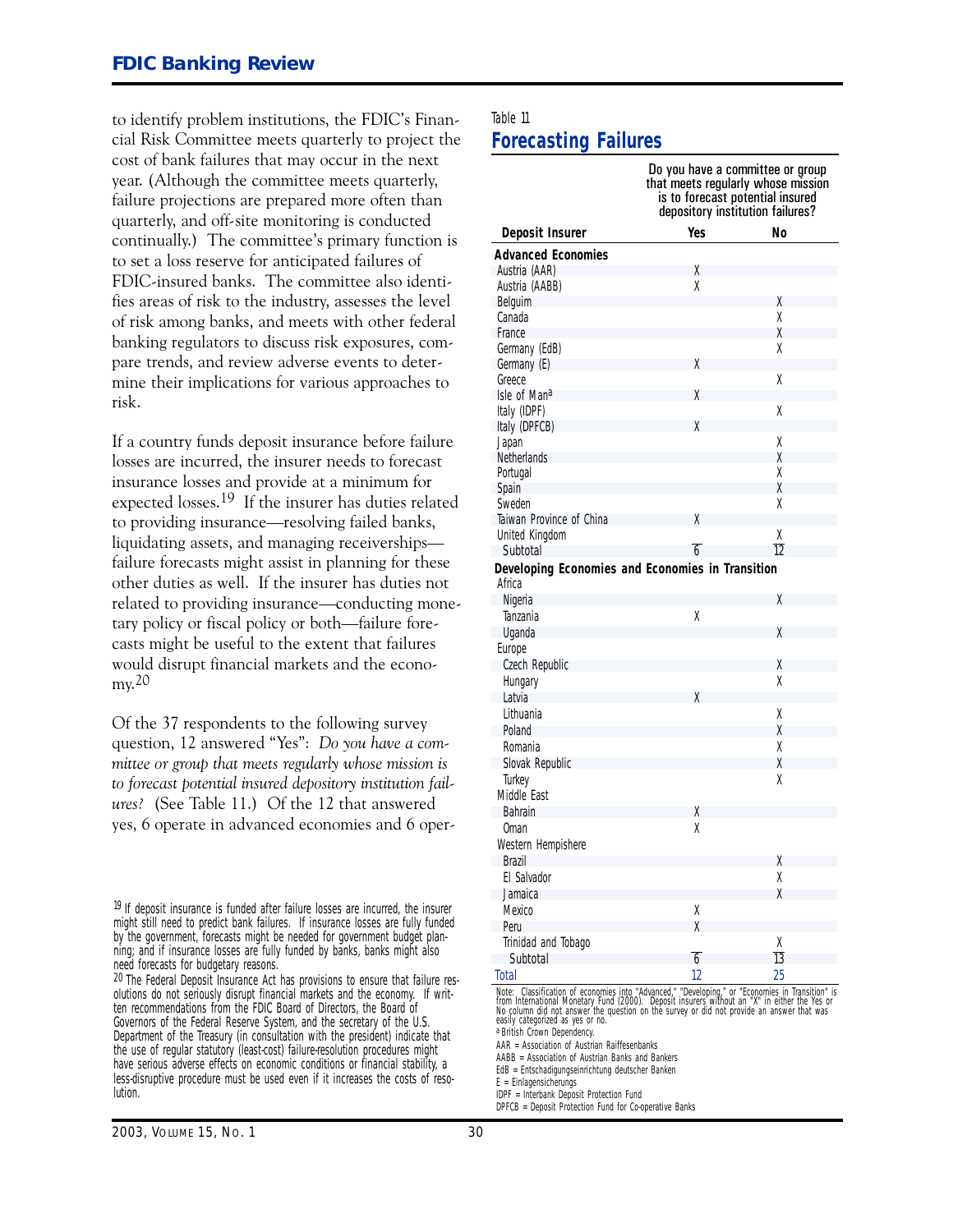ate in developing economies and economies in transition.

#### **Procedures to Limit the Insurer's Risk Exposure: Terminating Deposit Insurance**

Once potential failures are forecast, the question becomes whether the government authorities charged with managing the financial safety net can take active measures to limit the risks to which these failures will expose them. The primary means of preventing failures is to use bank regulation and supervision to promote safe and sound banking practices, but when those measures fail to rein in unsafe or unsound practices, more severe action is needed. Although such actions can take many forms, Garcia recommends "[giving] the supervisor a system of prompt remedial actions."21

The most serious remedial action available to the FDIC is to terminate deposit insurance. Because deposit insurance is so important to a bank's ability to attract deposits, termination of deposit insurance can effectively lead to a bank's closing. A proposal to terminate deposit insurance can be used as a remedial measure—a final attempt to encourage a bank's management to improve its financial condition and alter its banking practices, especially if bank management has previously not cooperated with supervisory officials. If the bank is unable to improve its financial condition, however, terminating deposit insurance can reduce failure-resolution costs.

Deposit insurance can be terminated in two ways: involuntarily (the FDIC initiates it) and voluntarily (the bank initiates it). The standard for involuntary termination of deposit insurance is high and involves either unsafe and unsound banking conditions or practices or violations of laws or regulations (for example, crimes of money laundering, engaging in monetary transactions in property derived from specific unlawful activities, and

structuring transactions to evade reporting requirements). Involuntary termination of deposit insurance does not occur if (1) the financial institution will be closed within the next 90 days, (2) open-bank assistance is possible, or  $(3)$  the financial institution is actively seeking new capital.

Initially, the FDIC will notify the bank's primary regulator (and send a copy to the bank) of the facts and circumstances underlying the proposed termination and the specific corrective actions needed, and will state that corrections must occur in the next 30 days. If the bank does not correct the problems, the FDIC issues a notice of intent to terminate insured status. The notice gives the reasons for terminating insurance and lists a hearing date, which is usually within 120 days of the notice, although the applicable statute allows for a hearing date within 30 days of the notice.

If the bank contests the notice, an administrative law judge will hear the case (hearings are open to the public) and will decide whether the FDIC may proceed to terminate insurance. However, this decision is a recommendation, not a final ruling. The administrative law judge is not involved in the case after this hearing.

When terminating deposit insurance, the FDIC may issue a temporary order suspending insurance, usually within 10 days of the vote of the FDIC Board of Directors to terminate insurance. Temporary suspension of insurance addresses certain emergency situations that cannot wait for a formal hearing date, and an expedited hearing takes place as soon as possible. In these situations the FDIC must have evidence of either abnormal risk of loss or damage to the insurance fund. The temporary suspension order reduces the risk that the insurance fund will suffer losses while the procedures for a permanent order are being followed.

Banks have a right to judicial review of enforcement actions in the court of appeals. Unless the court of appeals or the FDIC Board of Directors changes the enforcement action, the FDIC will pursue its termination of deposit insurance. The FDIC will notify depositors that their deposits will

<sup>21</sup> Garcia (2001), 11.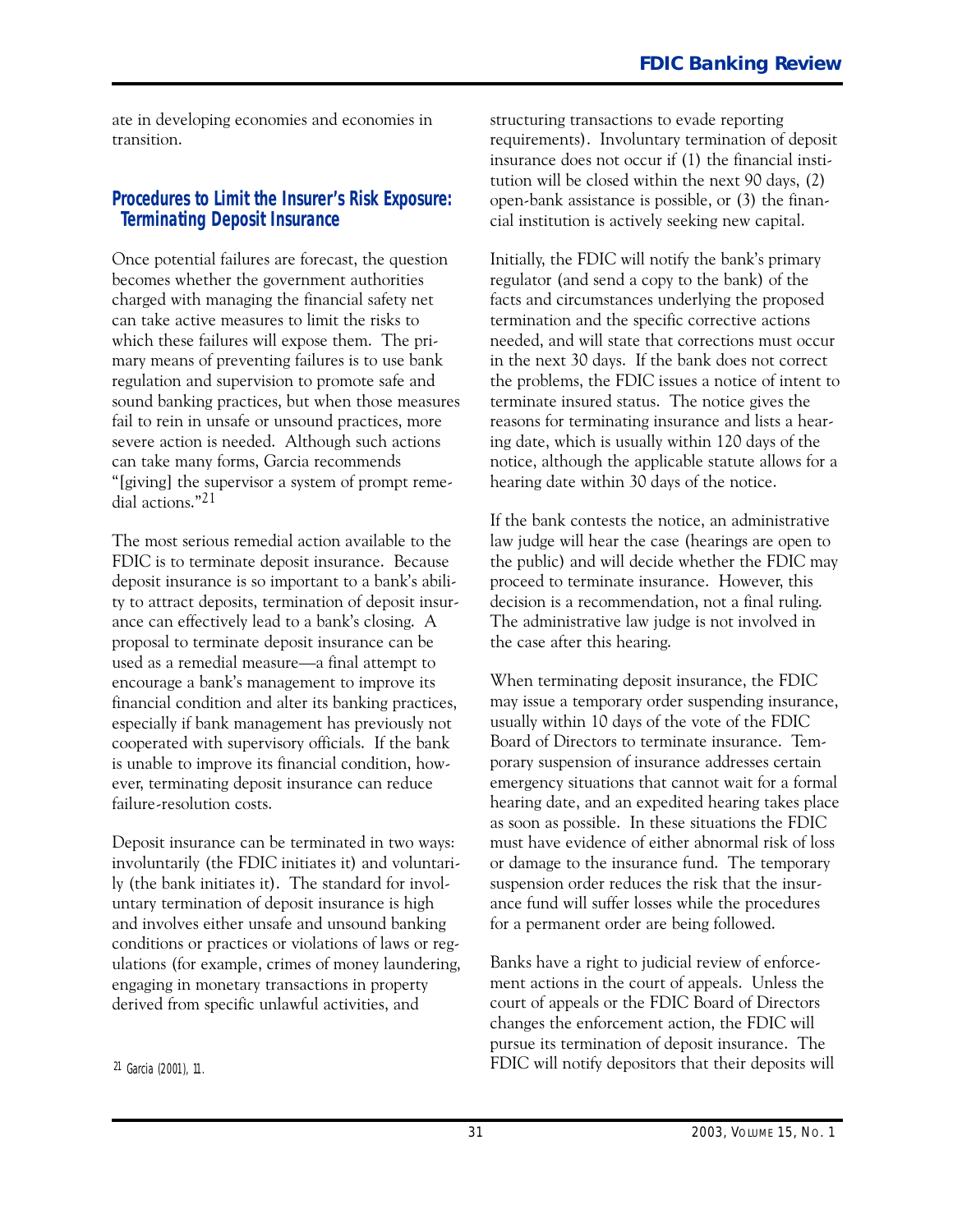remain insured for a certain period between six months and two years (the FDIC Board usually selects two years).

When a bank is notified that its deposit insurance will be terminated, the bank may ask to enter into two agreements with the FDIC-a settlement agreement and a procedure agreement. The settlement agreement states that if changes do not occur within a short, fixed period, the bank agrees to the termination order and waives its legal right to challenge the action. The procedure agreement clearly defines the changes referred to in the settlement agreement and the way in which depositors will be notified if insurance is terminated.

 unsafe and unsound manner. Of the 36 deposit The FDIC is the only U.S. bank regulator with the authority to terminate federal deposit insurance. It uses this authority sparingly and, with respect to unsafe and unsound banking conditions or practices, only when a bank is unable to correct its financial problems. Garcia states that "the supervisor or the [deposit insurance agency] will have strong powers to deal in a strict manner with nonviable banks, terminate the interests of shareholders, and impose 'haircuts' on uninsured depositors and unsecured creditors."22 The FDIC's authority to terminate deposit insurance is quite different from the authority of the deposit insurers that responded to the survey. Few deposit insurers outside the United States have the authority to revoke deposit insurance in cases in which an insured depository institution is operating in an

22 Garcia (2001), 53. "Haircuts" is generally defined as full or partial losses on uninsured deposits when a bank fails.

insurers that responded to the following survey question, 11 answered "Yes": *Does the deposit insurer have the authority to revoke deposit insurance in cases where an insured depository institution is operating in an unsafe and unsound manner?* (See Table 12.) Of the 11 that answered yes, 7 operate in advanced economies and 4 in developing economies and economies in transition; only 2 of the respondents--both in advanced economieshad ever used this authority.

#### **Summary**

The results of the survey indicate both similarities and differences between foreign deposit insurers and the FDIC. The similarities begin with access to information: one-half of the foreign deposit insurers that responded to the survey have access to reports of examination, and three-quarters regularly receive reported balance-sheet and income data. These financial data meet internationally accepted accounting standards; and most of the respondents are able to determine net income, equity capital, and troubled loans. Overwhelmingly the respondents follow legislative and other political developments. As a result, more than 50 percent of the respondents are able to assess the financial health of banks.

The differences mainly involve how information is used in risk assessment. Most deposit insurers that responded to the survey do not forecast potential bank failures nor do they follow economic trends. In addition, most respondents do not have the authority to terminate deposit insurance.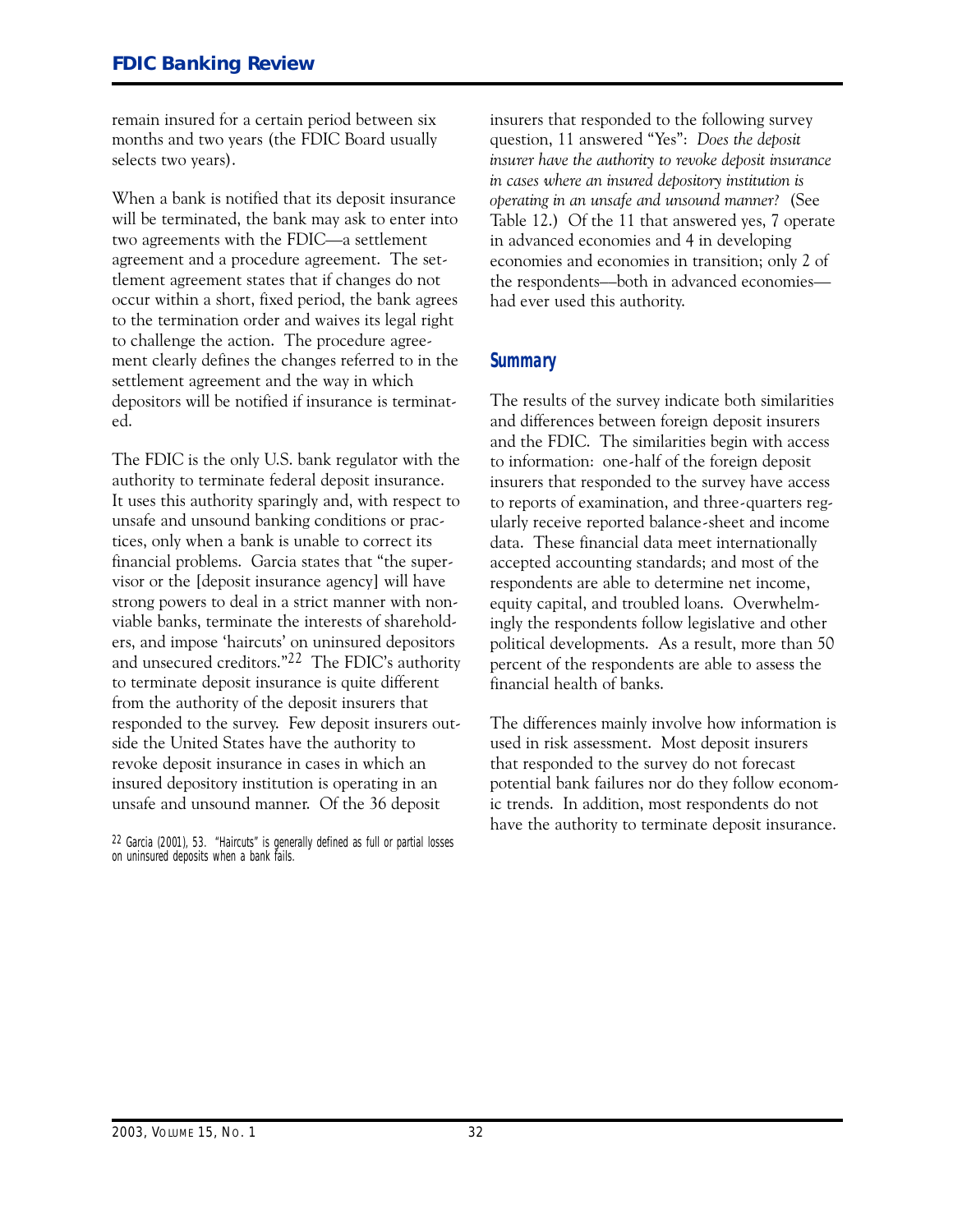#### <span id="page-33-0"></span>Table 12 **Termination of Deposit Insurance**

| Deposit Insurer<br>Yes<br><b>No</b><br>Yes<br>No<br><b>Advanced Economies</b><br>Austria (AAR)<br>χ<br>Χ<br>Austria (AABB)<br>χ<br>Belguim<br>Canada<br>$\mathsf X$<br>$\mathsf X$<br>χ<br>France<br>$\mathsf X$<br>Germany (EdB)<br>Germany (E)<br>Χ<br>χ<br>$\mathsf X$<br>χ<br>Greece<br>χ<br>Isle of Mana<br>$\mathsf X$<br>χ<br>Italy (IDPF)<br>X<br>Italy (DPFCB)<br>χ<br>$\mathsf X$<br>Japan<br>χ<br>Netherlands<br>Χ<br>Portugal<br>χ<br>Spain<br>Χ<br>Sweden<br>Taiwan Province of China<br>X<br>United Kingdom<br>χ<br>$\frac{X}{4}$<br>$\overline{11}$<br>$\overline{2}$<br>$\overline{7}$<br>Subtotal<br>Developing Economies and Economies in Transition<br>Africa<br>Nigeria<br>χ<br>χ<br>$\mathsf X$<br>χ<br>Tanzania<br>Uganda<br>χ<br>Europe<br>$\mathsf X$<br>Czech Republic<br>Hungary<br>$\mathsf X$<br>Latvia<br>Lithuania<br>χ<br>χ<br>Poland<br>χ<br>χ<br>Romania<br>χ<br>Slovak Republic<br>X<br>Turkey<br>$\mathsf X$<br>Bahrain<br><b>Oman</b><br>χ<br>χ<br>Western Hempishere<br>Brazil<br>χ<br>El Salvador<br>χ<br>χ<br>Jamaica<br>χ<br>Mexico<br>χ<br>Peru<br>Trinidad and Tobago<br>$\frac{X}{14}$<br>$\overline{4}$<br>$\overline{\mathbf{0}}$<br>$\overline{4}$<br>Subtotal<br>25<br>$\mathbf{11}$<br>$\overline{2}$<br>8<br><b>Total</b> |             | Does the deposit insurer have the authority to revoke<br>If yes, has this<br>deposit insurance in cases where an insured depository<br>authority ever been<br>institution is operating in an unsafe or unsound manner?<br>used? |  |  |  |  |
|----------------------------------------------------------------------------------------------------------------------------------------------------------------------------------------------------------------------------------------------------------------------------------------------------------------------------------------------------------------------------------------------------------------------------------------------------------------------------------------------------------------------------------------------------------------------------------------------------------------------------------------------------------------------------------------------------------------------------------------------------------------------------------------------------------------------------------------------------------------------------------------------------------------------------------------------------------------------------------------------------------------------------------------------------------------------------------------------------------------------------------------------------------------------------------------------------------------------------------------------------------------------------|-------------|---------------------------------------------------------------------------------------------------------------------------------------------------------------------------------------------------------------------------------|--|--|--|--|
|                                                                                                                                                                                                                                                                                                                                                                                                                                                                                                                                                                                                                                                                                                                                                                                                                                                                                                                                                                                                                                                                                                                                                                                                                                                                            |             |                                                                                                                                                                                                                                 |  |  |  |  |
|                                                                                                                                                                                                                                                                                                                                                                                                                                                                                                                                                                                                                                                                                                                                                                                                                                                                                                                                                                                                                                                                                                                                                                                                                                                                            |             |                                                                                                                                                                                                                                 |  |  |  |  |
|                                                                                                                                                                                                                                                                                                                                                                                                                                                                                                                                                                                                                                                                                                                                                                                                                                                                                                                                                                                                                                                                                                                                                                                                                                                                            |             |                                                                                                                                                                                                                                 |  |  |  |  |
|                                                                                                                                                                                                                                                                                                                                                                                                                                                                                                                                                                                                                                                                                                                                                                                                                                                                                                                                                                                                                                                                                                                                                                                                                                                                            |             |                                                                                                                                                                                                                                 |  |  |  |  |
|                                                                                                                                                                                                                                                                                                                                                                                                                                                                                                                                                                                                                                                                                                                                                                                                                                                                                                                                                                                                                                                                                                                                                                                                                                                                            |             |                                                                                                                                                                                                                                 |  |  |  |  |
|                                                                                                                                                                                                                                                                                                                                                                                                                                                                                                                                                                                                                                                                                                                                                                                                                                                                                                                                                                                                                                                                                                                                                                                                                                                                            |             |                                                                                                                                                                                                                                 |  |  |  |  |
|                                                                                                                                                                                                                                                                                                                                                                                                                                                                                                                                                                                                                                                                                                                                                                                                                                                                                                                                                                                                                                                                                                                                                                                                                                                                            |             |                                                                                                                                                                                                                                 |  |  |  |  |
|                                                                                                                                                                                                                                                                                                                                                                                                                                                                                                                                                                                                                                                                                                                                                                                                                                                                                                                                                                                                                                                                                                                                                                                                                                                                            |             |                                                                                                                                                                                                                                 |  |  |  |  |
|                                                                                                                                                                                                                                                                                                                                                                                                                                                                                                                                                                                                                                                                                                                                                                                                                                                                                                                                                                                                                                                                                                                                                                                                                                                                            |             |                                                                                                                                                                                                                                 |  |  |  |  |
|                                                                                                                                                                                                                                                                                                                                                                                                                                                                                                                                                                                                                                                                                                                                                                                                                                                                                                                                                                                                                                                                                                                                                                                                                                                                            |             |                                                                                                                                                                                                                                 |  |  |  |  |
|                                                                                                                                                                                                                                                                                                                                                                                                                                                                                                                                                                                                                                                                                                                                                                                                                                                                                                                                                                                                                                                                                                                                                                                                                                                                            |             |                                                                                                                                                                                                                                 |  |  |  |  |
|                                                                                                                                                                                                                                                                                                                                                                                                                                                                                                                                                                                                                                                                                                                                                                                                                                                                                                                                                                                                                                                                                                                                                                                                                                                                            |             |                                                                                                                                                                                                                                 |  |  |  |  |
|                                                                                                                                                                                                                                                                                                                                                                                                                                                                                                                                                                                                                                                                                                                                                                                                                                                                                                                                                                                                                                                                                                                                                                                                                                                                            |             |                                                                                                                                                                                                                                 |  |  |  |  |
|                                                                                                                                                                                                                                                                                                                                                                                                                                                                                                                                                                                                                                                                                                                                                                                                                                                                                                                                                                                                                                                                                                                                                                                                                                                                            |             |                                                                                                                                                                                                                                 |  |  |  |  |
|                                                                                                                                                                                                                                                                                                                                                                                                                                                                                                                                                                                                                                                                                                                                                                                                                                                                                                                                                                                                                                                                                                                                                                                                                                                                            |             |                                                                                                                                                                                                                                 |  |  |  |  |
|                                                                                                                                                                                                                                                                                                                                                                                                                                                                                                                                                                                                                                                                                                                                                                                                                                                                                                                                                                                                                                                                                                                                                                                                                                                                            |             |                                                                                                                                                                                                                                 |  |  |  |  |
|                                                                                                                                                                                                                                                                                                                                                                                                                                                                                                                                                                                                                                                                                                                                                                                                                                                                                                                                                                                                                                                                                                                                                                                                                                                                            |             |                                                                                                                                                                                                                                 |  |  |  |  |
|                                                                                                                                                                                                                                                                                                                                                                                                                                                                                                                                                                                                                                                                                                                                                                                                                                                                                                                                                                                                                                                                                                                                                                                                                                                                            |             |                                                                                                                                                                                                                                 |  |  |  |  |
|                                                                                                                                                                                                                                                                                                                                                                                                                                                                                                                                                                                                                                                                                                                                                                                                                                                                                                                                                                                                                                                                                                                                                                                                                                                                            |             |                                                                                                                                                                                                                                 |  |  |  |  |
|                                                                                                                                                                                                                                                                                                                                                                                                                                                                                                                                                                                                                                                                                                                                                                                                                                                                                                                                                                                                                                                                                                                                                                                                                                                                            |             |                                                                                                                                                                                                                                 |  |  |  |  |
|                                                                                                                                                                                                                                                                                                                                                                                                                                                                                                                                                                                                                                                                                                                                                                                                                                                                                                                                                                                                                                                                                                                                                                                                                                                                            |             |                                                                                                                                                                                                                                 |  |  |  |  |
|                                                                                                                                                                                                                                                                                                                                                                                                                                                                                                                                                                                                                                                                                                                                                                                                                                                                                                                                                                                                                                                                                                                                                                                                                                                                            |             |                                                                                                                                                                                                                                 |  |  |  |  |
|                                                                                                                                                                                                                                                                                                                                                                                                                                                                                                                                                                                                                                                                                                                                                                                                                                                                                                                                                                                                                                                                                                                                                                                                                                                                            |             |                                                                                                                                                                                                                                 |  |  |  |  |
|                                                                                                                                                                                                                                                                                                                                                                                                                                                                                                                                                                                                                                                                                                                                                                                                                                                                                                                                                                                                                                                                                                                                                                                                                                                                            |             |                                                                                                                                                                                                                                 |  |  |  |  |
|                                                                                                                                                                                                                                                                                                                                                                                                                                                                                                                                                                                                                                                                                                                                                                                                                                                                                                                                                                                                                                                                                                                                                                                                                                                                            |             |                                                                                                                                                                                                                                 |  |  |  |  |
|                                                                                                                                                                                                                                                                                                                                                                                                                                                                                                                                                                                                                                                                                                                                                                                                                                                                                                                                                                                                                                                                                                                                                                                                                                                                            |             |                                                                                                                                                                                                                                 |  |  |  |  |
|                                                                                                                                                                                                                                                                                                                                                                                                                                                                                                                                                                                                                                                                                                                                                                                                                                                                                                                                                                                                                                                                                                                                                                                                                                                                            |             |                                                                                                                                                                                                                                 |  |  |  |  |
|                                                                                                                                                                                                                                                                                                                                                                                                                                                                                                                                                                                                                                                                                                                                                                                                                                                                                                                                                                                                                                                                                                                                                                                                                                                                            |             |                                                                                                                                                                                                                                 |  |  |  |  |
|                                                                                                                                                                                                                                                                                                                                                                                                                                                                                                                                                                                                                                                                                                                                                                                                                                                                                                                                                                                                                                                                                                                                                                                                                                                                            |             |                                                                                                                                                                                                                                 |  |  |  |  |
|                                                                                                                                                                                                                                                                                                                                                                                                                                                                                                                                                                                                                                                                                                                                                                                                                                                                                                                                                                                                                                                                                                                                                                                                                                                                            |             |                                                                                                                                                                                                                                 |  |  |  |  |
|                                                                                                                                                                                                                                                                                                                                                                                                                                                                                                                                                                                                                                                                                                                                                                                                                                                                                                                                                                                                                                                                                                                                                                                                                                                                            |             |                                                                                                                                                                                                                                 |  |  |  |  |
|                                                                                                                                                                                                                                                                                                                                                                                                                                                                                                                                                                                                                                                                                                                                                                                                                                                                                                                                                                                                                                                                                                                                                                                                                                                                            |             |                                                                                                                                                                                                                                 |  |  |  |  |
|                                                                                                                                                                                                                                                                                                                                                                                                                                                                                                                                                                                                                                                                                                                                                                                                                                                                                                                                                                                                                                                                                                                                                                                                                                                                            |             |                                                                                                                                                                                                                                 |  |  |  |  |
|                                                                                                                                                                                                                                                                                                                                                                                                                                                                                                                                                                                                                                                                                                                                                                                                                                                                                                                                                                                                                                                                                                                                                                                                                                                                            |             |                                                                                                                                                                                                                                 |  |  |  |  |
|                                                                                                                                                                                                                                                                                                                                                                                                                                                                                                                                                                                                                                                                                                                                                                                                                                                                                                                                                                                                                                                                                                                                                                                                                                                                            |             |                                                                                                                                                                                                                                 |  |  |  |  |
|                                                                                                                                                                                                                                                                                                                                                                                                                                                                                                                                                                                                                                                                                                                                                                                                                                                                                                                                                                                                                                                                                                                                                                                                                                                                            |             |                                                                                                                                                                                                                                 |  |  |  |  |
|                                                                                                                                                                                                                                                                                                                                                                                                                                                                                                                                                                                                                                                                                                                                                                                                                                                                                                                                                                                                                                                                                                                                                                                                                                                                            | Middle East |                                                                                                                                                                                                                                 |  |  |  |  |
|                                                                                                                                                                                                                                                                                                                                                                                                                                                                                                                                                                                                                                                                                                                                                                                                                                                                                                                                                                                                                                                                                                                                                                                                                                                                            |             |                                                                                                                                                                                                                                 |  |  |  |  |
|                                                                                                                                                                                                                                                                                                                                                                                                                                                                                                                                                                                                                                                                                                                                                                                                                                                                                                                                                                                                                                                                                                                                                                                                                                                                            |             |                                                                                                                                                                                                                                 |  |  |  |  |
|                                                                                                                                                                                                                                                                                                                                                                                                                                                                                                                                                                                                                                                                                                                                                                                                                                                                                                                                                                                                                                                                                                                                                                                                                                                                            |             |                                                                                                                                                                                                                                 |  |  |  |  |
|                                                                                                                                                                                                                                                                                                                                                                                                                                                                                                                                                                                                                                                                                                                                                                                                                                                                                                                                                                                                                                                                                                                                                                                                                                                                            |             |                                                                                                                                                                                                                                 |  |  |  |  |
|                                                                                                                                                                                                                                                                                                                                                                                                                                                                                                                                                                                                                                                                                                                                                                                                                                                                                                                                                                                                                                                                                                                                                                                                                                                                            |             |                                                                                                                                                                                                                                 |  |  |  |  |
|                                                                                                                                                                                                                                                                                                                                                                                                                                                                                                                                                                                                                                                                                                                                                                                                                                                                                                                                                                                                                                                                                                                                                                                                                                                                            |             |                                                                                                                                                                                                                                 |  |  |  |  |
|                                                                                                                                                                                                                                                                                                                                                                                                                                                                                                                                                                                                                                                                                                                                                                                                                                                                                                                                                                                                                                                                                                                                                                                                                                                                            |             |                                                                                                                                                                                                                                 |  |  |  |  |
|                                                                                                                                                                                                                                                                                                                                                                                                                                                                                                                                                                                                                                                                                                                                                                                                                                                                                                                                                                                                                                                                                                                                                                                                                                                                            |             |                                                                                                                                                                                                                                 |  |  |  |  |
|                                                                                                                                                                                                                                                                                                                                                                                                                                                                                                                                                                                                                                                                                                                                                                                                                                                                                                                                                                                                                                                                                                                                                                                                                                                                            |             |                                                                                                                                                                                                                                 |  |  |  |  |
|                                                                                                                                                                                                                                                                                                                                                                                                                                                                                                                                                                                                                                                                                                                                                                                                                                                                                                                                                                                                                                                                                                                                                                                                                                                                            |             |                                                                                                                                                                                                                                 |  |  |  |  |
|                                                                                                                                                                                                                                                                                                                                                                                                                                                                                                                                                                                                                                                                                                                                                                                                                                                                                                                                                                                                                                                                                                                                                                                                                                                                            |             |                                                                                                                                                                                                                                 |  |  |  |  |

*Note:* Classification of economies into "Advanced," "Developing," or "Economies in Transition" is from International Monetary Fund (2000). Deposit insurers without an "X" in either the Yes or No<br>column did not answer the

a British Crown Dependency.

AAR = Association of Austrian Raiffesenbanks

AABB = Association of Austrian Banks and Bankers

EdB = Entschadigungseinrichtung deutscher Banken

E = Einlagensicherungs IDPF = Interbank Deposit Protection Fund

DPFCB = Deposit Protection Fund for Co-operative Banks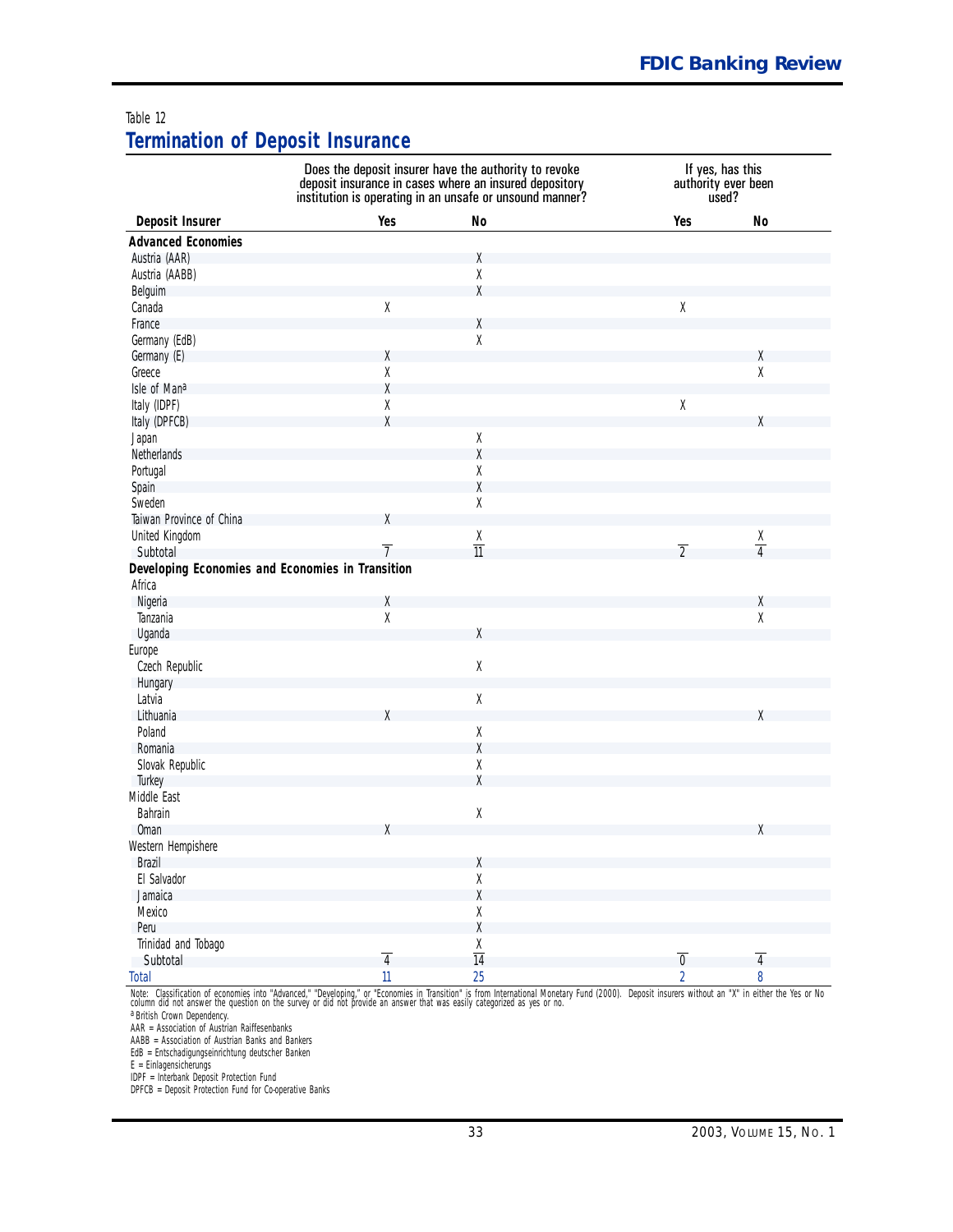#### **Bibliography**

- Barth, James R., Luis G. Dopico, Daniel E. Nolle, and James A. Wilcox. An International Comparison and Assessment of the Structure of Bank Supervision. In *Einancial Regulation—A Guide to Structural Reform*, edited by Jan-Juy Lin and Douglas Arner. Hong Kong: Sweet-Maxwell, 2002.
- Barth, James R., Daniel E. Nolle, Triphon Phumiwasana, and Glenn Yago. 2002. A Cross-Country Analysis of the Bank Supervisory Framework and Bank Performance. Office of the Comptroller of the Currency (OCC) Economic and Policy Analysis Working Paper 2002-2. OCC.
- Bennett, Rosalind L. 2001. Failure Resolution and Asset Liquidation: Results of an International Survey of Deposit Insurers. *EDIC Banking Review* 14, no. 1:1-26.
- Cole, Rebel A. 1995. FIMS: A New Monitoring System for Banking Institutions. Federal Reserve Board *Bulletin* 81:1-15.
- Cull, Robert, Lemma W. Senbet, and Marco Sorge. 2001. Deposit Insurance and Financial Development. Policy Research Working Paper no. 2682. World Bank.
- Dahl, Drew, Gerald A. Hanweck, and John P. O'Keefe. 1998. The Influence of Examiners and Auditors on Loan-Loss Recognition. *FDIC Banking Review* 11, no. 4:1-25.
- Demirgüç-Kunt, Asli, and Edward J. Kane. 2001. Deposit Insurance around the Globe: Where Does It Work? Policy Research Working Paper no. 2679. World Bank.
- Federal Deposit Insurance Corporation (FDIC). 1995. *Annual Report of the EDIC for the Year Ended December 31, 1995*. FDIC.
- <sup>-----</sup> 1997. History of the Eighties—Lessons for the Future: An Examination of the Bank-*ing Crises of the 1980s and Early 1990s*. 2 vols. FDIC.
- ---. 2000a. *Annual Report of the EDIC for the Year Ended December 31, 2000*. FDIC.
- ------------- 2000b. SCOR User's Manual. FDIC.
- --------------. 2002. Memorandum: Coordination of Expanded Supervisory Information Sharing and Special Examinations. January 29.
- Garcia, Gillian. 1999. Deposit Insurance: A Survey of Actual and Best Practices. WP 99/54. International Monetary Fund.
	- ---. 2001. Deposit Insurance: Actual and Good Practices. IMF Occasional Paper no. 197. International Monetary Fund.
- Golembe, Carter �. 1997. Strange Doings in Treadneedle Street. *The Golembe Reports*  $1997-5:1-11.$
- ---. 1998. 1997: Random Thoughts and Missed Opportunities. *The Golembe Reports* 1998-1:1-12.
- Graham, George. 1997. Bank to Lose Supervisory Role-Strengthened Securities and Investment Board to Regulate All Financial Services. *Einancial Times*, May 21, p. 1.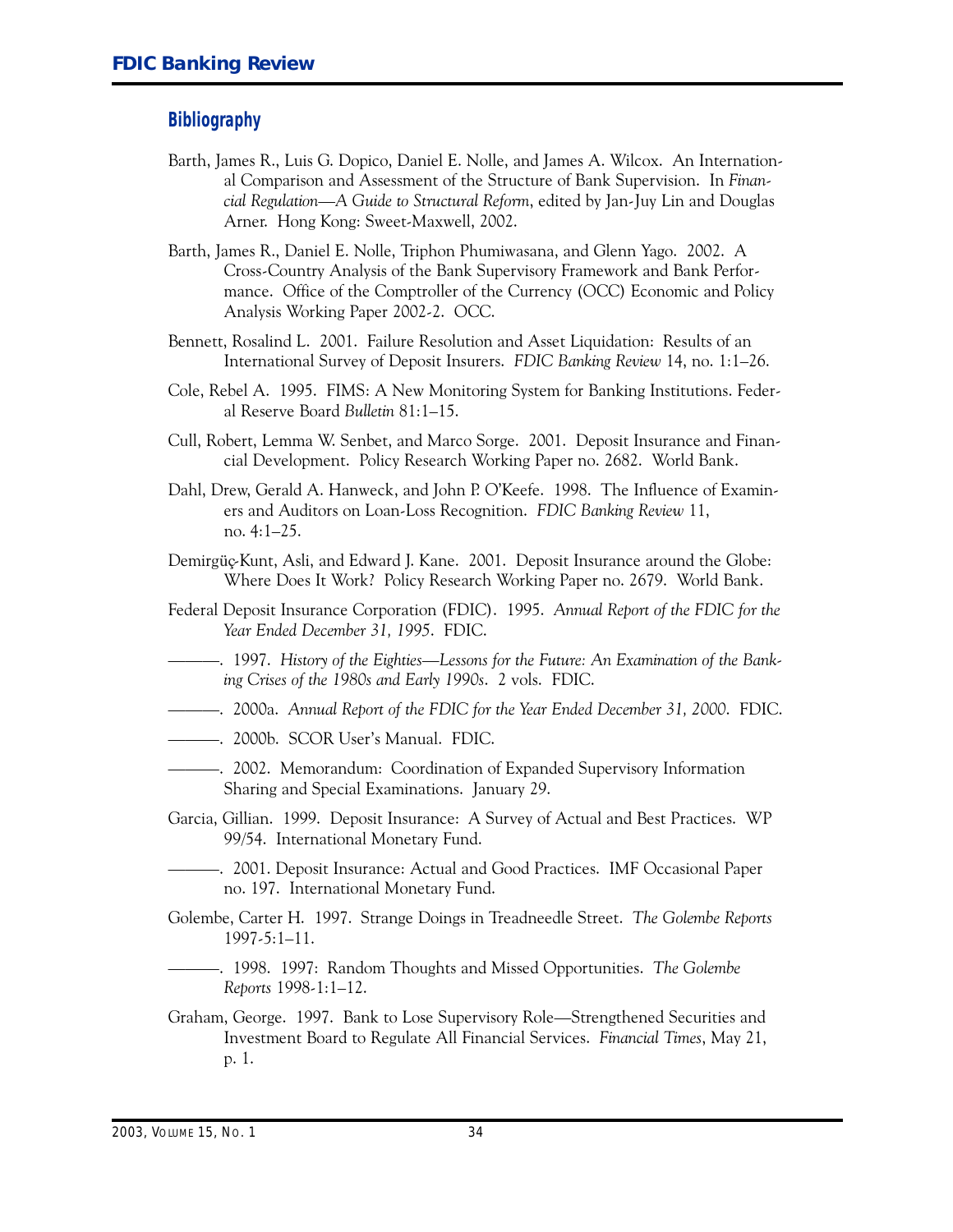Interbank Deposit Protection Fund (IDPF). 1999. International Deposit Insurance Systems. IDPF.

International Monetary Fund (IMF). 2000. *�orld Economic Outlook*. IMF.

- Kane, Edward J. 2000. Designing Financial Safety Nets to Fit Country Circumstances. Policy Research Working Paper no. 2453. World Bank.
- Lapper, Richard. 1997. Treasury Takes Control of Operations, Gilts-Change in Responsibility Ends 300Year Tradition. *Einancial Times*, May 7, p. 11.
- Murphy, Neil B. 2000. European Union Financial Developments: The Single Market, the Single Currency, and Banking. *EDIC Banking Review* 13, no. 1:1-18.
- Nuxoll, Daniel A. 2000. SCOR System of Off-Site Monitoring. Working Paper. FDIC.
- Schwartz, Don. 2001. What Price Global Accounting Standards? *CPA Journal* 71:40-48.
- Sims, G. Thomas. 2001. Single Financial Regulators Are Catching on in Europe—Germany Has Latest Plan to Pool Supervision; ECB Dislikes the Shift. Wall Street *Journal*, March 6, p. A14.
- Walter, John R., and John A. Weinberg. 2002. How Large Is the Federal Financial Safety Net? *Cato Journal* 21, no. 1:369-93.
- Wighton, David. 1997. Changes Were Expected-But Not As Soon. *Einancial Times*, May 22, p. 11.
- Wynne, Mark A. 1999. The European System of Central Banks. Federal Reserve Bank of Dallas *Economic Review*, 1st Quarter, 2-14.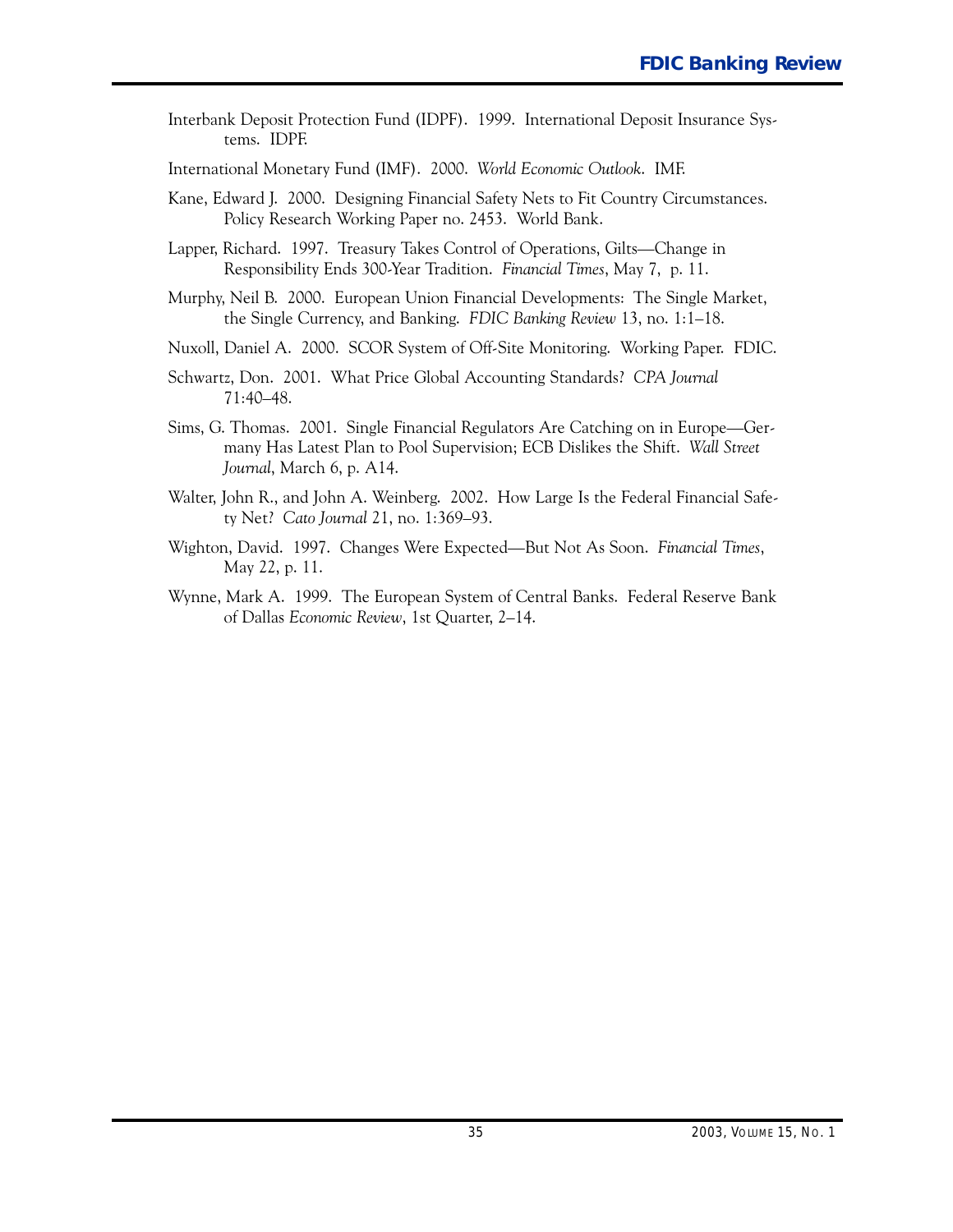## <span id="page-36-0"></span>**Recent Developments Affecting Depository Institutions**

*by Lynne Montgomery\**

#### **REGULATORY AGENCY ACTIONS**

#### **Interagency Actions**

#### *Final Rule on Recourse Obligations and Residual Interests*

On November 29, 2001, the Federal Deposit Insurance Corporation (FDIC), the Federal Reserve Board (FRB), the Office of the Comptroller of the Currency (OCC), and the Office of Thrift Supervision (OTS) issued a final rule that changes their regulatory capital standards to address the treatment of recourse obligations, residual interests, and direct credit substitutes that expose banks, bank holding companies, and thrifts to credit risk. The final rule treats recourse obligations and direct credit substitutes more consistently than the agencies' current risk-based capital standards do; introduces a credit ratings-based approach to assigning risk weights within a securitization; and requires that, for certain types of residual interests that are not deducted from a bank's Tier 1 capital, capital must be set aside on a

\*Lynne Montgomery is a senior financial analyst in the FDIC's Division of Insurance and Research.

Reference sources: *American Banker* (AB), *BNA's Banking Report* (BBR), and *Federal Register* (FR).

dollar-for-dollar basis. The new rule also limits the concentration of credit-enhancing interestonly strips-a form of residual interest that is commonly used in association with securitization of an asset pool-to 25 percent of an institution's Tier 1 capital. The excess will be deducted from Tier 1 capital. The risk-based capital treatment for recourse obligations, direct credit substitutes, and qualifying residual interests is determined by the application of a ratings-based methodology. For all three of these instruments, a risk weight ranging from 20 percent to 200 percent is assigned, depending on the particular instrument's ratings grade. The instruments rated one category below investment grade (BB) are subject to a 200 percent risk weight, whereas those rated AAA or AA receive a more favorable 20 percent risk weight. The new rule also allows an institution to use either its own internal risk-rating system or a qualifying rating-agency program to determine the capital requirements for some unrated recourse obligations and direct credit substitutes. The new rule was effective for covered transactions that settled on or after January 1, 2002. *BBR, 10/29/01, pp. 672-73; FR, Vol. 66, No. 230, pp. 59613-67; PR-82-2001, FDIC, 11/29/01.*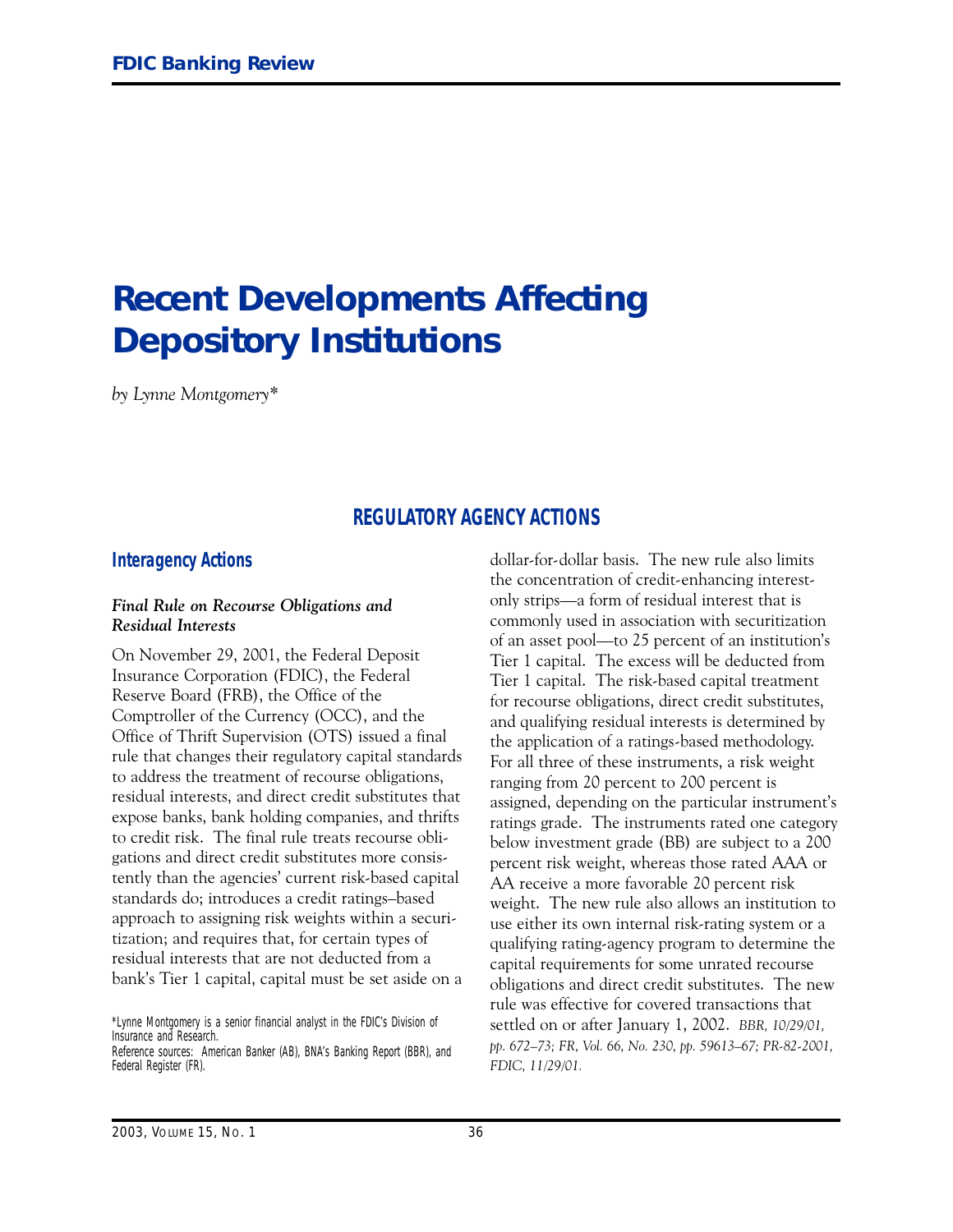#### *Final Rules on Regulatory Capital Treatment of Nonfinancial Equity Investments*

On January 8, 2002, the FDIC, the FRB, and the OCC adopted final rules governing the regulatory capital treatment of equity investments in nonfinancial companies held by banks, bank holding companies, and financial holding companies. The new capital requirements apply symmetrically to equity investments that banks and their holding companies make in nonfinancial companies under the legal authorities specified in the final rules. Among others, these authorities include the merchant banking authority granted by the Gramm-Leach-Bliley Act and the authority to invest in small business investment companies (SBICs) granted by the Small Business Investment Act. Covered equity investments are subject to a series of marginal Tier 1 capital charges, with the size of the charge increasing as the organization's level of concentration in equity investments increases. The highest marginal charge requires a 25 percent deduction from Tier 1 capital for covered investments that aggregate more than 25 percent of an organization's Tier 1 capital. Equity investments through SBICs will be exempt from the new charges to the extent that the aggregate investments do not exceed 15 percent of the banking organization's Tier 1 capital. The new charges do not apply to individual investments made by banking organizations before March 13, 2000; also exempted from coverage are grandfathered investments made by state banks under Section 24(f) of the Federal Deposit Insurance Act. The final rules became effective on April 1, 2002. *PR-2-2002, FDIC, 1/8/02.*

#### *FDIC's Expanded Powers to Review Problem Banks*

A new policy approved by the federal bank and thrift regulators on January 29, 2002, gives the FDIC more authority to conduct special examinations of troubled banks and thrift institutions that are viewed as a threat to the deposit insurance funds. The policy allows the FDIC to examinewithout the express permission or invitation of the bank's primary federal supervisor—any institution that has a CAMELS composite rating of 3, 4, or 5 or is considered undercapitalized. Previously, if the FDIC wanted to examine a problem bank that it did not supervise, it had to get permission to do so from the bank's regulator. The policy also allows the FDIC to examine an institution that exhibits "material deteriorating conditions or other adverse developments regardless of current rating," provided the agency gets the primary supervisor's permission. The policy also includes a new exam program that creates a dedicated FDIC examiner for each of the eight largest banking companies. The dedicated examiner must be informed of all developments in the supervision of the banks and will be the main FDIC contact for the supervisory personnel of an institution's primary regulator. *AB, 1/30/02; BBR, 2/4/02, pp. 189-90.*

#### *Publication of Agencies' Guide to Privacy of Information*

On February 6, 2002, several federal agencies released a guide to help consumers make informed choices about whether to allow their personal financial information to be shared. "Privacy Choices for Your Personal Financial Information" guides consumers through the choices they face as a result of the privacy provisions of the Gramm-Leach-Bliley Act of 1999. Federal privacy laws give consumers the right to prevent, or "opt out" of, the sharing of their personal financial information. The guide explains the privacy notices that consumers receive from their banks and other financial companies, the choices consumers face, and consumers' right to opt out of information sharing. The agencies that issued the guide include the FDIC, the FRB, the OCC, the OTS, the National Credit Union Administration, the Commodity Futures Trading Commission, the Federal Trade Commission, and the Securities and Exchange Commission. The guide can be accessed at www.consumer.gov or at any of the federal agencies' Web sites. *PR-13-2002, FDIC, 2/6/02.*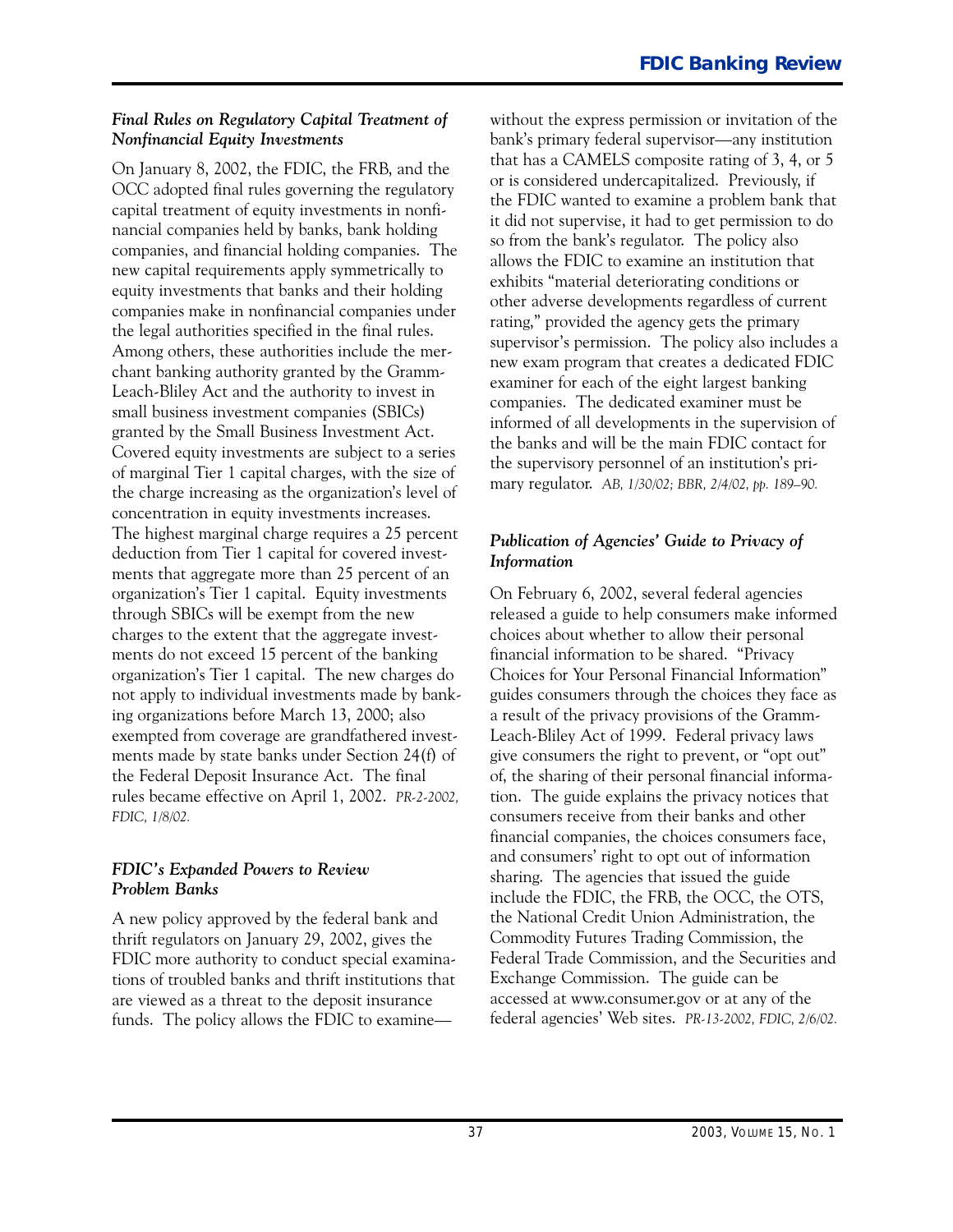#### *Common Form for Charter and Federal Deposit Insurance Applications*

On March 11, 2002, the FDIC, the OCC, and the OTS issued a uniform application form, the "Interagency Charter and Federal Deposit Insurance Application," which will be used by financial institutions to apply for a national bank or federal savings association charter or for federal deposit insurance. The new form is part of an ongoing effort by the regulatory agencies to simplify procedures, eliminate duplicative or outdated policies, and reduce the regulatory burden on financial institutions. *PR-31-2002, FDIC, 3/11/02.*

#### *Lower Risk Weighting for Claims on Securities Firms*

On April 9, 2002, the FDIC, the FRB, the OCC, and the OTS issued a final rule amending their risk-based capital standards for banks, bank holding companies, and savings associations to reduce the risk weight applied to claims on, or guaranteed by, qualifying securities firms. The final rule reduces the risk weight applied to certain claims on qualifying securities firms from 100 percent to 20 percent. In addition, consistent with the existing rules of the FRB and the OCC, the FDIC and the OTS amended their risk-based capital standards to permit a zero percent risk weight for certain claims on qualifying securities firms that are collateralized by cash or by securities issued or guaranteed by the U.S. government or by the central governments of the members of the Organization for Economic Cooperation and Development (OECD). The rule became effective on July 1, 2002. *PR-FRB, 4/9/02.*

#### *Guidance on Risks of Parallel-Owned Banking Organizations*

On April 23, 2002, the FDIC, the FRB, the OCC, and the OTS issued guidance on the potential risks of parallel-owned banking organizations. The guidance defines parallel ownership as direct or indirect control of both a U.S. depository institution and a foreign bank by one person or by a group of persons who are closely associated in

their business dealings. The definition specifically excludes organizations controlled by companies that are governed by the Bank Holding Company Act or the Savings and Loan Holding Company Act. The guidance describes various risks that may be increased because of the structure of parallel-owned banking organizations (for example, engaging in transactions that prefer the foreign bank member of the group over the U.S. depository institution). The agencies will address these risks by coordinating their supervision of the U.S. banking operations of parallel-owned banking organizations and by enhancing communication and cooperation with foreign bank supervisors. *PR-46-2002, FDIC, 4/23/02; BBR, 4/29/02, p. 732.*

#### *Rule on Branches Used for Deposit Production*

On June 6, 2002, the FDIC, the FRB, and the OCC issued a joint final rule banning banks from establishing or acquiring a branch outside their home states primarily for the purpose of generating deposits. The rule implements a provision on out-of-state deposit production that was contained in Section 106 of the Gramm-Leach-Bliley Act of 1999 (GLBA). The Riegle-Neal Interstate Banking and Branching Efficiency Act of 1994 had prohibited any bank from establishing or acquiring a branch outside of its home state for the purpose of generating deposits, and provided guidelines for determining whether such bank is reasonably helping to meet the credit needs of the communities served by the branch. Section 106 of the GLBA expanded the deposit prohibition to cover any branch of a bank that is controlled by an out-of-state holding company. The new rule became effective October 1, 2002. *PR-FRB, 6/5/02; BBR, 6/17/02, p. 1054.*

#### **Federal Deposit Insurance Corporation**

#### *Swearing-in of Powell as Chairman*

On August 29, 2001, Donald E. Powell was sworn in as the 18th Chairman of the FDIC. He began his banking career in 1963 with First Federal Savings & Loan of Amarillo, Amarillo, Texas.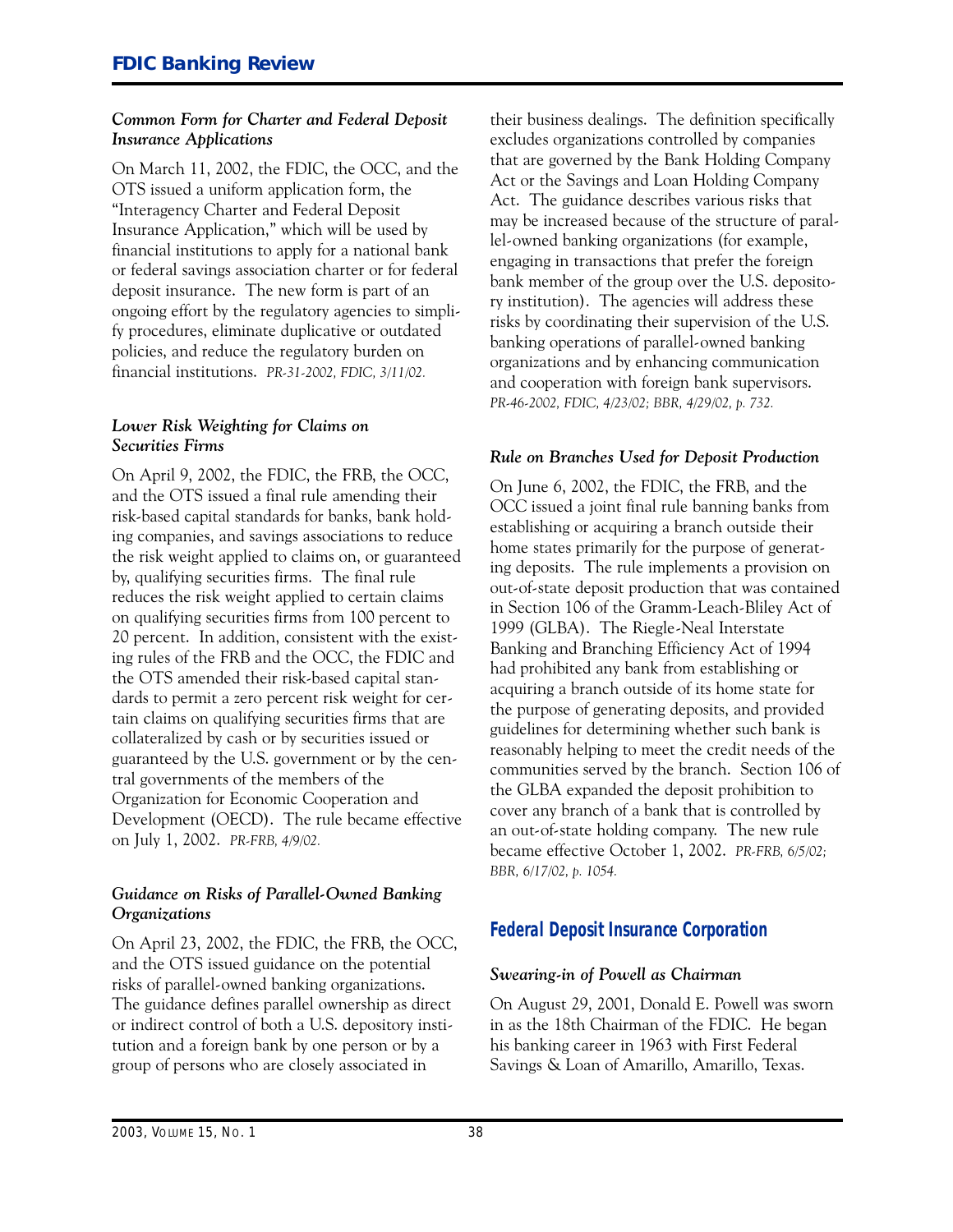Before joining the FDIC, Mr. Powell was president and CEO of The First National Bank of Amarillo, Amarillo, Texas. *PR-57-2001, FDIC, 8/29/01.*

#### *Appointment of Reich as Vice Chairman*

 Directors. Mr. Reich had been a Director of the chief of staff and later as chief of staff. Mr. Reich On November 15, 2002, John M. Reich was appointed Vice Chairman of the FDIC Board of FDIC since January 16, 2001, and served as Acting Chairman between Chairman Donna Tanoue's resignation in July 2001 and Chairman Powell's assumption of office in August 2001. Before joining the FDIC, Mr. Reich served for 12 years on the Washington staff of former U.S. Senator Connie Mack (R-FL), initially as deputy also spent 23 years as a community banker in Illinois and Florida, the last ten years of which were as president and CEO of the National Bank of Sarasota, Sarasota, Florida. *PR-122-2002, FDIC, 11/15/02.*

#### *Web Page for Database of Unclaimed Funds*

 the assets and administering the liabilities. A divi-The FDIC launched a Web site that allows users to search a database of unclaimed funds from failed financial institutions that were closed by a regulatory agency between January 1, 1989, and June 28, 1993, and for which the FDIC was appointed receiver. The FDIC holds unclaimed funds in two ways: as unclaimed insured deposits of active receiverships and as undeliverable dividend checks. An active receivership is a receivership that the FDIC is still managing—disposing of dend check is considered undeliverable when the depositor's address is incorrect or the check has never been cashed. The Web site provides depositors of failed institutions who have not already claimed their funds, or whose dividend checks have been returned to the FDIC as undeliverable, an opportunity to claim their funds. Detailed instructions for searching the database and claiming funds can be found at http://www2.fdic.gov/funds/index.asp. *PR-56-2001, FDIC, 8/27/01.*

#### *Report on Underwriting Practices-April and October 2002*

The April 2002 issue of the FDIC's semiannual *Report on Underwriting Practices* reported slight increases in the risks associated with current underwriting practices, loan portfolios, and loan administration at FDIC-supervised banks. The frequency of risky practices in all major lending categories rose at least slightly, and in two of the categories-construction lending and commercial real estate lending-increases in the frequency of risky underwriting practices were noteworthy. The April report includes surveys from 1,149 FDICsupervised banks that were examined during the six months ending March 31, 2002. This survey of loan underwriting practices is aimed at providing an early warning of potential problems in underwriting practices at FDIC-supervised, statechartered nonmember banks. The focus of the survey is threefold: material changes in underwriting standards for new loans, degree of risk in current practices, and specific aspects of the underwriting standards for new loans. *Report on Underwriting Practices, FDIC, April 2002.*

In the October 2002 issue of the report, the most noteworthy changes reported in underwriting practices were a slight increase in the credit risk of banks' loan portfolios and increases in the riskiness of agricultural and construction lending. The October 2002 issue includes surveys from 1,201 FDIC-supervised banks that were examined during the six months April 1, 2002, through September 30, 2002. *Report on Underwriting Practices, FDIC, October 2002.* 

#### *Real Estate Survey-July 2002*

The July 2002 issue of the *Survey of Real Estate Trends* reported continued deterioration in the nation's real estate markets during the first six months of 2002, although the rate of deterioration was slower than in the last six months of 2001. Reports of market imbalance strongly emphasized oversupply in the commercial markets, while tight conditions continued to be noted in residential markets. The proportion of respondents who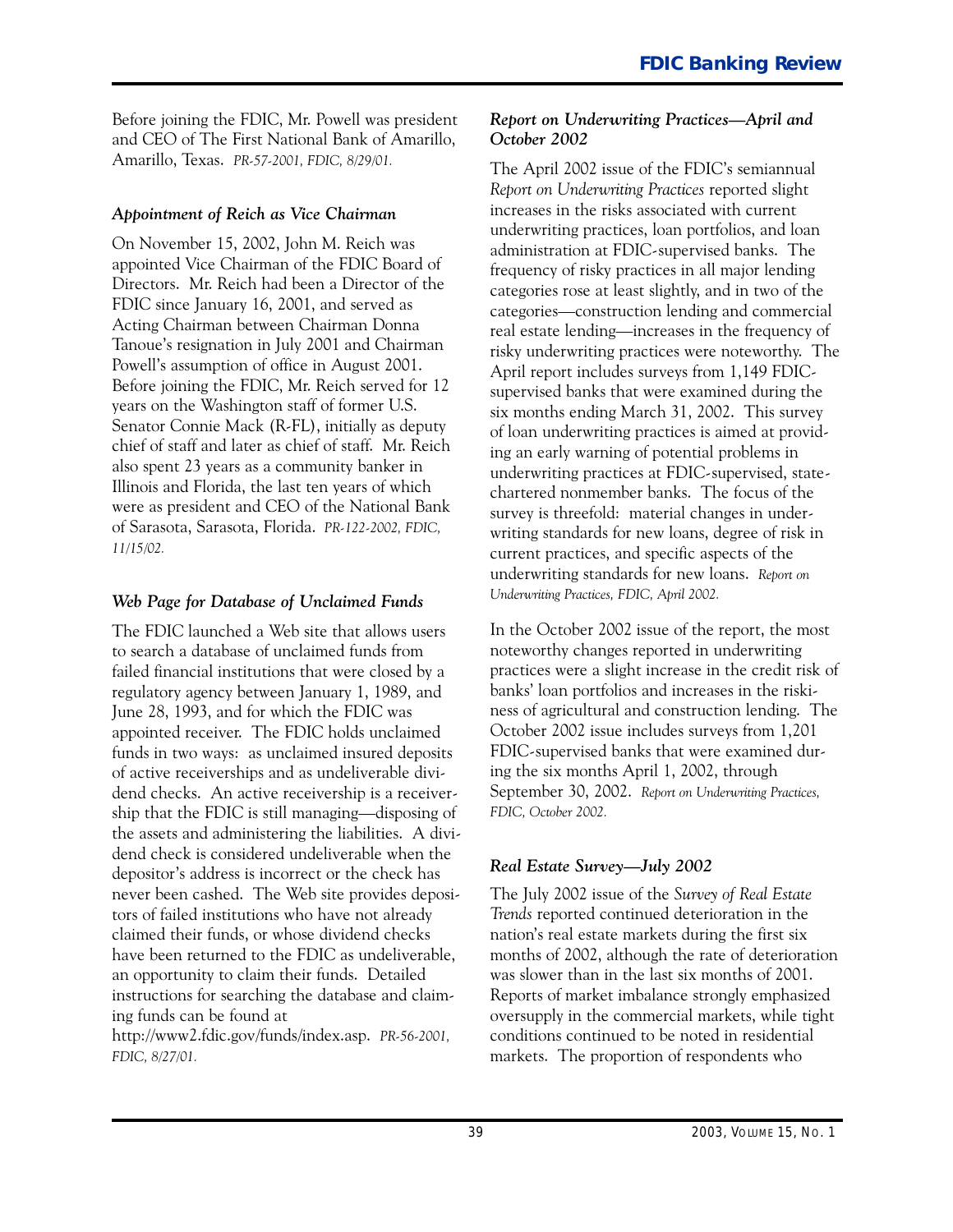months earlier. Weakness in local office markets described single-family markets as tight-33 percent—was double the figure for the previous sixmonth period, and both sales volumes and home sale prices were reported to be higher than six continued to be widespread, with 65 percent of respondents reporting a worsening in office market conditions. However, a majority reported a decrease in speculative office construction. Reports of oversupply in retail and industrial markets were somewhat more frequent than they had been six months earlier: in retail markets, excess supply was observed by 68 percent of respondents, up from 65 percent in the previous survey; in industrial markets, excess supply was observed by 64 percent of respondents, up from 58 percent. The July report summarized the opinions of 252 survey respondents, who consisted of FDIC senior examiners and asset managers as well as bank examiners of the Federal Reserve Banks, the OCC, and the OTS. *Survey of Real Estate Trends, FDIC, July 2002.*

#### *Insurance Funds' Financial Results for First Three Quarters of 2002*

The FDIC reported that the Bank Insurance Fund (BIF) had comprehensive income (net income plus/minus current-period unrealized gains/losses on available-for-sale securities) of \$944 million for the nine months ending September 30, 2002, compared with income of \$859 million for the same period in 2001. Although net income declined by \$341 million compared with the previous year's amount, unrealized gains on availablefor-sale securities increased by \$426 million. The decline in net income resulted primarily from lower earnings on U.S. Treasury obligations and higher estimated losses for anticipated bank failures and litigation activity. As of September 30, 2002, the BIF balance was approximately \$31.4 billion, up from \$30.4 billion at year-end 2001. The BIF reserve ratio fell from 1.26 percent at December 31, 2001, to 1.23 percent (as amended) at March 31, 2002, as a result of a \$75 billion increase in estimated insured deposits. The deposit growth resulted primarily from a reporting change in the quarterly Call Reports that provide

the source data for estimating insured deposits. This was the first time since 1995 that the reserve ratio fell below the mandated designated reserve ratio of 1.25 percent. The reserve ratio climbed back up to 1.26 percent at June 30, 2002; the increase resulted from an increase in the BIF balance of \$490 million in the second quarter of 2002, and a \$3 billion decrease in the estimated insured deposits.

The Savings Association Insurance Fund (SAIF) reported comprehensive income of \$651 million for the first three quarters of 2002, compared with \$56 million for the same period in 2001. The increase in comprehensive income was due primarily to higher estimated losses in 2001 for actual and expected thrift failures. The SAIF's fund balance as of September 30, 2002, was \$11.6 billion, up from \$10.9 billion at year-end 2001. The SAIF reserve ratio held steady at 1.36 percent between December 31, 2001, and March 31, 2002, but then increased to 1.38 percent at June 30, 2002. *PR-113-2002, FDIC, 10/25/02.*

#### *Bank Failures*

Superior Bank, FSB, Hinsdale, Illinois, was closed by the OTS on July 27, 2001, and the FDIC was named conservator. Superior Bank had total assets of approximately \$2.3 billion and total deposits of approximately \$1.6 billion. The FDIC Board of Directors decided the least-cost alternative was to organize a new institution that would operate under FDIC control. The insured deposits and substantially all the assets of Superior Bank were transferred to Superior Federal, FSB (New Superior), which was chartered on July 27, 2001. As part of this transaction, the FDIC provided a \$1.5 billion line of credit to New Superior to support continued banking operations. The FDIC also hired savings bank executive John D. Broderick to serve as president and chief executive officer of New Superior while the FDIC searched for a buyer. On October 31, 2001, the FDIC Board of Directors approved the sale of the branches and deposits of New Superior to Charter One Bank, FSB, Cleveland, Ohio. Charter One agreed to pay the FDIC a premium of \$52.4 mil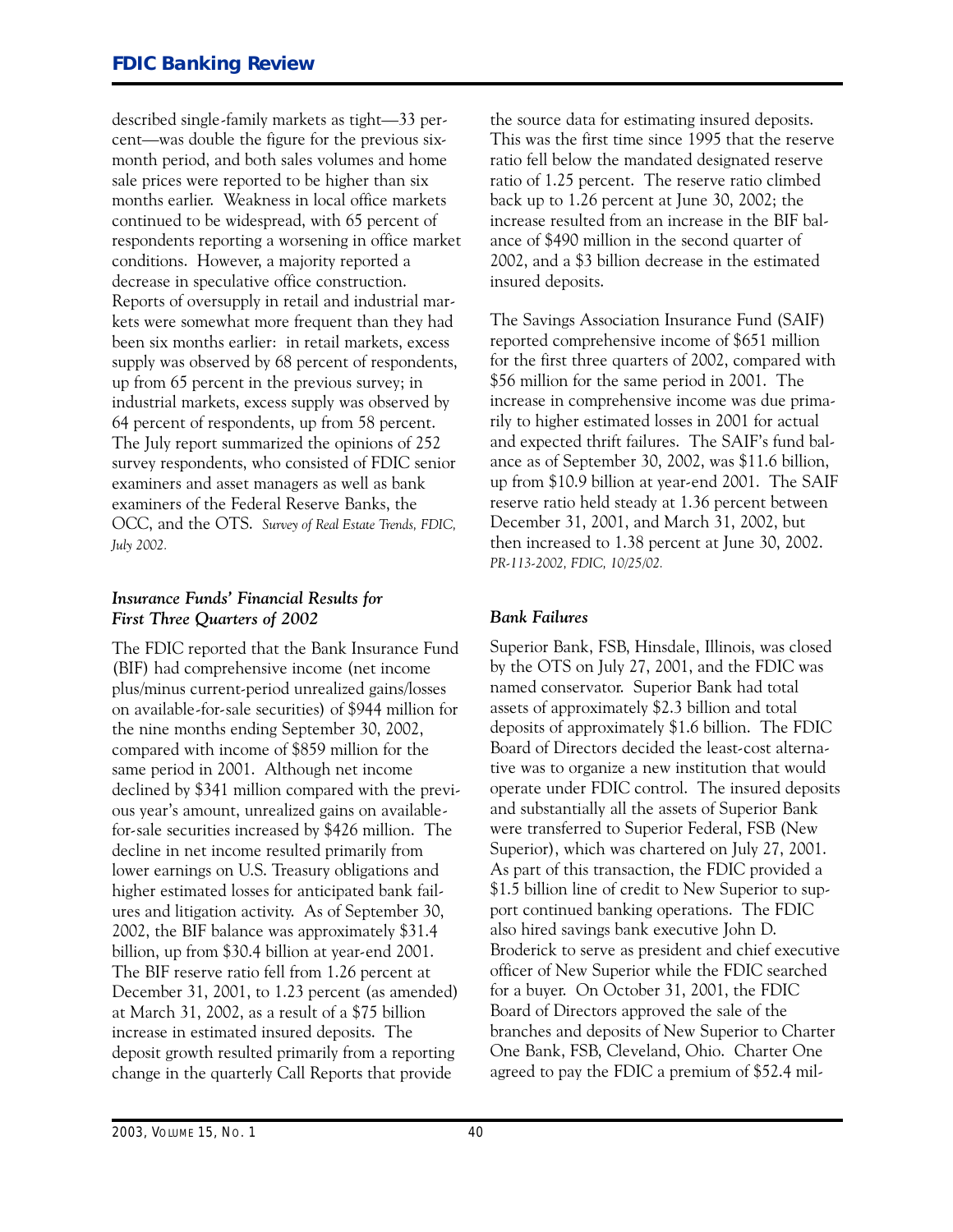lion to assume \$1.1 billion of the deposits and \$45 million of the assets held by the FDIC in conservatorship. On December 10, 2001, the FDIC and the OTS reached a resolution with the holding companies of Superior Bank on all matters arising out of the operation and failure of Superior. Under the agreement, the holding companies and their owners admitted no liability and agreed to pay the FDIC \$460 million and other consideration. On February 15, 2002, the FDIC sold the servicing rights and the residual interests in \$3.7 billion of securitized subprime mortgage loans to a subsidiary of Bear Stearns & Company for \$471 million. Superior Bank was the first failure of an institution insured by the SAIF-but the third failure of an FDIC-insured institution—in 2001. *PR-52-2001, FDIC, 7/27/01; PR-55-2001, FDIC, 8/20/01; BBR, 8/27/01, p. 336; PR-78-2001, FDIC, 10/31/01; AB, 2/27/02.* 

Sinclair National Bank, Gravette, Arkansas, was closed by the OCC on September 7, 2001, and the FDIC was appointed receiver. Sinclair National had total assets of approximately \$30.7 million and total deposits of approximately \$25.7 million. Delta Trust & Bank, Parkdale, Arkansas, paid the FDIC a premium of \$551,000 for the right to assume the insured deposits and to purchase \$4.9 million of Sinclair National's assets. The FDIC retained the remaining \$25.8 million in assets for later disposition. Sinclair National was the third failure of a BIF-insured bank—and the fourth failure of an FDIC-insured institution-in 2001. *PR-63-2001, FDIC, 9/7/01.*

On January 11, 2002, the OCC closed Hamilton Bank NA, Miami, Florida, and the FDIC was named receiver. Hamilton Bank had total assets of approximately \$1.3 billion and total deposits of approximately \$1.2 billion. Israel Discount Bank of New York, New York, New York, assumed all the insured deposits of three branches, and those branches remain open. Israel Discount Bank also assumed the insured transaction deposits (checking, savings, and money market accounts) of Hamiliton's other six branches, but the branches were closed. Israel Discount Bank also acquired a nominal amount of Hamilton's assets, which mainly consisted of cash. Hamilton was the first failure of a BIF-insured bank in 2002 and the first bank failure in Florida since September 1999. *PR-3-2002, FDIC, 1/11/02.*

The Texas Banking Commissioner on January 18, 2002, closed Bank of Sierra Blanca, Sierra Blanca, Texas, and the FDIC was named receiver. Bank of Sierra Blanca had total assets of approximately \$10.8 million and total deposits of approximately \$9.8 million. The Security State Bank of Pecos, Pecos, Texas, paid a premium of \$218,000 to assume the insured deposits and to purchase \$3.5 million of Bank of Sierra Blanca's assets. The FDIC retained the remaining assets for later disposition. This was the second failure of a BIFinsured institution in 2002 and the first bank failure in Texas since 1999. *PR-5-2002, FDIC, 1/18/02.*

On February 1, 2002, the Ohio Superintendent of Financial Institutions closed The Oakwood Deposit Bank Company, Oakwood, Ohio, and the FDIC was named receiver. The Oakwood Deposit Bank had total assets of approximately \$72.3 million and total deposits of approximately \$60 million. The State Bank and Trust Company, Defiance, Ohio, paid a premium of \$4.1 million to receive the failed bank's insured deposits and to purchase certain assets, including cash, securities at market value, loans fully secured by deposits, and performing and not adversely classified loans. The FDIC retained the remaining assets for later disposition. This was the third failure of a BIFinsured institution in 2002. *PR-11-2002, FDIC, 2/4/02.*

The OCC closed NextBank NA, Phoenix, Arizona, on February 7, 2002, and the FDIC was appointed receiver. The OCC acted after finding that the bank was operating in an unsafe and unsound manner and had experienced a substantial dissipation of assets and earnings. The OCC also found that there was no reasonable prospect for the bank to become adequately capitalized without federal assistance. NextBank, an Internet-only bank, solicited only certificates of deposit of \$100,000 or more and had no checking or savings accounts. NextBank had total assets of \$700 million and total deposits of \$554 million, of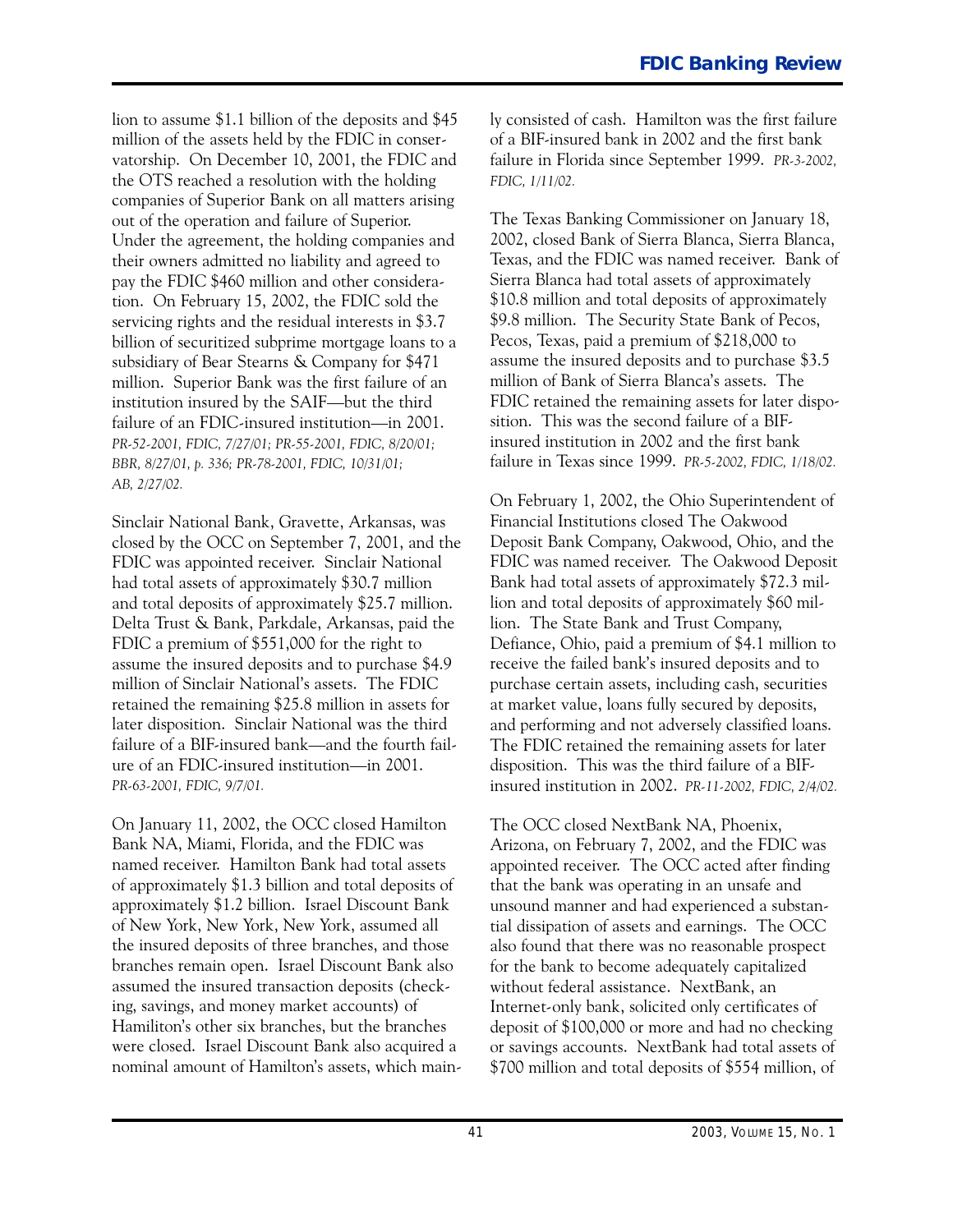which \$29.4 million exceeded the federal deposit insurance limit. Since there were no bids for NextBank's deposits, the FDIC approved a payoff of the insured deposits. NextBank was the fourth failure of a BIF-insured institution in 2002 and the first bank failure in Arizona since 1992. *PR-16-2002, FDIC, 2/7/02.*

On March 1, 2002, the OCC closed Net First National Bank, Boca Raton, Florida, and the FDIC was named receiver. Net First had assets of approximately \$35 million and total deposits of \$31 million. Bank Leumi USA, New York, New York, paid the FDIC a premium of \$4.55 million to assume the insured deposits of Net First and to purchase approximately \$6 million of the failed bank's assets. The FDIC retained the remaining assets for later disposition. Net First was the fifth failure of a BIF-insured institution—and the second failure in Florida-in 2002. *PR-26-2002, FDIC, 3/1/02.*

New Century Bank, Shelby Township, Michigan, was closed on March 28, 2002, by the Michigan Commissioner of the Office of Financial and Insurance Services, and the FDIC was named receiver. New Century had total assets of \$19 million and total deposits of \$18 million. The FDIC approved a payoff of the insured deposits, since there were no bids for the bank's deposits. New Century was the sixth failure of a BIF-insured institution in 2002 and the first bank failure in Michigan since 1998. *PR-38-2002, FDIC, 3/28/02.* 

On June 26, 2002, the Connecticut Bank of Commerce, Stamford, Connecticut, was closed by the Banking Commissioner of the Connecticut Department of Banking, and the FDIC was named receiver. The Connecticut Bank of Commerce had assets of approximately \$399 million and insured deposits of \$213 million. Hudson United Bank, Mahwah, New Jersey, paid the FDIC a premium of \$17.3 million to assume the insured deposits and to purchase certain assets of the failed bank. The FDIC retained the remaining assets for later disposition. Connecticut Bank of Commerce was the seventh failure of a BIFinsured institution in 2002. *PR-74-2002, FDIC, 6/26/02; PR-80-2002, FDIC, 6/28/02.*

Universal Federal Savings Bank, Chicago, Illinois, was closed by the OTS on June 27, 2002, and the FDIC was named receiver. Universal Federal had total assets of approximately \$52 million and insured deposits of \$40 million. Chicago Community Bank, Chicago, Illinois, paid a premium of approximately \$3.1 million to purchase the failed bank's insured deposits and certain assets. The FDIC retained the remaining assets for later disposition. Universal Federal was the first failure of a SAIF-insured institution-but the eighth failure of an FDIC-insured institution-in 2002. *PR-76-2002, FDIC, 6/27/02; PR-81-2002, FDIC, 6/28/02.*

AmTrade International Bank of Georgia, Atlanta, Georgia, was closed on September 30, 2002, by Georgia's Commissioner of Banking and Finance, and the FDIC was named receiver. AmTrade was chartered as an international trade bank; its administrative offices were in Atlanta, and its sole deposit-production office was in Miami, Florida. The bank had approximately \$12 million in total assets and \$10.2 million in total deposits. After receiving no bids for the bank's deposits, the FDIC approved a payoff of the insured deposits. AmTrade was the ninth failure of an FDICinsured institution in 2002 and the first in Georgia since 2000. *PR-100-2002, FDIC, 9/30/02.*

On November 8, 2002, the FDIC closed Bank of Alamo, Alamo, Tennessee, and took possession of the bank in its capacity as receiver. Bank of Alamo had total assets of approximately \$69.4 million and total deposits of \$55.3 million. An estimated \$6 million of deposits in approximately 200 accounts exceeded the federal deposit insurance limit. After receiving no acceptable bids for the bank's deposits, the FDIC approved a payoff of the insured deposits. This was the tenth failure of an FDIC-insured institution in 2002. *PR-120-2002, FDIC, 11/8/02.*

The Farmers Bank & Trust of Cheneyville, Cheneyville, Louisiana, was closed by the Louisiana Commissioner of Financial Institutions on December 17, 2002, and the FDIC was named receiver. Farmers Bank had total assets of approximately \$37 million and total deposits of \$33 million, including approximately \$1.8 million in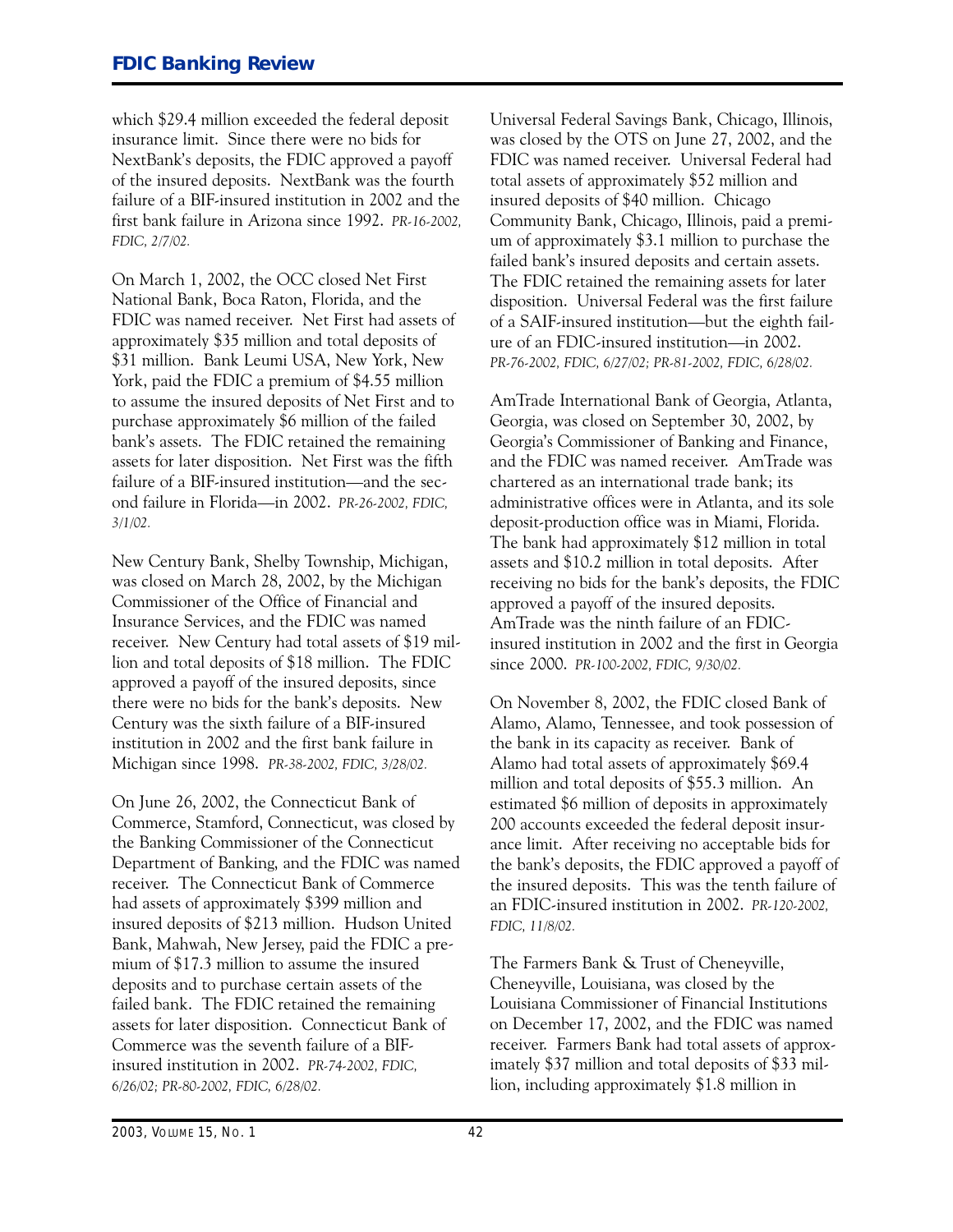deposits that exceeded the federal deposit insurance limit. Sabine State Bank and Trust Company, Many, Louisiana, assumed the insured deposits of Farmers Bank, paying the FDIC a premium of 1.35 percent of these deposits, and purchased approximately \$2.2 million of the failed bank's assets. Farmers Bank was the eleventh and final failure of an FDIC-insured institution in 2002 and the first bank failure in Louisiana since 1997. *PR-131-2002, FDIC, 12/17/02.*

#### **Federal Reserve Board**

#### *New Board Term for Ferguson*

On July 26, 2001, Roger W. Ferguson, Jr., began a new term as Vice Chairman of the Board of Governors of the Federal Reserve System. Dr. Ferguson joined the Board of Governors on November 5, 1997, when he was appointed to fill an unexpired term that ended in January 2000. President Clinton renominated him for a full term in 2000, but the Senate Banking Committee delayed all confirmation hearings until after the presidential election. On March 5, 2001, President Bush renominated Dr. Ferguson, and the Senate confirmed him on July 19, 2001. Before joining the Board of Governors, Dr. Ferguson had been a partner at the New York-based international management-consulting firm of McKinsey & Company. His new Board of Governors term expires January 31, 2014. *PR-FRB, 7/26/01; BBR, 7/30/01, p. 186.*

#### *Four New Members of Board of Governors*

Between December 2001 and August 2002, Susan Schmidt Bies, Mark W. Olson, Donald L. Kohn, and Ben S. Bernanke joined the Board of Governors.

Dr. Bies was sworn in on December 7, 2001, filling the seat previously held by Susan M. Phillips. Before becoming a member of the board, Dr. Bies had served in various positions at First Tennessee National Corporation, Memphis, Tennessee. Her two most recent positions there (from 1995 to 2001) were executive vice president for risk man-

 agement and auditor. Dr. Bies's term on the Board of Governors expires January 31, 2012.

Mr. Olson was also sworn in on December 7, 2001, and filled the seat that had been vacated by the resignation of Alice M. Rivlin in July 1999. Mr. Olson served as president and CEO of Security State Bank, Fergus Falls, Minnesota, from 1976 to 1988 and was president of the American Bankers Association from 1986 to 1987. More recently, he was a partner at Ernst and Young LLP, where he started the firm's financial services regulatory practice and managed it until retiring from Ernst and Young in 1999. From 2000 to 2001 he served as staff director of the Securities Subcommittee of the Senate Banking, Housing, and Urban Affairs Committee. His board term expires January 31, 2010.

 expired in January 2002. Dr. Kohn began his (2001-2002). Dr. Kohn's term on the Board of Dr. Kohn took office on August 5, 2002, filling the seat vacated by Laurence H. Meyer, whose term career with the Federal Reserve System in 1970, when he joined the Federal Reserve Bank of Kansas City as a financial economist. He was subsequently Associate Director of the Division of Research and Statistics (1981-1983), Deputy Staff Director for Monetary and Financial Policy (1983-1987), Director of the Division of Monetary Affairs (1987-2001), Secretary of the Federal Open Market Committee (1987-2002), and Adviser to the Board for Monetary Policy Governors expires January 31, 2016.

 Edward W. Kelley, Jr., resigned on December 31, 2001. Dr. Bernanke had been a professor of eco-Dr. Bernanke also joined the Board of Governors on August 5, 2002, filling the seat vacated when nomics and public affairs at Princeton University since 1985 and in 1996 was appointed the Howard Harrison and Gabrielle Snyder Beck Professor of Economics and Public Affairs as well as chair of the Economics Department. He had been a visiting scholar at three Federal Reserve Banks: Philadelphia (1987-1989), Boston (1989-1990), and New York (1990-1991, 1994-1996). He served on the Academic Advisory Panel at the Federal Reserve Bank of New York from 1990 to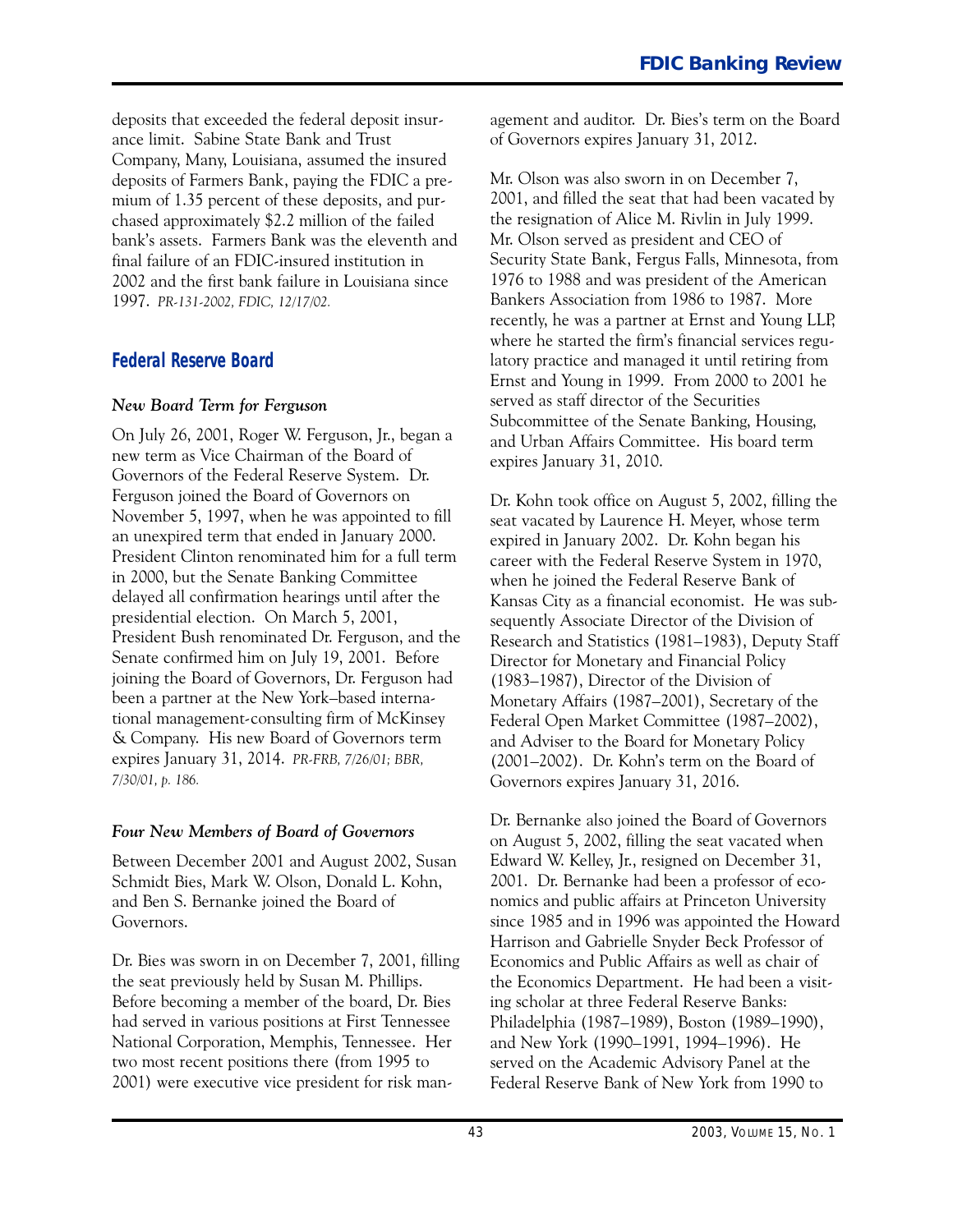2002. Dr. Bernanke's term on the Board of Governors expires January 31, 2004. *www.federalreserve.gov.*

#### *State Member Banks' Ownership of Certain Financial Subsidiaries*

On August 13, 2001, the FRB adopted a final rule that permits state-chartered banks that are members of the Federal Reserve System to own subsidiaries that engage in certain financial activities, such as general insurance, securities, and travel agency sales. However, bank subsidiaries are barred from real estate investment and development, insurance underwriting, and merchant banking. The rule outlines the criteria that banks must meet to own financial subsidiaries, including sufficient capitalization and strong management. The rule, which implements the financial subsidiaries feature of the 1999 Gramm-Leach-Bliley Act, is intended to establish parity between state member banks and national banks, which were given similar powers in 2000 by the OCC. *AB, 8/14/01; BBR, 8/27/01, pp. 309-10.*

#### *Revisions to Regulation K-International Banking Operations*

Effective November 20, 2001, the FRB implemented comprehensive revisions to Regulation K, which governs international banking operations. The final rule expands permissible activities abroad for U.S. banking organizations and reduces the associated regulatory burden. The rule also streamlines the application and notice processes for foreign banks operating in the United States, thus reducing their regulatory burden. In addition, the rule implements recent statutory changes authorizing a bank to invest up to 20 percent of capital and surplus in Edge corporations, expands permissible foreign activities of U.S. banking organizations, liberalizes provisions regarding the qualification of foreign banking organizations for exemptions from the nonbanking prohibitions of Section 4 of the Bank Holding Company Act, and implements provisions of the Riegle-Neal Interstate Banking and Branching Efficiency Act of 1994 that affect foreign banks. *PR-FRB, 10/17/01.*

#### *Payments System Risk*

The FRB announced on December 11, 2001, that it had revised its Policy Statement on Payments System Risk. The revised policy incorporates, with minor modifications, the FRB's May 30, 2001, interim policy. The revised policy allows certain depository institutions to pledge collateral to the Federal Reserve in order to access additional daylight overdraft capacity above their net debit caps. The policy modifies the net debit cap calculation for U.S. branches and agencies of foreign banks. The policy also modifies the time when electronic check presentments are posted to depository institutions' Federal Reserve accounts for purposes of measuring daylight overdrafts. In addition, the Federal Reserve retains the \$50 million limit on the value of book-entry securities transfers. The revised policy statement became effective December 10, 2001, with the following exceptions: (1) revisions to the criteria used to determine the U.S. capital equivalency measure for foreign banking organizations took effect on February 21, 2002, and (2) the modification of the time for posting electronic check presentments to depository institutions' Federal Reserve accounts took effect on April 1, 2002. *PR-FRB, 12/11/01.*

#### *Amendments to Regulation Z-Truth in Lending*

On December 11, 2001, the Federal Reserve Board approved a final rule that amends Regulation Z (Truth in Lending) to curb predatory lending. The amendments broaden the scope of loans subject to the protections of the Home Ownership and Equity Protection Act (HOEPA) of 1994 by adjusting the price triggers that determine coverage under the act. The rate-based trigger is lowered by 2 percentage points for first-lien loans, and the fee-based trigger is revised to include optional insurance premiums and costs of similar credit protection products paid at closing. Certain acts and practices in connection with home-secured loans are prohibited; for example, creditors are restricted from engaging in repeated refinancings of their own HOEPA loans over a short period when the transactions are not in the borrower's interest. The final rule strengthens HOEPA's prohibition against extending credit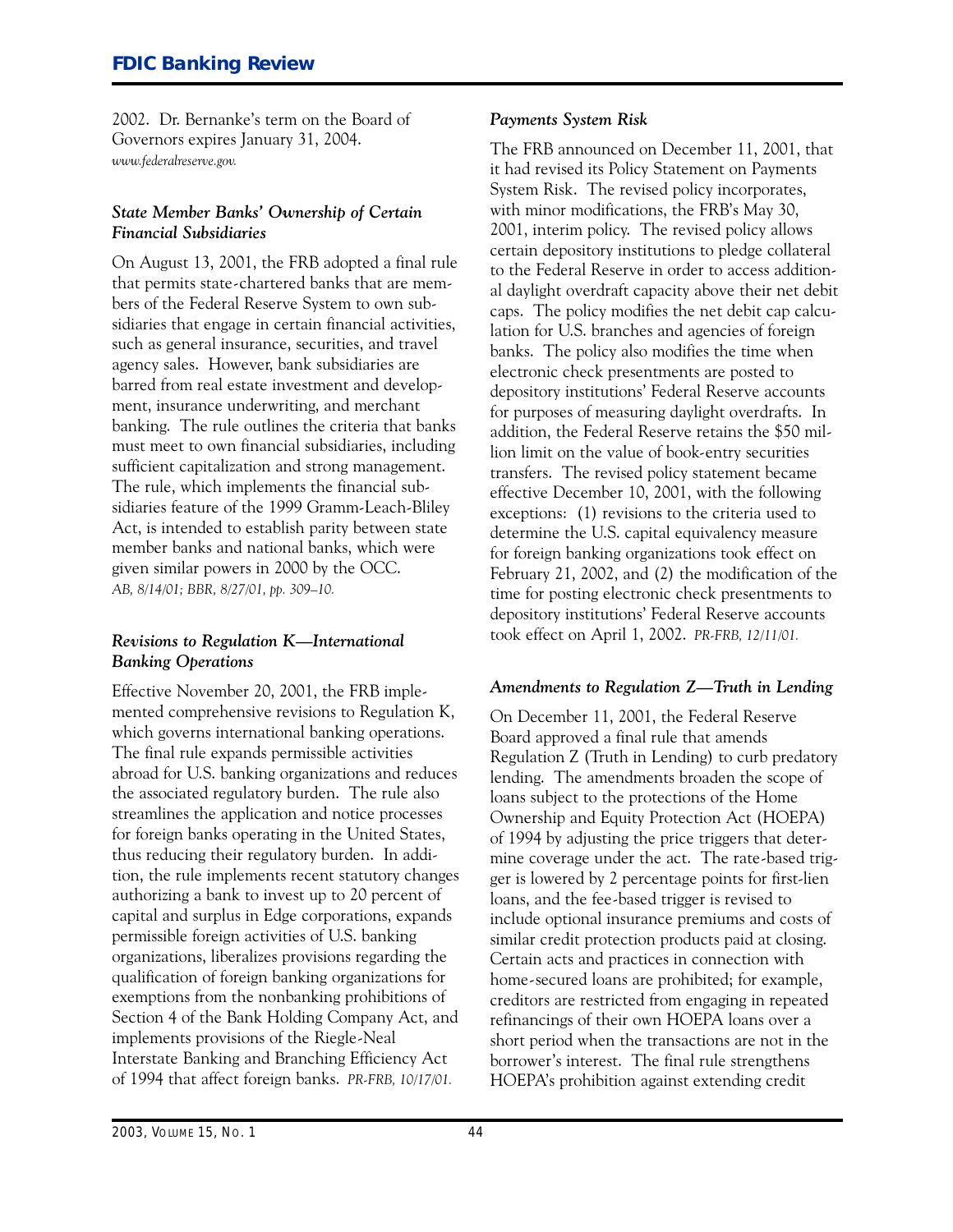without regard to a consumer's repayment ability by requiring creditors to document and verify income for HOEPA-covered loans. Disclosures received by consumers before closing for HOEPAcovered loans include the total amount of money borrowed and whether that amount includes optional credit insurance or costs of similar products paid at closing. Compliance with the amendments became mandatory on October 1, 2002. *PR-FRB, 12/12/01.*

#### *Increase in Home Mortgage Disclosure Act's Threshold for Exemption from Reporting*

The FRB raised from \$31 million to \$32 million the asset-size exemption threshold for depository institutions that are required to report data under the Home Mortgage Disclosure Act (HMDA). In 2002, depository institutions with assets of \$32 million or less became exempt from reporting data on their housing-related lending activities. The final rule amends Regulation C, which implements HMDA. HMDA requires most depository institutions to collect, report, and disclose data about applications for, and originations and purchases of, home mortgage loans, home improvement loans, and refinancings. Data reported include the type, purpose, and amount of the loan; the race or national origin, gender, and income of the loan applicant; and the location of the property. The purposes of HMDA include helping regulators (1) determine whether financial institutions are serving the housing needs of their communities, and (2) enforce fair lending regulations. The asset level that releases institutions from reporting data under HMDA is adjusted each year on the basis of changes in inflation as measured by the Consumer Price Index for Urban Wage Earners and Clerical Workers. On December 24, 2002, the FRB announced that the asset-size exemption threshold would remain at \$32 million throughout 2003. *PR-FRB, 12/19/01; PR-FRB, 12/24/02.*

#### *Amendments to Regulation C-Home Mortgage Disclosure Act*

On February 15, 2002, the FRB published amendments to Regulation C, which implements the

Home Mortgage Disclosure Act (HMDA). The amendments require lenders to disclose pricing data on higher-cost loans, expand the number of nondepository institutions subject to HMDA's reporting requirements, and revise certain regulatory definitions. The amendments also require that a nondepository lender report under HMDA if the lender originated \$25 million or more in home purchase loans, including refinancings, in the prior year. The amendments also require the reporting of some home equity credit lines.

On June 21, 2002, the FRB published additional amendments requiring lenders to report the lien status of applications and originated loans and, in applications taken by telephone, to ask applicants their ethnicity, race, and gender. Compliance with the amendment requiring lenders to ask telephone applicants for monitoring information is mandatory for applications taken on or after January 1, 2003. Compliance with the other amendments will be mandatory for data collected on or after January 1, 2004. *BBR, 1/28/02, pp. 121-22; PR-FRB, 5/2/02; PR-FRB, 6/21/02.*

#### *Final Regulation W*

On October 31, 2002, the FRB approved a final Regulation W that comprehensively implements Sections 23A and 23B of the Federal Reserve Act, unifying in one public document the FRB's interpretations of those sections. Sections 23A and 23B and Regulation W restrict (1) loans by a depository institution to its affiliates, (2) asset purchases by a depository institution from its affiliates, and (3) other transactions between a depository institution and its affiliates. The purpose of Sections 23A and 23B and Regulation W is to limit both a bank's risk of loss in transactions with affiliates and its ability to transfer to its affiliates the benefits arising from its access to the federal insurance safety net. The final regulation becomes effective on April 1, 2003. *PR-FRB, 11/27/02.*

#### *Amended Regulation A*

On October 31, 2002, the FRB approved a final rule amending Regulation A by revising the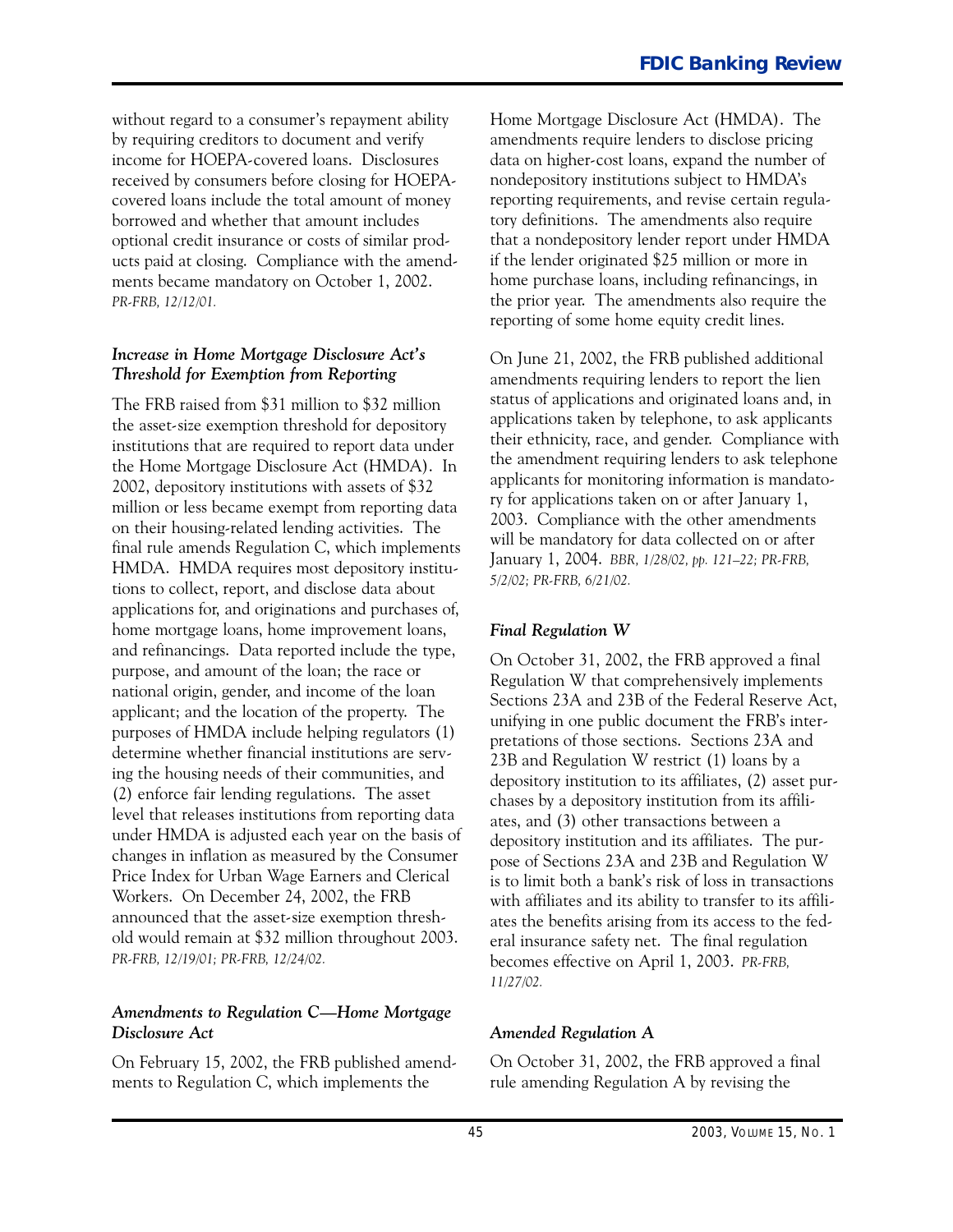Federal Reserve System's discount window programs, which provide credit to help depository institutions meet temporary liquidity needs. The rule replaces adjustment credit, which is extended at a below-market rate, with a new type of discount window credit called primary credit, which is broadly similar to credit programs offered by many other major central banks. Primary credit is available for very short terms as a backup source of liquidity to depository institutions that are in sound financial condition. Federal Reserve Banks extend primary credit at a rate above the federal funds rate, thus eliminating the incentive for institutions to borrow for the purpose of exploiting the positive spread of money market rates over the discount rate. The Reserve Banks establish the primary credit rate at least every two weeks, subject to review by, and determination of, the Board of Governors, through the same procedure used to set the adjustment credit rate. The final rule includes a provision that could facilitate a reduction in the primary credit rate in a financial emergency. The final rule also establishes a secondary credit program that is available in appropriate circumstances to depository institutions that do not qualify for primary credit. The FRB anticipates that Federal Reserve Banks will establish the secondary credit rate at a level 50 basis points above the primary credit rate. *PR-FRB, 10/31/02.*

#### *Survey on Bank Lending Practices*

In its October 2002 issue of the quarterly *Senior Loan Officer Opinion Survey on Bank Lending Practices*, the FRB reported that during the threemonth period ending October 2002, both domestic and foreign banks had continued a trend of stricter business lending practices. Although the percentage of domestic banks reporting tightened standards for commercial and industrial (C&I) loans to large and middle-market firms during the period edged down to 20 percent from 22 percent in the July 2002 survey, the percentage that tightened their standards for business loans to small firms during the period jumped from 6 percent in the previous survey period to 20 percent. Both foreign and domestic institutions indicated that the most important reason for tightening standards and terms on C&I loans was a less-favorable economic outlook. Domestic and foreign institutions reported that the demand for C&I and commercial real estate loans weakened between the July and October surveys. Domestic banks attributed the decline in C&I loans to reduced demand from creditworthy borrowers, whereas foreign institutions reported that their own tighter lending standards played a role in the decline. For the report, the Federal Reserve surveyed loan officers from 55 large domestic banks and 20 foreign banking institutions. The survey focused on changes during the preceding three months in the supply of and demand for bank loans to households and businesses. *Senior Loan Officer Opinion Survey on Bank Lending Practices, FRB, October 2002.*

#### **Office of the Comptroller of the Currency**

#### *Change in Deposits Required for Branches of Foreign Banks*

On March 4, 2002, the OCC implemented moreflexible capital equivalency requirements for federal branches of foreign banks to reduce costs for institutions that present low levels of risk. Under the existing law, federal branches of foreign banks were required to maintain in trust accounts at other banks a capital equivalency deposit (CED) equal to 5 percent of their liabilities. The CED funds, which are intended to serve as a cushion against losses, could not be withdrawn without OCC permission. The OCC implemented two changes to this law: (1) low-risk branches are permitted to withdraw excess deposits without seeking prior OCC approval, and (2) the liability base over which the CEDs are calculated was redefined to exclude liabilities booked on a federal branch's international banking facility. However, several safeguards were maintained under the new approach. The OCC will continue to require a CED agreement with a foreign bank, and the assets in the account must be free from liens or claims other than those of the OCC. The OCC will continue to have rights to the CED in the event the federal branch goes into receivership. In addition, every federal branch must continue to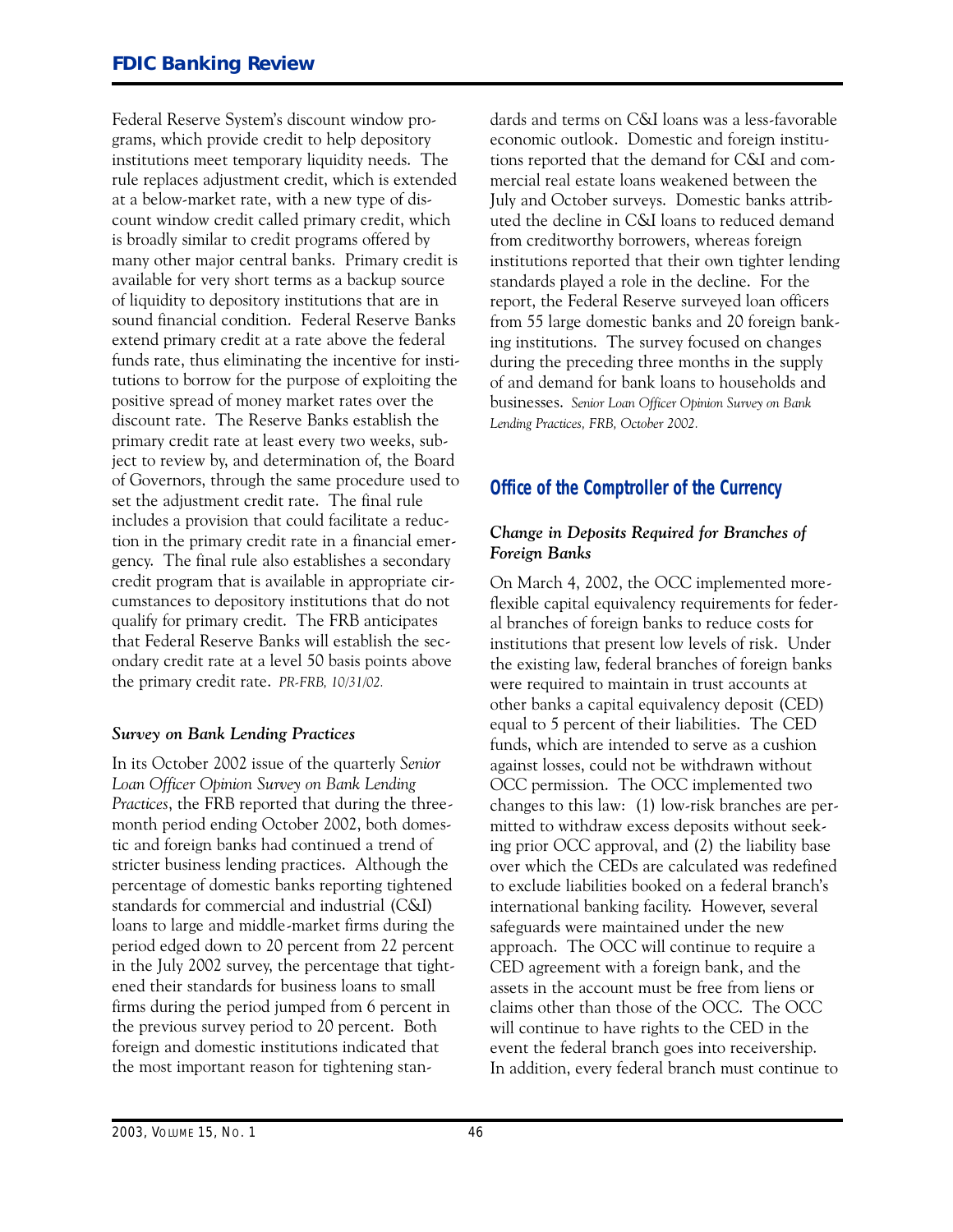maintain a CED of at least \$1 million, even if that amount is more than 5 percent of liabilities. *NR 2002-16, OCC, 3/4/02.*

#### *Rule Amending Regulations on Banking and Electronic Technologies*

On May 17, 2002, the OCC published in the *Federal Register* a final rule that gives national banks guidance on several aspects of their authority to engage in electronic commerce. One provision of the new rule permits national banks to act in the capacity of a "finder" between providers and buyers of financial and nonfinancial products and services that are fostered by new technologies such as the Internet. The rule offers guidance to national banks seeking to conduct new activities electronically by describing the factors the OCC uses to determine if an electronic activity is part of the business of banking. The rule also clarifies that a national bank's electronic activity will not be exempt from general OCC guidance applicable to the underlying activity conducted through conventional means. And when national banks share electronic space (such as Web pages or Web sites) with other businesses, the rule requires that the bank take reasonable steps to clearly, conspicuously, and understandably distinguish between products and services it offers and those the other business offers. *NR 2002-44, OCC, 5/16/02; BBR, 5/20/02, pp. 863-64.*

#### *Survey of Credit Underwriting Practices*

The OCC's eighth annual *Survey of Credit Underwriting Practices* reported that underwriting standards for commercial and retail loans tightened during the 12-month period ending March 31, 2002. For the second consecutive year, the majority of surveyed banks tightened commercial loan underwriting standards (67 percent of banks in 2002, compared with 55 percent in 2001). The survey found that most banks made no change to retail underwriting standards, and those that did primarily tightened standards (39 percent of banks). The 2002 survey covered the 62 largest national banks with an aggregate loan portfolio of \$2 trillion, which represents approximately 90 percent of all outstanding loans in national banks. The survey, which is completed by OCC senior examiners, consists of a series of questions about 16 types of commercial and retail lending. The questions focus on the direction of lending standards and the level of inherent risk in the portfolios and products of the banks examined. *2002 Survey of Credit Underwriting Practices, OCC, June 2002.*

#### **Office of Thrift Supervision**

#### *Swearing-in of Gilleran as New Director*

James E. Gilleran was sworn in as director of the OTS on December 7, 2001. He served as chairman and chief executive officer of the Bank of San Francisco from 1994 to 2000 and as superintendent of the California State Banking Department from 1989 to 1994. He also served as chairman of the Conference of State Bank Supervisors (CSBS) from 1993 to 1994 and as a member of the CSBS's Bankers Advisory Council until 2000. Mr. Gilleran replaces outgoing director Ellen Seidman. *OTS 01-83, 12/7/01.*

#### *Updated �andbook on Trust and Asset Management Services*

On August 27, 2001, the OTS published a revised version of the *Trust and Asset Management �andbook*, which helps agency examiners plan and perform exams of thrift institutions' trust and asset management services. The revision highlights the OTS's emphasis on a risk-focused approach to examinations. The revised handbook contains a comprehensive review of the products and services, laws and regulations, and risks and fiduciary duties applicable to savings associations that engage in trust and asset management activities. *BBR, 9/10/01, p. 377.*

#### *Revised Lending Rule*

On December 20, 2001, the OTS issued a final rule that (1) allows federally chartered thrift institutions to expand the availability of low-cost credit to small business and agricultural borrowers, and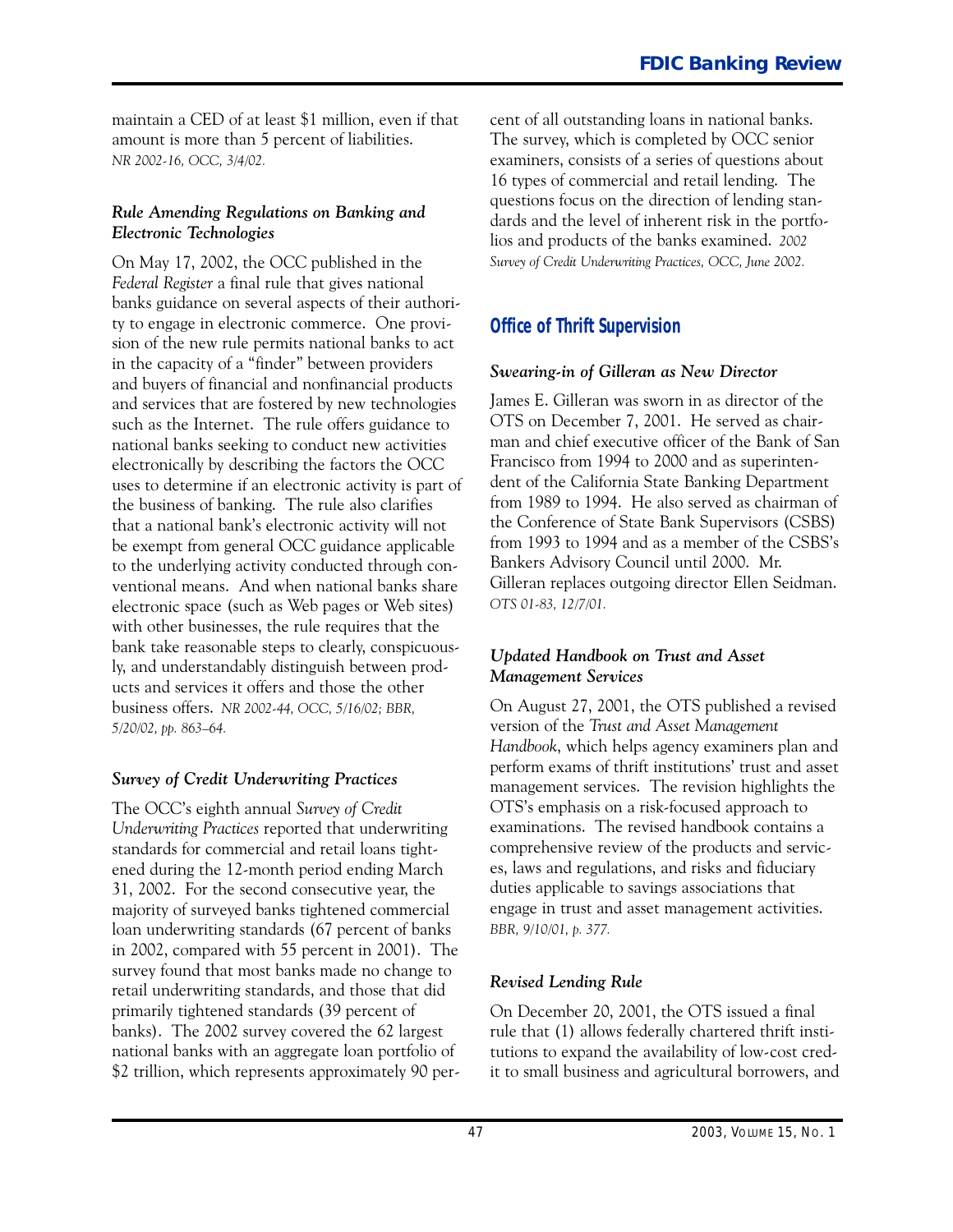(2) provides additional flexibility for thrifts that invest in their communities. For loans meeting the definition under the Home Owners' Loan Act of lending to small businesses, the rule increases the dollar limit from \$1 million to \$2 million; for loans to farms, the limit is raised from \$500,000 to \$2 million. The rule provides an additional measure of flexibility for loans to certain individuals who use the loan proceeds for their small enterprises, as long as the proceeds are used for commercial, corporate, business, or agricultural purposes. The rule also permits thrifts to increase the amount of their total capital that they may commit to community development investments; the new limit is the greater of 1 percent of total capital or \$250,000. The rule also provides thrifts with an enhanced ability to invest in state and local government obligations and gives them unlimited authority to invest in such obligations. The rule allows both real property and personal property to be the primary source of security for real estate loans. The final rule became effective January 1, 2002. *BBR, 12/24/01, p. 1010.*

#### *Adjusted Capital Requirements for I- to 4-Family Mortgages*

On May 10, 2002, the OTS adjusted its capital requirements for one- to four-family residential first mortgage loans. Under the new requirements, a one- to four-family loan will qualify for 50 percent risk-weight capital treatment if the loan is underwritten in accordance with prudent underwriting standards, including standards in the Interagency Guidelines for Real Estate Lending. The OTS eliminated the requirement that a loanto-value ratio of 80 percent or less is necessary for a loan to qualify for the 50 percent risk weight. In addition, the rule eliminates the requirement that a thrift institution deduct from capital the portion of a land loan or nonresidential construction loan exceeding an 80 percent loan-to-value ratio. *OTS 02-26, 5/9/02.*

#### *Amendment to Alternative Mortgage Transaction Parity Act*

The Alternative Mortgage Transaction Parity Act, adopted in 1982, grants certain state-chartered

housing creditors parity with federally chartered lenders when making alternative mortgages. An alternative mortgage is a loan with payment features—such as variable rates or balloon payments-that vary from conventional fixed-rate, fixed-term mortgage loans. On September 26, 2002, the OTS announced a final rule that amended its regulations under the Parity Act to make state-chartered housing lenders subject to state, not OTS, rules governing prepayment penalties and late fees. The final rule becomes effective July 1, 2003. *BBR, 9/30/02, p. 528; OTS 02-44, 12/6/02.*

#### **Federal Housing Finance Board**

#### *Appointment of Korsmo as Chairman*

 nated the board's chairman. Mr. Korsmo replaces On November 29, 2001, John T. Korsmo was named a director of the Federal Housing Finance Board, and on December 21, 2001, he was desig-J. Timothy O'Neill, who had served as chairman since June 18, 2001, and remains a director. In 1998 Mr. Korsmo founded Korsmo Consulting Services, Inc., a health-care, political, and sports marketing consulting firm in Fargo, North Dakota. He served as policy and legislative director for North Dakota governor Ed Schafer in 1996 and 1997, and chaired the North Dakota Republican Party from 1993 to 1995. Until 1996, Mr. Korsmo was president and owner of Cass County Abstract Company, in Fargo, and founder and president of Red River Title Services in Moorehead, Minnesota. He was also founder and, from 1983 to 1992, president of the Title Company of Fargo, the first independent escrow and closing company in North Dakota and northwestern Minnesota. *Dow Jones Newswires, 12/19/01.*

#### *Changes to Affordable Housing Program*

On September 12, 2002, the Federal Housing Finance Board (FHFB) approved changes to the Affordable Housing Program, giving Federal Home Loan Banks additional tools to help first-time homebuyers. (The Affordable Housing Program provides direct subsidies or loans at subsidized rates to the Federal Home Loan Bank [FHLB]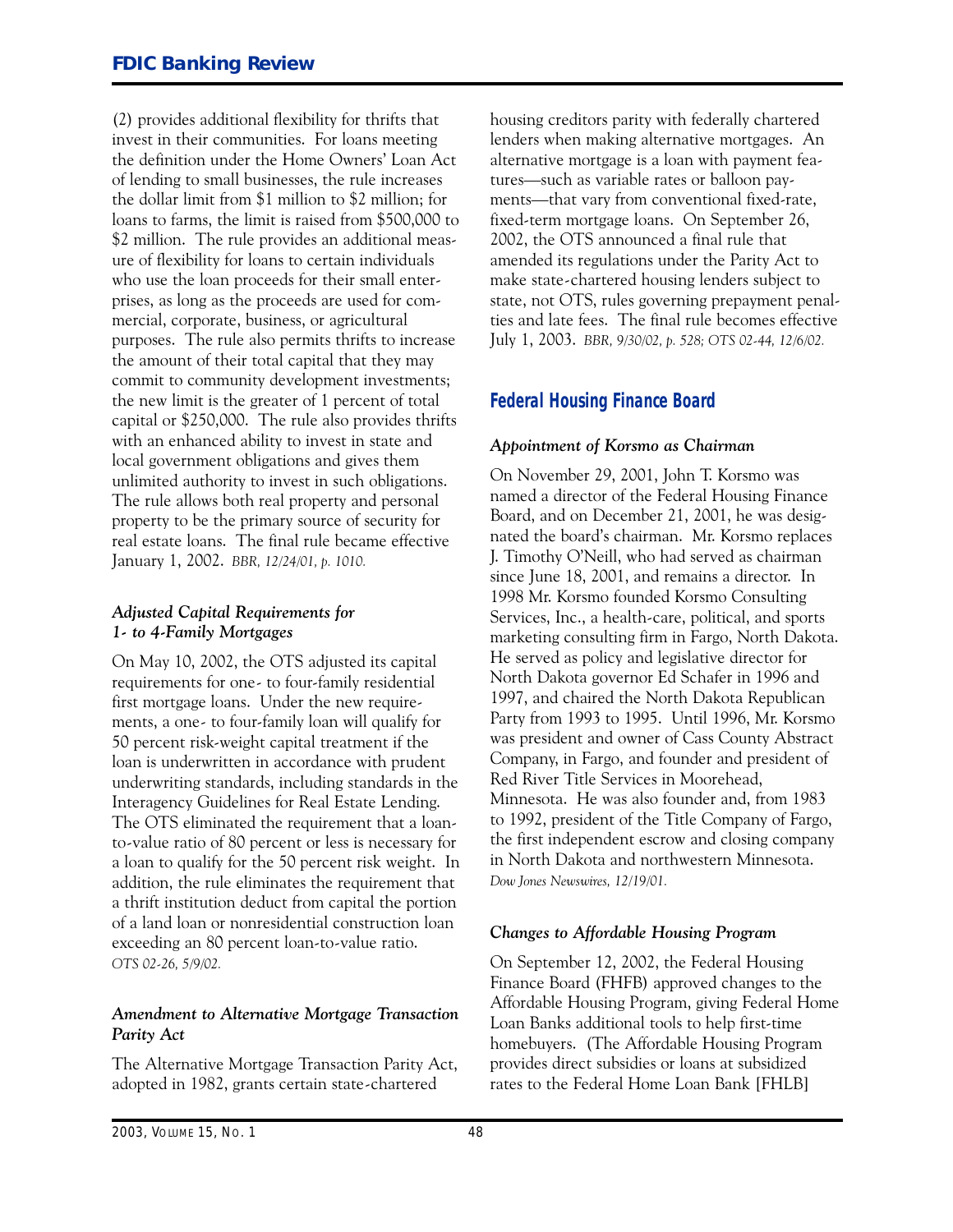System's member institutions to finance the purchase, construction, or rehabilitation of affordable housing units. The FHLB System contributes to the program the greater of 10 percent of net earnings or \$100 million per year.) Previous FHFB regulations authorized the Federal Home Loan Banks each year to allocate for homeownership set-aside programs the greater of \$3 million or 25 percent of their Affordable Housing Program contribution. The new rule allows each Federal Home Loan Bank to set aside specifically for firsttime homebuyers an additional amount of up to the greater of \$1.5 million or 10 percent of its annual Affordable Housing Program amount. The final rule also increases the maximum subsidy limit per household to \$15,000 for homeownership setaside programs in general. *FHFB 02-42, 9/12/02*.

#### **National Credit Union Administration**

#### *Appointment of Dollar as Chairman*

 chairman. Mr. Dollar had served on the NCUA On September 13, 2001, President Bush appointed National Credit Union Administration (NCUA) board member Dennis Dollar as the agency's board since October 1997 and had been the acting chairman since February 2001. From 1992 to 1997, he served as the president and CEO of Gulfport VA Federal Credit Union. From 1976 to 1984 he served two terms in the Mississippi House of Representatives. His term on the NCUA board expires in 2003. *NR-NCUA, 09/17/01.*

#### *Appointment of Two New Board Members*

On March 22, 2002, Deborah Matz and JoAnn Johnson were confirmed as members of the NCUA Board of Directors. Ms. Matz filled the seat that had been held by Geoff Bacino until his term expired on December 20, 2001. Ms. Johnson filled the seat vacated by Yolanda Townsend Wheat on December 21, 2001.

Ms. Matz had most recently been the executive officer at the Liaison Office for North America of the Food and Agriculture Organization (FAO) of

the United Nations. Before joining FAO, she served in the U.S. Department of Agriculture (1993-2001), where she held numerous high-level positions, including deputy assistant secretary for administration, chair of the loan resolution task force, and chief of staff to the administrators of the Farm Service Agency and the Farmers Home Administration. Ms. Matz had also served nine years as an economist with the Congressional Joint Economic Committee.

Ms. Johnson was a member of the Iowa Senate at the time of her appointment, having been elected to that body in 1994. She chaired the Senate's Ways and Means Committee from 1996 to 2000 and the Commerce Committee from 2000 until resigning her seat to accept the NCUA board position. *NR-NCUA, 1/23/02.*

#### *Exemption of �ealthy Credit Unions from Certain Regulations*

In a final rule released on November 21, 2001, the NCUA declared that credit unions with high net worth and consistently strong supervisory ratings are exempt from a range of federal regulations. Credit unions that receive a composite safety and soundness rating of 1 or 2 for two consecutive examinations, have a net-worth ratio of 9 percent or higher, and are well capitalized under the NCUA's prompt corrective action regulations are automatically exempt from rules that require quarterly stress-testing of certain securities and from rules that limit how third parties handle investments. In addition, they need not obtain an appraisal for a loan unless the loan amount is \$250,000 or higher. Other credit unions may also be eligible for the exemption; however, they must submit a formal application to the NCUA. The new rule, referred to as "RegFlex," became effective March 1, 2002. *BBR, 11/26/01, p. 867.*

#### *�Access-Across-America� Initiative*

On February 25, 2002, Chairman Dollar unveiled a program that focuses on creating economic empowerment by providing access to credit unions in neighborhoods and communities that lack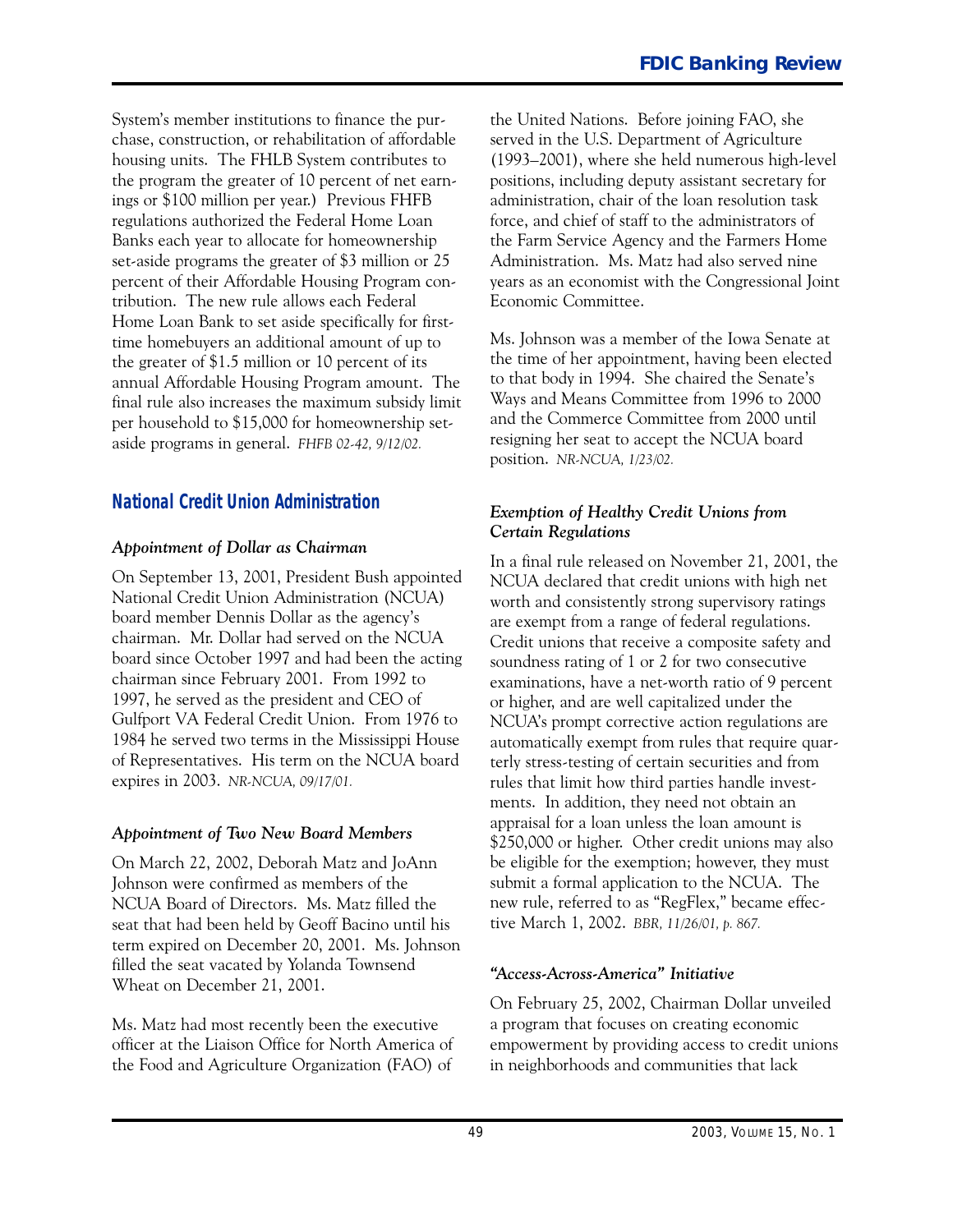access to low-cost financial services. The program, labeled "Access Across America," is designed to establish partnerships between the NCUA and key federal departments and agencies to counter the growing problem of predatory lending as well as to broaden the access of underserved communities to affordable financial services. The NCUA will support underserved areas by chartering new, community-oriented credit unions, particularly in growing Hispanic communities; developing faith-based and campus credit unions; and championing the expansion of financial literacy programs developed by local credit unions in communities across the United States. *NR-NCUA, 2/25/02.*

#### **STATE LEGISLATION AND REGULATION**

#### *All States� New Rules on Collateral*

New rules governing how banks perfect liens and how borrowers file collateral statements took effect (for most states on July 1, 2001) under a revised Article 9 of the Uniform Commercial Code (UCC). Article 9 of the UCC governs what lenders can accept as collateral and how collateral agreements must be documented. The revised rules set parameters for using personal property as collateral for a loan, and change the filing system for financial statements that detail collateral. Previously the financial statements were filed where the collateral was located, which is often at the local level. Under the new rules, all financial statements have to be filed in just one place: the secretary of state's office in the debtor's home state. The new rules became effective for 46 states on July 1, 2001; Alabama, Florida, and Mississippi delayed implementation until January 1, 2002, and Connecticut until October 1, 2002. *AB, 7/5/01.*

#### *California*

Governor Gray Davis (D) signed bill A.B. 489 on October 10, 2001, aimed at curbing predatory lending practices by prohibiting licensed persons, such as real estate brokers or mortgage lenders, from engaging in specific acts that harm consumers. The new law is aimed at helping vulnerable people such as senior citizens, immigrants, and low-income families by focusing on the serious abuses practiced by the small minority of lenders that engage in unfair or deceptive practices. The

new law prohibits repeated refinancings of mortgage loans in which lenders extract money for points and fees but provide no benefit to homeowners and leave them worse off financially than they were before the refinancings. In addition, the law prohibits brokers and lenders from steering borrowers toward loans with interest rates and terms that are higher than those for which they could qualify, and prohibits loans that the borrower would clearly not be able to repay. The law also bans incorporating into a loan, to inflate the amount of money being borrowed, points and fees of more than 6 percent of the loan amount to be financed. *BBR, 10/15/01, p. 587.*

Governor Davis also signed legislation on October 10, 2001, requiring credit card issuers to disclose to cardholders in their monthly statements the length of time it would take to pay off their balances if they made only the minimum monthly payments. The new disclosure requirement took effect July 1, 2002. *BBR, 10/22/01, p. 636.*

#### *Colorado*

Governor Bill Owens (R) signed H.B. 1259 on June 7, 2002, prohibiting lenders from engaging in certain practices on high-interest loans. The prohibited practices include the following: requiring the entire balance of the loan to be paid just a few years after the loan is issued, charging high fees for early repayment of loans, and refinancing a loan within one year (this prohibition applies only if the refinancing is not in the borrower's interest). *BBR, 6/17/02, p. 1053.*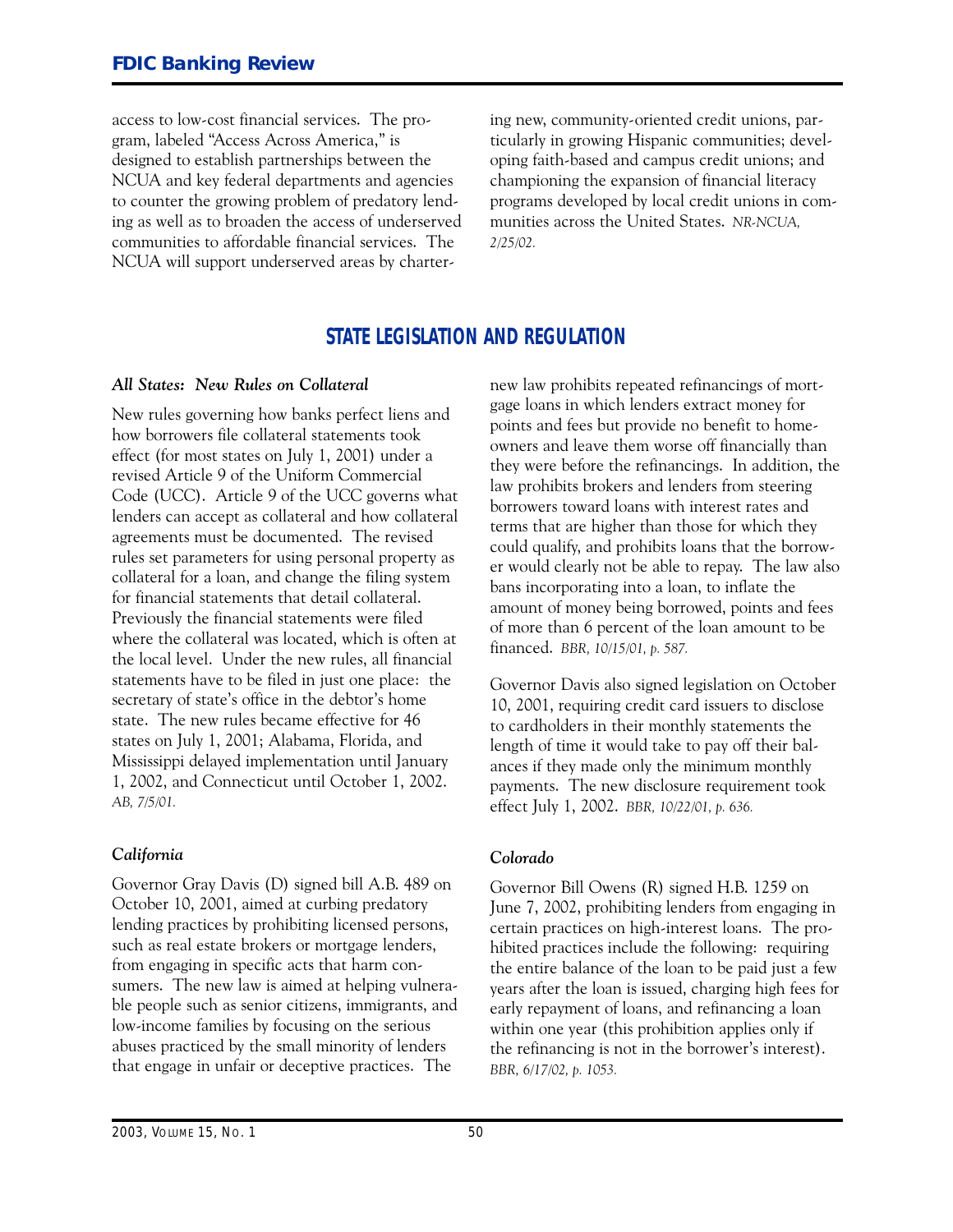#### *Florida*

On July 30, 2001, Governor Jeb Bush (R) signed a bill regulating payday loans in Florida. The new law, which became effective October 1, 2001, is designed to prevent fees associated with payday loans from escalating out of control. The law provides a backstop by limiting loans to \$500, capping fees at 10 percent of the loan, and allowing only one payday loan at a time. The law also creates a 60-day grace period in which people who cannot repay loans can seek credit counseling and devise a repayment plan. *�nig�t-Ridder/Tribune Business News, 7/31/01.*

On April 22, 2002, Governor Bush signed into law a bill (S.B. 2262) that prohibits door-to-door solicitations, the financing of points and fees exceeding 3 percent of a loan amount, and other predatory mortgage lending practices. The Florida Home Loan Protection Act became effective October 2, 2002. *BBR, 4/29/02, p. 746.*

Governor Bush signed into law H.B. 3-E merging the comptroller and treasurer positions into one chief financial officer position as head of a new Department of Financial Services. The Department of Financial Services consists of 13 divisions and offices, including the Office of Financial Institutions and Securities Regulation, which will regulate credit unions, banks, finance companies, and the securities industry. The provisions related to the chief financial officer position became effective January 7, 2003. *BBR, 6/24/02, p. 1099.*

#### *Georgia*

On April 22, 2002, Governor Roy E. Barnes (D) signed a bill (H.B. 1361) that cracks down on the lending practices of predatory lenders who cater to the subprime residential housing market. The Georgia Fair Lending Act sets up several triggers; loans above a trigger will be considered high cost and will automatically have certain restrictions. The restrictions include no unreasonable prepayment penalties, no balloon payments, no negative amortization, no penalty interest rates, no excessive advance payments, and no mandatory arbitration. The law also bans lenders from selling single-premium credit life insurance and prohibits them from charging multiple late fees on a single payment. The law became effective October 1, 2002. *BBR, 4/29/02, p. 746.*

#### *Illinois*

By signing H.B. 1089 on August 10, 2001, Illinois Governor George Ryan (R) increased the basic loan limit for a single entity from 20 percent of a bank's unimpaired capital and surplus to 25 percent. The new law, known as Public Act 92-0336, brings Illinois into conformity with lending limits for national banks. *BBR, 8/27/01, pp. 326-27.*

#### *Missouri*

On June 27, 2002, Governor Bob Holden (D) signed a bill (S.B. 884) that caps interest rates on payday loans. Under the provisions of the new act, payday loans must have a term of between 14 and 31 days. Although the act stipulates that lenders may charge any simple interest or fees agreed to by the borrower, it caps the total amount of interest and fees at 75 percent of the initial loan amount. In addition, the act limits to six the number of times that a loan can be renewed and requires borrowers to begin repaying the principal of a loan before renewing it for the first time. Borrowers are also prohibited from repaying a loan with proceeds from another loan from the same lender. *BBR, 7/8/02, p. 59.*

#### *New �ork*

 a loan has been made in violation of the law. It On October 3, 2002, Governor George E. Pataki (R) signed legislation to prohibit predatory lending practices in the subprime mortgage lending market. The law prohibits the financing of certain insurance products, restricts the use of balloon payments, and limits the financing of excessive points and fees. Under the law, a home loan is deemed void if a court finds that the lender intentionally violated the law. The law grants borrowers an affirmative defense against foreclosure when also allows for a private right of action against a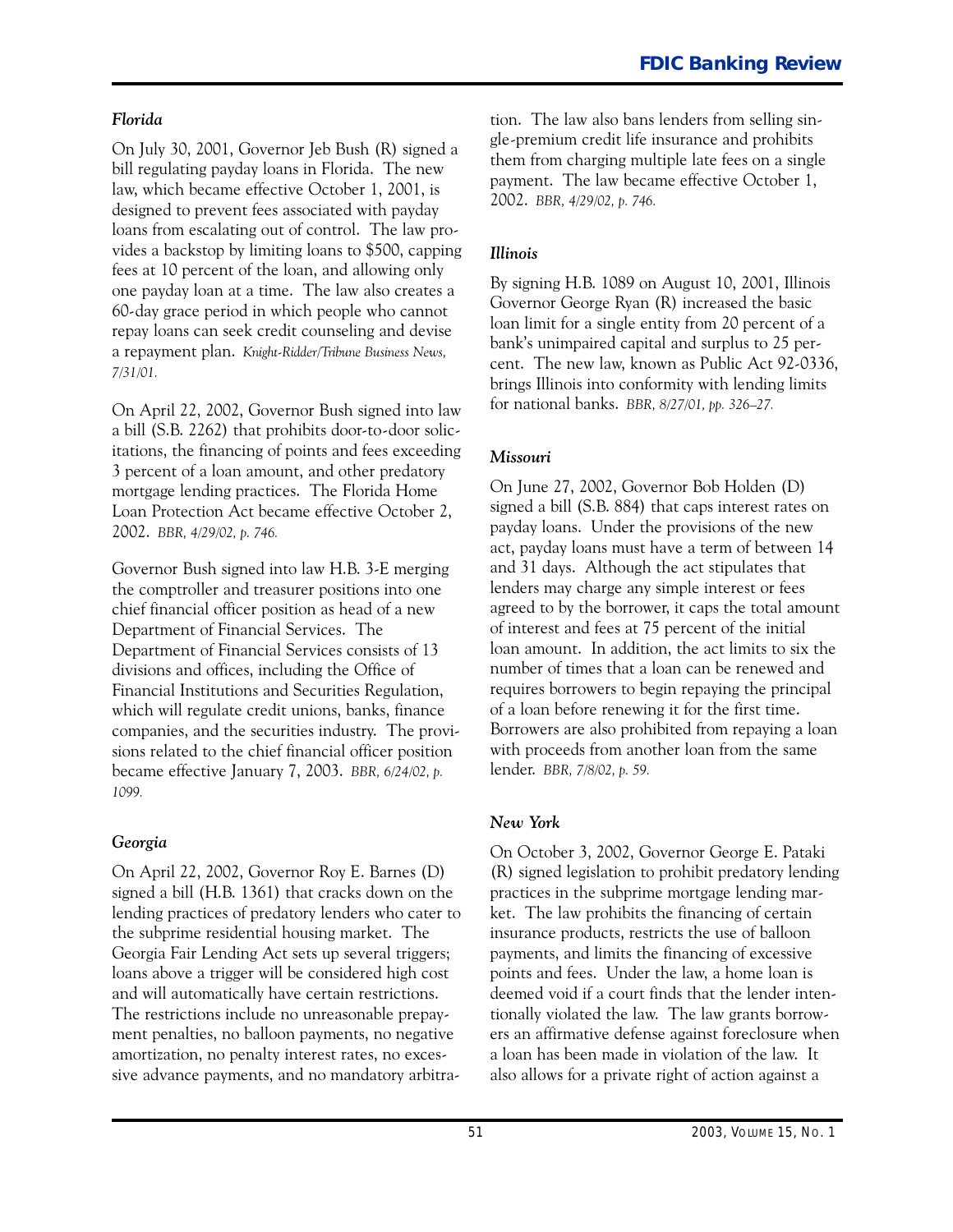#### **FDIC Banking Review**

lender within six years of the origination of a loan. Other provisions of the law require greater disclosure to consumers; one such provision requires that high-cost loans clearly state at the top of mortgage documents that they are high-cost home loans. *BBR, 10/7/02, p. 551.*

#### *North Carolina*

In North Carolina, where engaging in the business of money transmission without a license is prohibited, a new law requires that businesses and individuals seeking to obtain a license must demonstrate a certain level of financial worth, post a surety bond, and pay an application fee. The law also requires annual and quarterly reports and license renewal fees, sets out specific requirements for the maintenance of records and a certificate of authority, and contains provisions covering the change in control of a license. Internet sites accessible to North Carolina residents are covered by the prohibitions. However,

banks, credit unions, savings and loan institutions, government entities, and their contractors are exempted from the provisions. The new law became effective October 1, 2001. *BBR, 10/29/01, p. 697.*

#### *Oregon*

The National Association of Insurance Commissioners announced on April 30, 2002, that Oregon state insurance regulators and the OTS had signed an information-sharing agreement. The agreement provides for the sharing of nonpublic information on the financial solvency of insurance companies and of any depository institutions the companies own that fall within the jurisdiction of the state insurance commissioner and the OTS. The agreement covers insurance and thrift activities, as well as consumer complaints about the entities involved. Oregon is the 45th state that has signed a sharing agreement. *OTS 02-24, 4/30/02.*

#### **RECENT ARTICLES AND STUDIES**

A report issued by the Fannie Mae Foundation in August 2001 says that one-fourth of all lowerincome families have no relationship with a bank, savings institution, credit union, or other mainstream financial services provider. America's most financially vulnerable households are turning increasingly to high-cost alternative financial service providers—fringe lenders—to meet their financial service needs. Service fees charged by fringe lenders typically are much higher than those charged by mainstream financial service providers. The report, entitled *Financial Services in Distressed Communities: Framing the Issue, Finding Solutions*, lists several reasons that many lower-income and minority households use fringe lenders, including a lack of physical proximity to mainline financial institutions, a lack of understanding of or trust in financial institutions, and a lack of basic consumer finance education. *Dow Jones Newswires, 8/2/01.*

A pair of studies released on August 29, 2001, conclude that banks that do business exclusively over the Internet are having a hard time compared with those that have traditional branch services. The first study, performed by Jupiter Media Metrix, found that Internet traffic to online-only banks fell 8 percent between July 2000 and July 2001. In contrast, the number of visitors to banks with both branches and online services, known as multichannel banks, climbed 111 percent during the same period. Jupiter analysts concluded that consumers prefer traditional banking and are more likely to conduct online banking with a financial services company that offers easy access to customer service, nearby automated teller machines, and nearby branches. The second study, conducted by Maritz Research, found that 47 percent of U.S. residents prefer banking at their local branches to banking over the Internet. This survey, which polled 1,005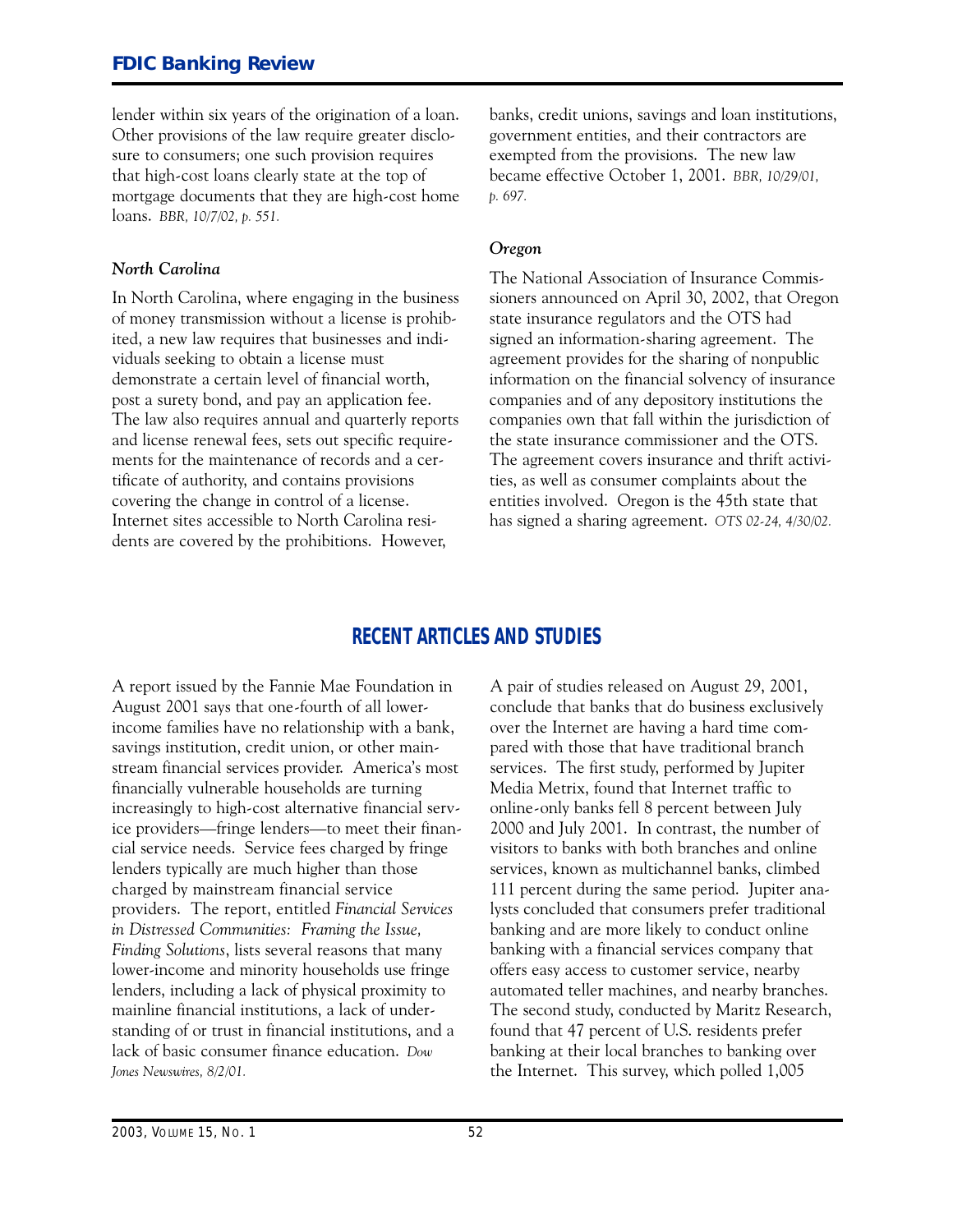adults randomly selected from around the United preferred ATMs and only 4 percent preferred States, also found that 18 percent of consumers banking over the Internet. *BBR, 9/10/01, p. 361.*

#### **BANK AND THRIFT PERFORMANCE**

#### *First-Quarter 2002 Results for Commercial Banks and Savings Institutions*

FDIC-insured commercial banks earned \$21.7 billion during the first quarter of 2002, up from \$19.8 billion in the first quarter of 2001. Key factors in the higher earnings were wider net interest margins at large banks and slow growth in noninterest expenses. Banks' annualized return on assets (ROA) was 1.33 percent in the first quarter, up from 1.26 percent one year earlier. The number of commercial banks on the FDIC's "Problem List" increased from 95 to 102 in the quarter, and assets of "problem" banks rose from \$36 billion to \$37 billion. Six insured commercial banks failed in the first quarter of 2002.

 percent one year earlier. There were 22 "problem" FDIC BIF-insured mutual savings institutions reported earnings of \$3.6 billion in the first quarter of 2002, an increase of \$715 million from the first quarter of 2001. The industry's ROA for the quarter was 1.12 percent, down from 1.18 percent in the fourth quarter of 2001 but up from 0.95 thrifts, up slightly from 19 at year-end 2001; however, assets of "problem" thrifts increased dramatically during the first quarter, rising to \$15.0 billion from \$3.7 billion in the previous quarter. No thrifts failed during the first quarter of 2002. *FDIC �uarterly Banking Profile, First �uarter 2002.*

#### *Second-Quarter 2002 Results for Commercial Banks and Savings Institutions*

Continued strength in consumer loan demand, plus a favorable interest-rate environment, outweighed the negative effects of weakness in commercial loans for banks in the second quarter of 2002. Commercial banks' earnings rose to \$23.4 billion in the second quarter, which is \$1.7 billion higher than in the previous quarter. Commercial banks' average ROA was 1.41 percent in the second quarter of 2002, up from 1.33 percent in the first quarter of 2002 and from 1.21 percent in the second quarter of 2001. The number of commercial banks on the FDIC's "Problem List" increased from 102 to 115 during the quarter, but assets of "problem" banks declined from \$37 billion to \$36 billion. One bank failed during the second quarter.

 one year earlier. The industry's ROA for the sec-FDIC BIF-insured mutual savings institutions, benefiting from a favorable interest-rate environment and gains on sales of securities, earned \$3.9 billion in the three months from April through June 2002, which is \$236 million higher than in the previous quarter and \$519 million higher than ond quarter rose to 1.19 percent, up from 1.12 percent in the first quarter of 2002 and from 1.06 percent in the second quarter of 2001. The number of "problem" thrifts fell slightly from 22 to 21 during the quarter, and "problem" assets dropped sharply from \$15.0 billion to \$3.8 billion. One thrift failed and, with assistance, merged into a commercial bank. *FDIC �uarterly Banking Profile, Second �uarter 2002.*

#### *Third-Quarter 2002 Results for Commercial Banks and Savings Institutions*

FDIC-insured commercial banks earned \$23.3 billion during the third quarter of 2002, falling slightly from \$23.4 billion in the second quarter of 2002. Banks' average ROA was 1.37 percent in the third quarter, down from 1.41 percent in the second quarter but up from 1.17 percent in the third quarter of 2001. The number of commercial banks on the FDIC's "Problem List" increased from 115 to 126 in the quarter, and assets of "problem" banks rose from \$36 billion to \$38 billion. One commercial bank failed in the third quarter of 2002.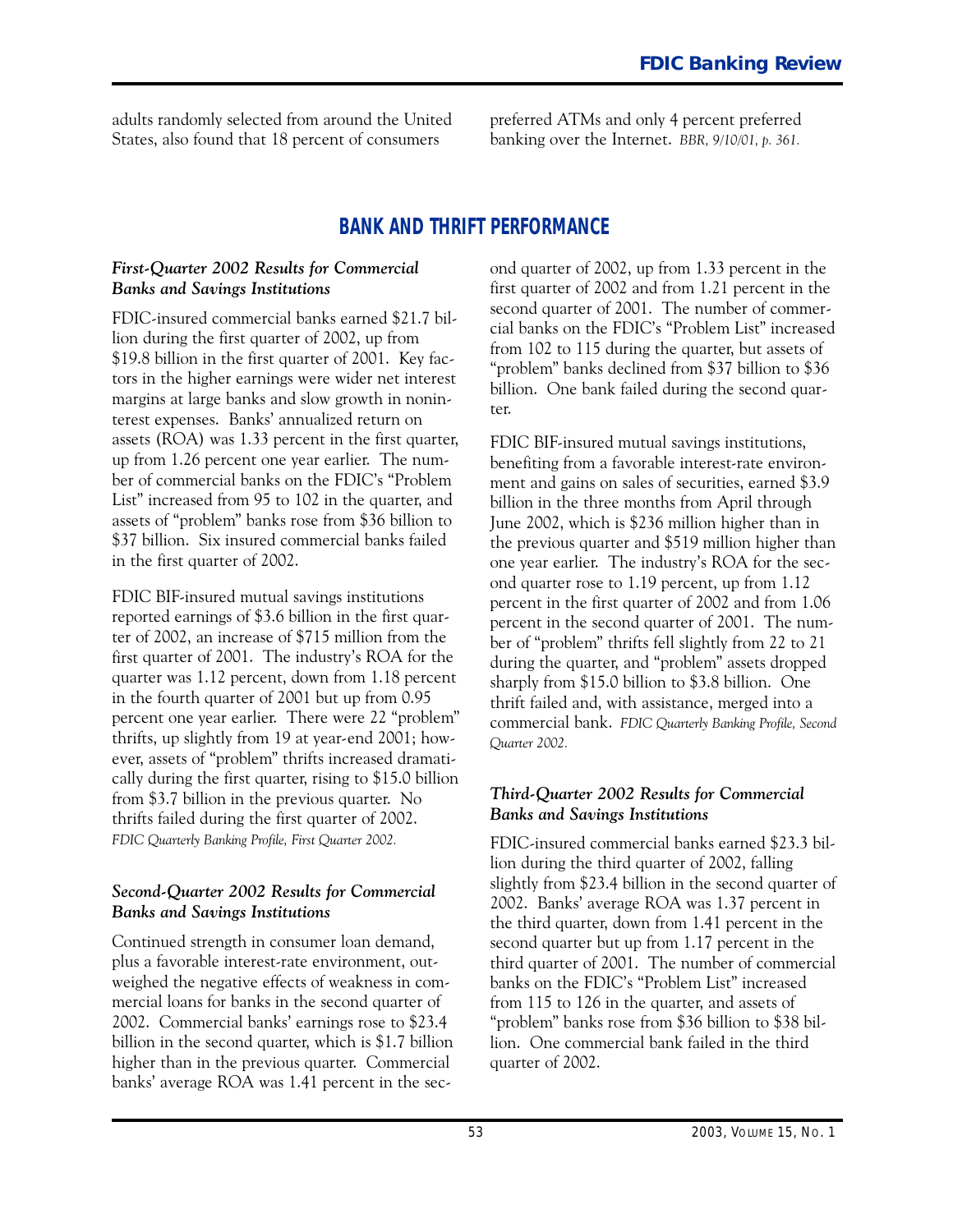A favorable interest-rate environment helped FDIC BIF-insured mutual savings institutions realize \$1.9 billion in gains from sales of securities, increasing industry earnings to just under \$4.0 billion in the third quarter of 2002, up from \$3.9 billion in the second quarter of 2002 and from \$3.5 billion in the third quarter of 2001. The industry's ROA for the quarter was 1.20 percent, up from

1.19 percent in the second quarter of 2002 and from 1.08 percent one year earlier. The number of "problem" thrifts declined from 21 to 20 during the quarter, but assets of these institutions rose slightly from \$3.8 billion to \$3.9 billion. No thrifts failed during the quarter. *FDIC Quarterly Banking* Profile, Third Quarter 2002.

#### **INTERNATIONAL DEVELOPMENTS**

#### *Canada*

On June 14, 2001, the Canadian Parliament approved new framework legislation for Canada's financial services sector, clearing the way for increased competition in the industry. Bill C-8, An Act to Establish the Financial Consumer Agency of Canada and to Amend Certain Acts in Relation to Financial Institutions, was published by the Department of Finance on October 24, 2001. The legislation, which consists of 75 regulations, is expected to promote efficiency and growth in the financial services sector, foster international competitiveness and domestic competition, empower and protect consumers of financial services, and improve the regulatory environment. Key elements of the legislation include permission for financial institutions to engage in a broader range of investments in specific areas of electronic commerce, either through holding companies or through traditional parent-subsidiary structures; permission for financial institutions operating in Canada to establish regulated, nonoperating holding companies that are subject to less regulatory burden than chartered banks; creation of the Financial Consumer Agency of Canada to enforce consumer-oriented provisions of federal financial institution statutes; and provisions to ensure that the government's new entry regime for foreign banks (permitting foreign banks to directly operate branches in Canada) is consistent with the regulatory framework for domestic banks. Of the 75 regulations, 37 relate to the new framework's

restructuring of the permitted investment regime, 18 relate to the new holding company regime for financial institutions, 6 relate to the creation of the new Financial Consumer Agency of Canada, 6 relate to changes to the foreign bank regime, and the remaining 8 are aimed at various other policy objectives. *BBR� 6/25/01, pp. 1081-83; 10/29/01, pp. 704-6; 11/12/01, pp. 792-93; 12/3/01, pp. 911-13.*

#### *China*

China's securities regulators issued new regulations allowing commercial banks to directly trade stocks for clients beginning May 1, 2002. Additionally, beginning August 1, 2002, all banks, both Chinese and foreign, became eligible to buy and sell foreign exchange to individuals, ending the People's Bank of China's monopoly in the foreign exchange market. *BBR: 4/29/02, pp. 758-59; 8/5/02, p. 252.* 

#### *Japan*

Prime Minister Junichiro Koizumi's cabinet on November 12, 2002, established an office for speeding up the disposal of nonperforming loans. The Industry Reconstruction and Employment Strategy Headquarters, which is directed by Mr. Koizumi, was formed as an equity-issuing organization that is fully owned by the governmental Deposit Insurance Corporation (DIC). Its funds will be drawn from the DIC's financial rehabilitation fund or on a new account to be formed. *BBR, 11/18/02, pp. 824-25.*